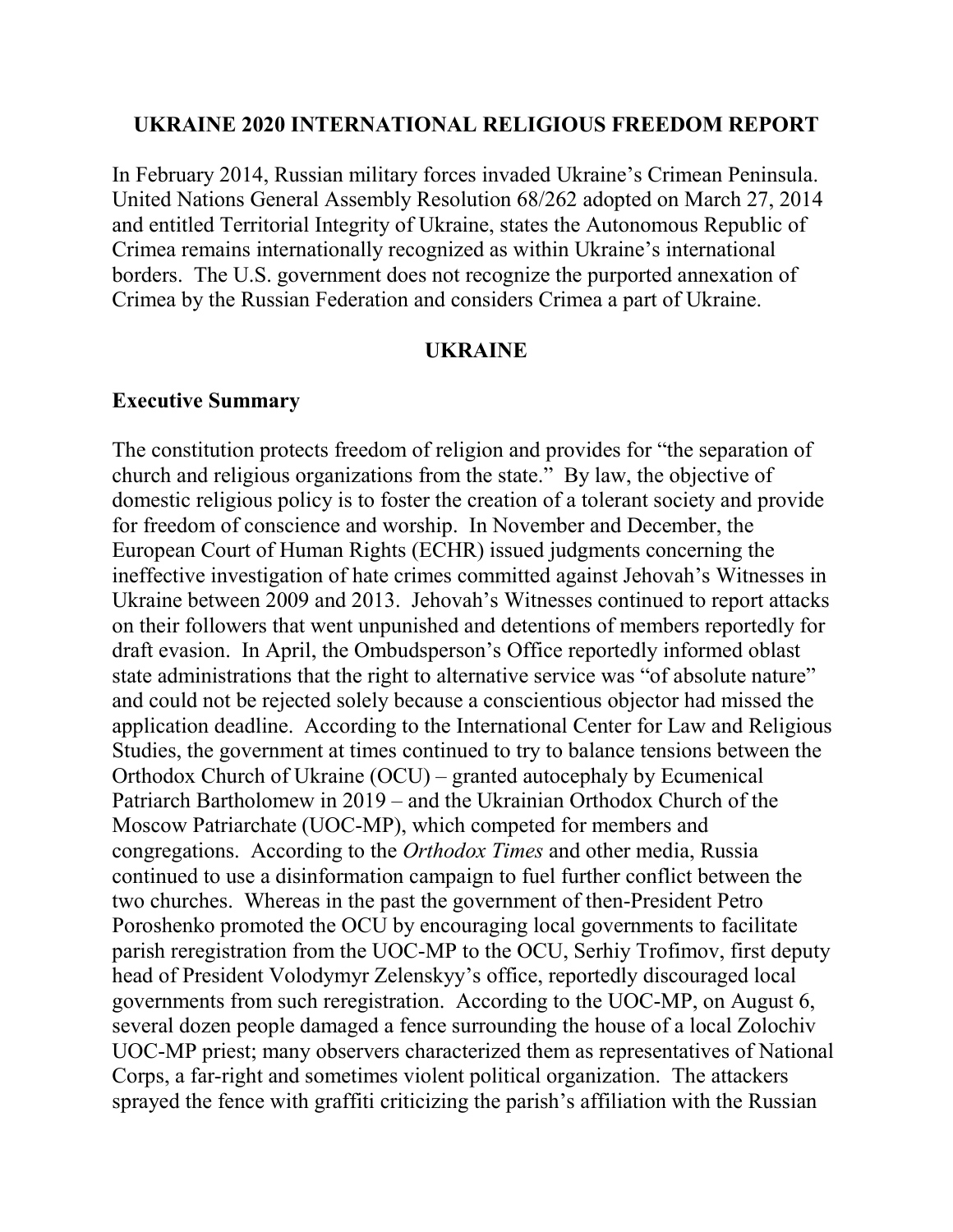Orthodox Church (ROC) that read, "ROC out!" and "Blood is on your hands." In August, the Ministry of Culture and Information Policy ordered a local developer to halt construction of a private clinic in a protected heritage area on the grounds of an historical Jewish cemetery in Lviv, but local authorities did not halt construction, stating it was not taking place on the Jewish cemetery. According to observers, government investigations and prosecution of vandalism against religious sites were generally inconclusive, although the government condemned attacks, including physical attacks, on Jewish pilgrims in Uman and arson and other attacks on synagogues, and police arrested perpetrators.

Media sources, religious freedom activists, the OCU, Muslims, Protestant churches, and Jehovah's Witnesses stated that Russia-backed authorities in the Russia-controlled areas of Donetsk and Luhansk Oblasts (regions) continued to exert pressure on minority religious groups. In the "Luhansk People's Republic" ("LPR"), "authorities" continued their ban of Jehovah's Witnesses as an "extremist" organization, while the "Supreme Court" in the "Donetsk People's Republic" ("DPR") upheld a similar ban. Russia-backed "authorities" in the "DPR" and "LPR" continued to implement "laws" requiring all religious organizations except the UOC-MP to undergo "state religious expert evaluations" and reregister with them. According to the Office of the UN High Commissioner for Human Rights (OHCHR), a majority of religious groups recognized under Ukrainian law continued to be unable to reregister because of stringent legal requirements under Russian law preventing or discouraging reregistration of many religious communities. Many religious groups continued to refuse to reregister because they did not recognize the Russia-installed authorities in Donetsk and Luhansk. All but one mosque remained closed in Russia-controlled Donetsk. Russia-led forces continued to use religious buildings of minority religious groups as military facilities. The situation in Russia-occupied Crimea is reported in an appendix following the report on the rest of Ukraine.

The ROC and the UOC-MP continued to label the OCU a "schismatic" group and continued to urge other Orthodox churches not to recognize the OCU. UOC-MP and OCU representatives continued to contest some parish registrations as not reflecting the true will of their congregations. UOC-MP leaders accused the newly formed OCU of seizing churches belonging to the UOC-MP; the OCU responded that parishioners, rather than the OCU, had initiated the transfers of affiliation. The independent National Minorities Rights Monitoring Group (NMRMG) reported four documented violent acts of anti-Semitism during the year, compared with none since 2016. There were again reports of vandalism of Christian monuments; Holocaust memorials, synagogues, and Jewish cemeteries; and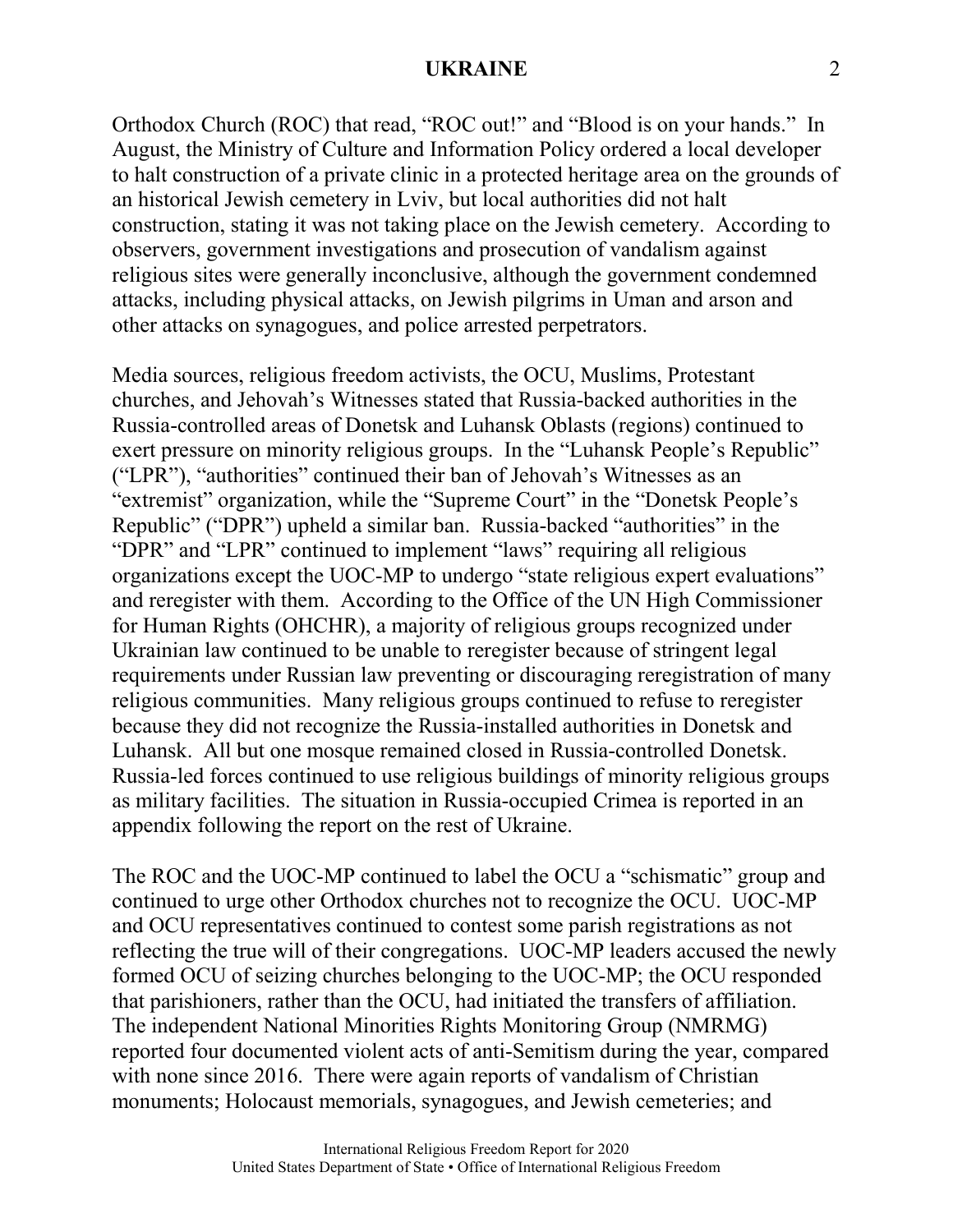Jehovah's Witnesses' Kingdom Halls. The All-Ukrainian Council of Churches and Religious Organizations (AUCCRO) and the All-Ukrainian Council of Religious Associations (AUCRA) continued to promote interfaith dialogue and respect for religious diversity.

U.S. embassy officials, including the Charge d'Affaires, engaged with officials of the Office of the President, ministry officials, and members of parliament to discuss the importance of fair and transparent treatment of religious groups following the establishment of the OCU, preservation of religious heritage sites, support for religious minorities, and combating increasing manifestations of anti-Semitism. Embassy officials continued to urge government and religious leaders to practice tolerance, restraint, and mutual understanding to ensure respect for all individuals' religious freedom and preferences. Embassy officials also continued to urge religious groups to resolve property disputes peacefully and through dialogue with government officials, in particular the dispute regarding ongoing construction of parts of the Krakivskyy Market on the site of the Lviv Old Jewish Cemetery. Embassy officials continued to meet with internally displaced Muslims and other religious minorities from Crimea to discuss their continuing inability to practice their religion freely in Russia-occupied Crimea. In August, embassy officials met with Metropolitan Klyment and discussed the pressures on his Church in Crimea.

# **Section I. Religious Demography**

The U.S. government estimates the total population at 44 million (midyear 2020 estimate). According to the annual October national survey conducted by the Razumkov Center, an independent public policy think tank, 62.3 percent of respondents identify as Christian Orthodox, compared with 64.9 percent in 2019; 9.6 percent Greek Catholic (Ukrainian Greek Catholic Church, UGCC), compared with 9.5 percent in 2019; 1.5 percent Protestant, compared with 1.8 in 2019; 1.2 percent Roman Catholic, compared with 1.6 percent in 2019; 0.1 Jewish, compared with 0.1 percent in 2019; and 0.5 percent Muslim, compared with under 0.1 percent in 2019. The survey found another 8.9 percent identify as "simply a Christian," while 15.2 percent state they do not belong to any religious group, compared with 8 percent and 12.8 percent, respectively, in 2019. Small numbers of Buddhists, Hindus, followers of other religions, and individuals choosing not to disclose their beliefs constitute the remainder of the respondents. According to the same survey, groups included in the 62.3 percent who identify as Christian Orthodox are as follows: 18.6 percent as members of the new OCU, compared with 13.2 percent in 2019; 13.6 percent the UOC-MP, compared with 10.6 percent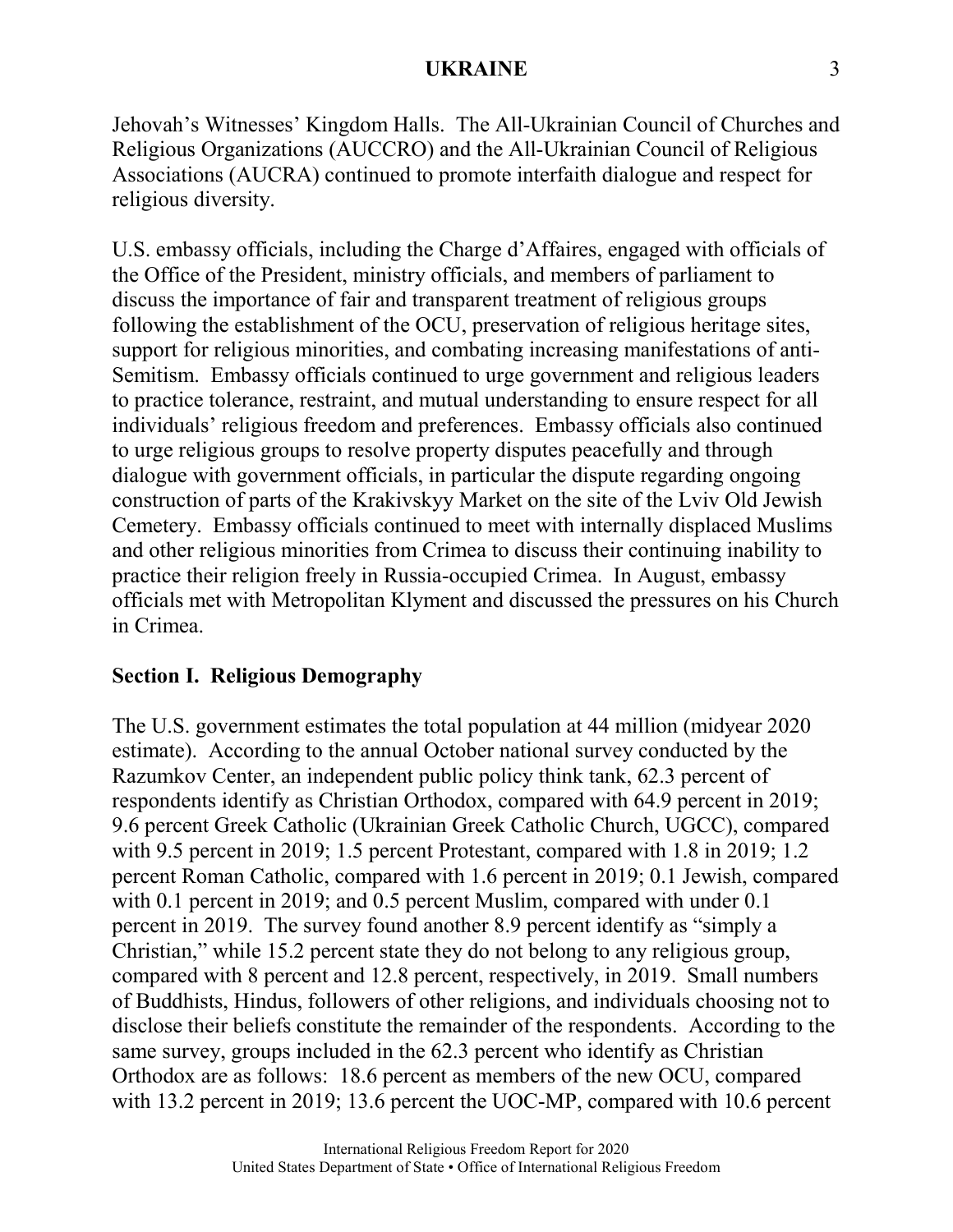in 2019; 2.3 percent Ukrainian Orthodox Church of the Kyiv Patriarchate (UOC-KP), compared with 7.7 percent in 2019; 27 percent "just an Orthodox believer," compared with 30.3 percent in 2019; and 0.7 percent undecided, compared with 3.1 percent in 2019. According to the same poll, most of the self-identified OCU followers are in the western, central, and southern parts of the country. Most UOC-MP followers are in the eastern, central, and western parts of the country. Followers of the UGCC reside primarily in the western oblasts. Most Roman Catholic Church (RCC) followers are in the western and central oblasts.

According to government statistics, followers of the UGCC reside primarily in the western oblasts of Lviv, Ternopil, and Ivano-Frankivsk. Most RCC congregations are in Lviv, Khmelnytskyy, Zhytomyr, Vinnytsya, and Zakarpattya Oblasts, in the western part of the country. According to the government's estimate released in March 2019, most OCU congregations (formed by the merger of the Ukrainian Orthodox Church-Kyiv Patriarchate, Ukrainian Autocephalous Orthodox Church, and part of the UOC-MP) are in the central and western parts of the country, except for Zakarpattya Oblast. Most UOC-MP congregations are also in the central and western parts of the country, excluding Ivano-Frankivsk, Lviv, and Ternopil Oblasts.

The Evangelical Baptist Union of Ukraine is the largest Protestant community. Other Christian groups include Pentecostals, Seventh-day Adventists, Lutherans, Anglicans, Calvinists, Methodists, Presbyterians, Jehovah's Witnesses, and The Church of Jesus Christ of Latter-day Saints (Church of Jesus Christ).

Government agencies and independent think tanks estimate the Muslim population at 500,000, while some Muslim leaders estimate two million. According to government figures, 300,000 of these are Crimean Tatars.

The Association of Jewish Organizations and Communities (VAAD) states there are approximately 300,000 persons of Jewish ancestry in the country. According to VAAD, prior to the Russian aggression in eastern Ukraine, approximately 30,000 Jews lived in the Donbas region (Donetsk and Luhansk Oblasts). Jewish groups estimate between 10,000 and 15,000 Jewish residents lived in Crimea before Russia's purported annexation. According to the London-based Institute for Jewish Studies, the country's Jewish population declined by 94.6 percent from 1970 to 2020.

There are also small numbers of Buddhists, practitioners of Falun Gong, Baha'is, and adherents of the International Society of Krishna Consciousness.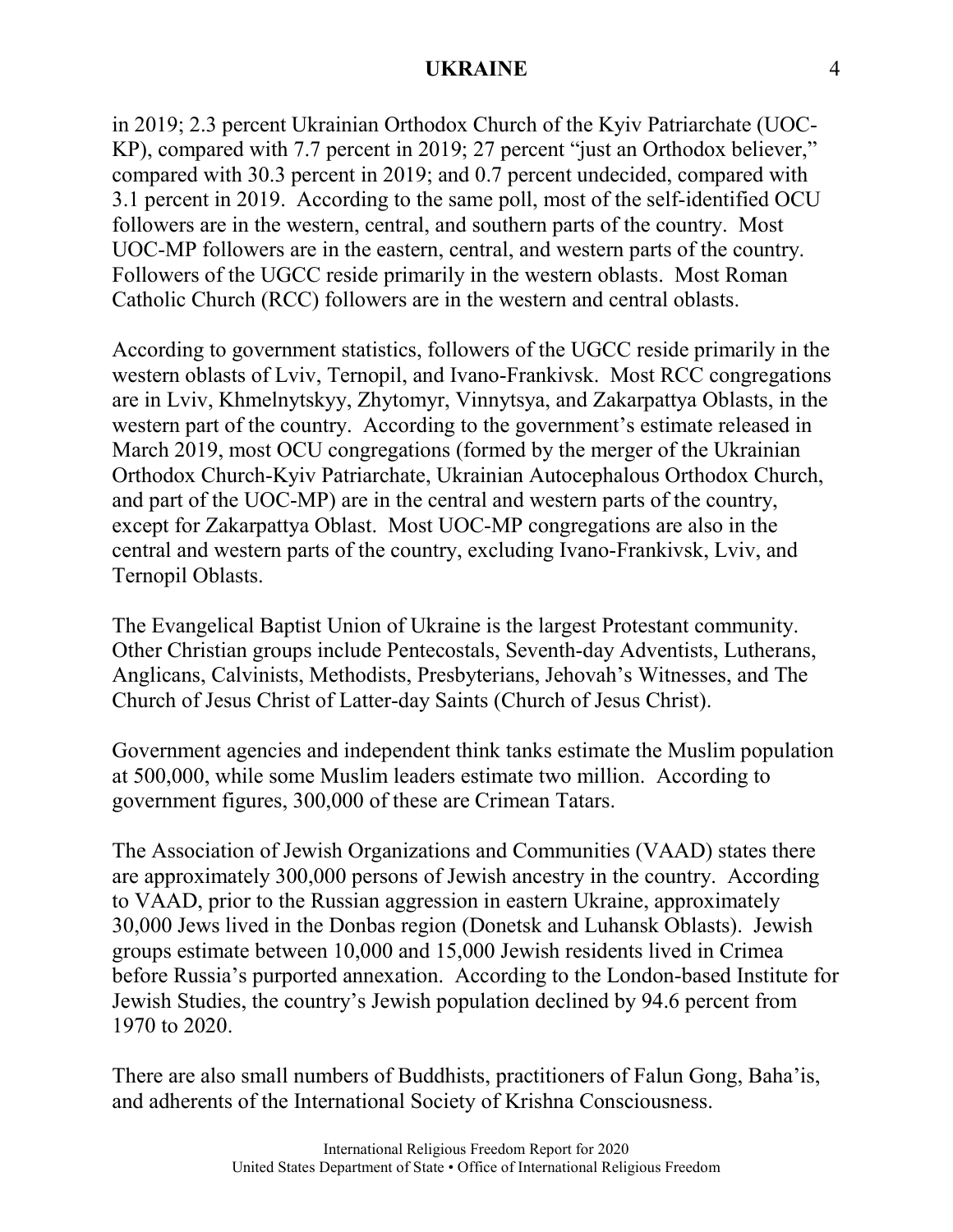# **Section II. Status of Government Respect for Religious Freedom**

# **Legal Framework**

The constitution provides for freedom of religion, including worship. By law, the government may restrict this right only in the "interests of protecting public order, the health and morality of the population, or protecting the rights and freedoms of other persons." The constitution provides for the "separation of church and religious organizations from the state" and stipulates, "No religion shall be recognized by the state as mandatory."

By law, the objective of religious policy is to "restore full-fledged dialogue between representatives of various social, ethnic, cultural, and religious groups to foster the creation of a tolerant society and provide for freedom of conscience and worship." By law, the production and dissemination of Nazi symbols and propaganda of totalitarian regimes are banned and considered a crime.

Religious organizations include congregations, theological schools, monasteries, religious brotherhoods, missions, and administrations of religious associations consisting of religious organizations. To register and obtain legal-entity status, an organization must register either with the Ministry of Culture and Information Policy, which replaced the Ministry of Culture, Youth, and Sport during the year, the government agency responsible for religious affairs, or with regional government authorities, depending upon the nature of the organization. Religious centers, administrations, monasteries, religious brotherhoods, missions, and religious schools register with the Ministry of Culture and Information Policy. Religious congregations register with the regional authorities where they are present. While these religious congregations may form the constituent units of a nationwide religious organization, the nationwide organization does not register on a national basis and may not obtain recognition as a legal entity; rather, the constituent units register individually and obtain legal-entity status.

2019 amendments to the laws on the freedom of conscience and religious organizations and on state registration of legal entities, natural persons, and civic organizations direct regional governments' religious affairs departments to enter religious organizations into the State Register of Legal Entities database, in addition to registering their statutes. They require all religious organizations to update and reregister their statutes by January 31, 2020. The amendments also specify reregistration requirements for organizations that wish to change their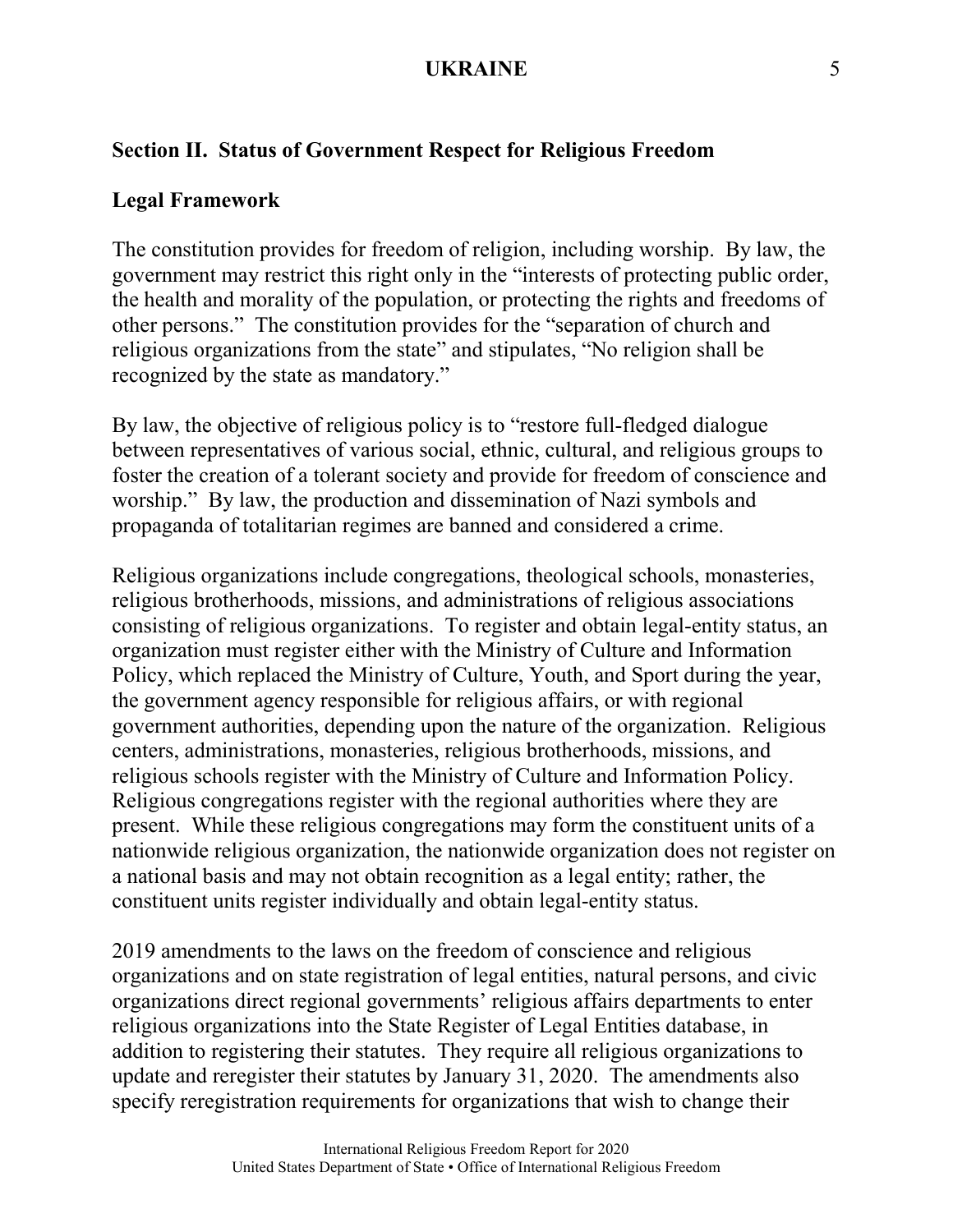affiliation, particularly UOC-MP parishes seeking to join the OCU. The amended law requires a quorum, as defined by each congregation and usually comprising two-thirds or three-fourths of a religious organization's members, to decide on a change of affiliation. The law also requires a vote by two-thirds of those present to authorize such a decision. The law bans any transfer of an organization's property until the affiliation change is finalized.

To be eligible for registration, a religious congregation must comprise at least 10 adult members and submit to the registration authorities its statute (charter), certified copies of the resolution that created it and was adopted by founding members, and a document confirming its right to own or use premises.

Registered religious groups wishing to acquire nonprofit status, which many do for banking purposes, must register with tax authorities.

Without legal-entity status, a religious group may not own property, conduct banking activities, be eligible for utility bill discounts, join civic or advisory boards of government agencies, or establish periodicals, nongovernmental pension funds, officially accredited schools, publishing, agricultural and other companies, or companies manufacturing religious items. Religious groups without legal-entity status may meet and worship and may also publish and distribute religious materials. In accordance with the stipulation against national registration, only a registered constituent unit of a nationwide religious organization may own property or conduct business activities, either for itself or on behalf of the nationwide organization. The law grants property tax exemptions to religious organizations and considers them nonprofit organizations.

The law requires commanders of military units to allow their subordinates to participate in religious services but bans the creation of religious organizations in military institutions and military units. The Ministry of Defense defines selection criteria for clergy to become chaplains, the status of chaplains in the chain of command, and their rights and duties in the armed forces, National Guard, and State Border Guard Service. By law, UOC-MP priests are prohibited from serving as chaplains on bases or in conflict zones, ostensibly due to concerns about their affiliation with Russia through the Moscow Patriarchate.

The law gives prison chaplains access to both pretrial detainees and sentenced inmates. It also protects the confidentiality of confessions heard by prison chaplains, prohibits the use of information received during confession as evidence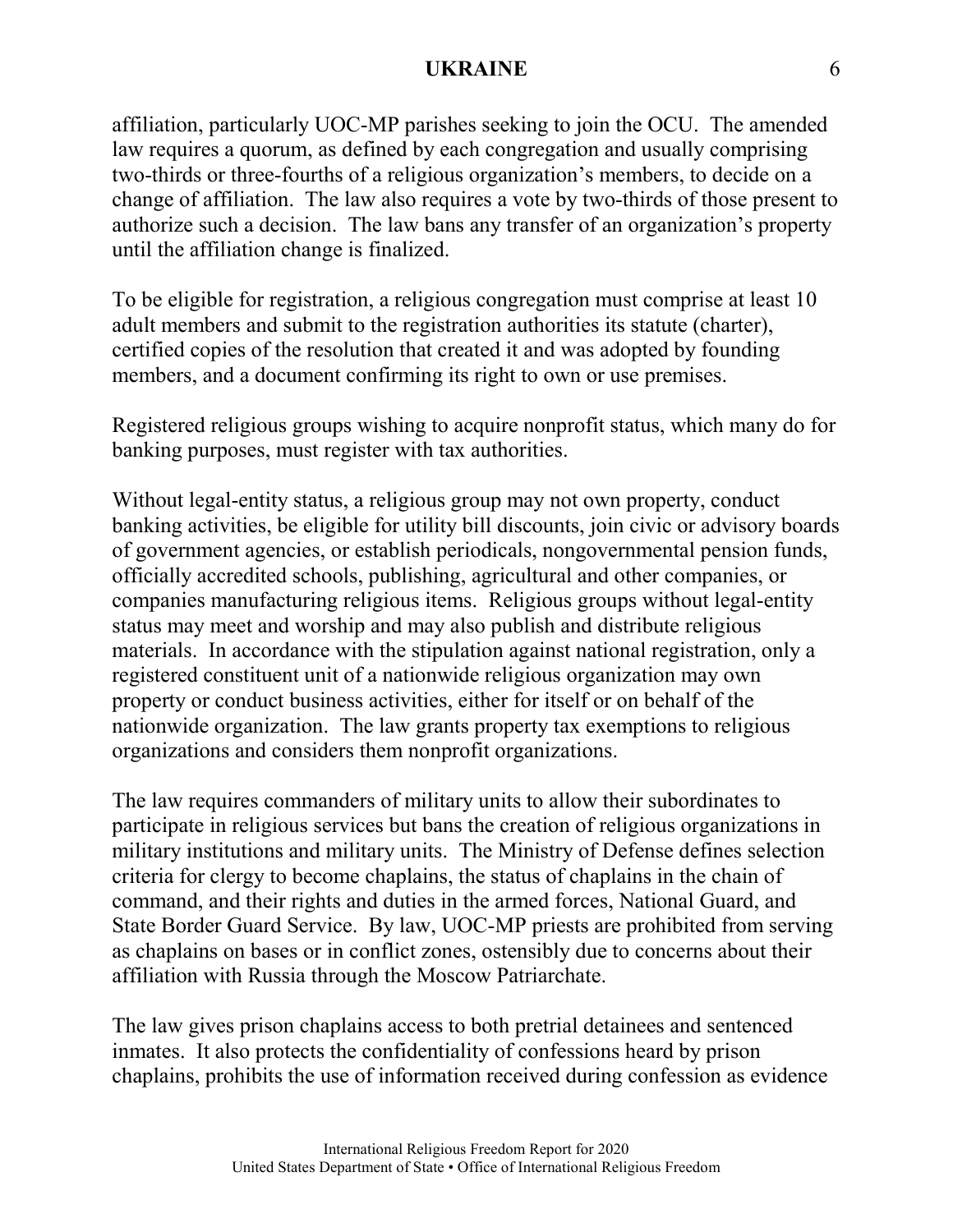in legal proceedings, and does not allow the interrogation of clerics, interpreters, or other persons about matters associated with the confidentiality of confession.

According to the constitution, organizers must notify local authorities in advance of any type of planned public gathering, and authorities may challenge the legality of the planned event. According to a 2016 Constitutional Court decision, religious organizations need only inform local authorities of their intention to hold a public gathering and need not apply for permission or notify authorities within a specific period in advance of the event.

Government regulations on identity documents allow religious head coverings in passport and other identification photographs.

The law allows religious groups to establish theological schools to train clergy and other religious workers as well as to seek state accreditation through the National Agency for Higher Education Quality Assurance for their curriculum. The law states theological schools shall function based on their own statutes.

Government agencies authorized to monitor religious organizations include the Prosecutor General, the Ministry of Internal Affairs, and all other "central bodies of the executive government."

Only registered religious groups may seek restitution of communal property confiscated by the former Communist regime. Religious groups must apply to regional authorities for property restitution. The law states authorities should complete their consideration of a restitution claim within a month.

The law prohibits religious instruction as part of the mandatory public school curriculum and states public school training "shall be free from interference by political parties, civic, and religious organizations." Public schools include ethics of faith or similar faith-related courses as optional parts of the curricula. Christian, Islamic, and Jewish-focused curriculums are offered as part of the ethics of faith curriculum in public schools.

The law provides for antidiscrimination screening of draft legislation and government regulations, including for discrimination based on religion. The law requires the legal department of each respective agency responsible for verifying the draft legislation to conduct screening in accordance with instructions developed by the Cabinet of Ministers to ensure the draft legislation does not contain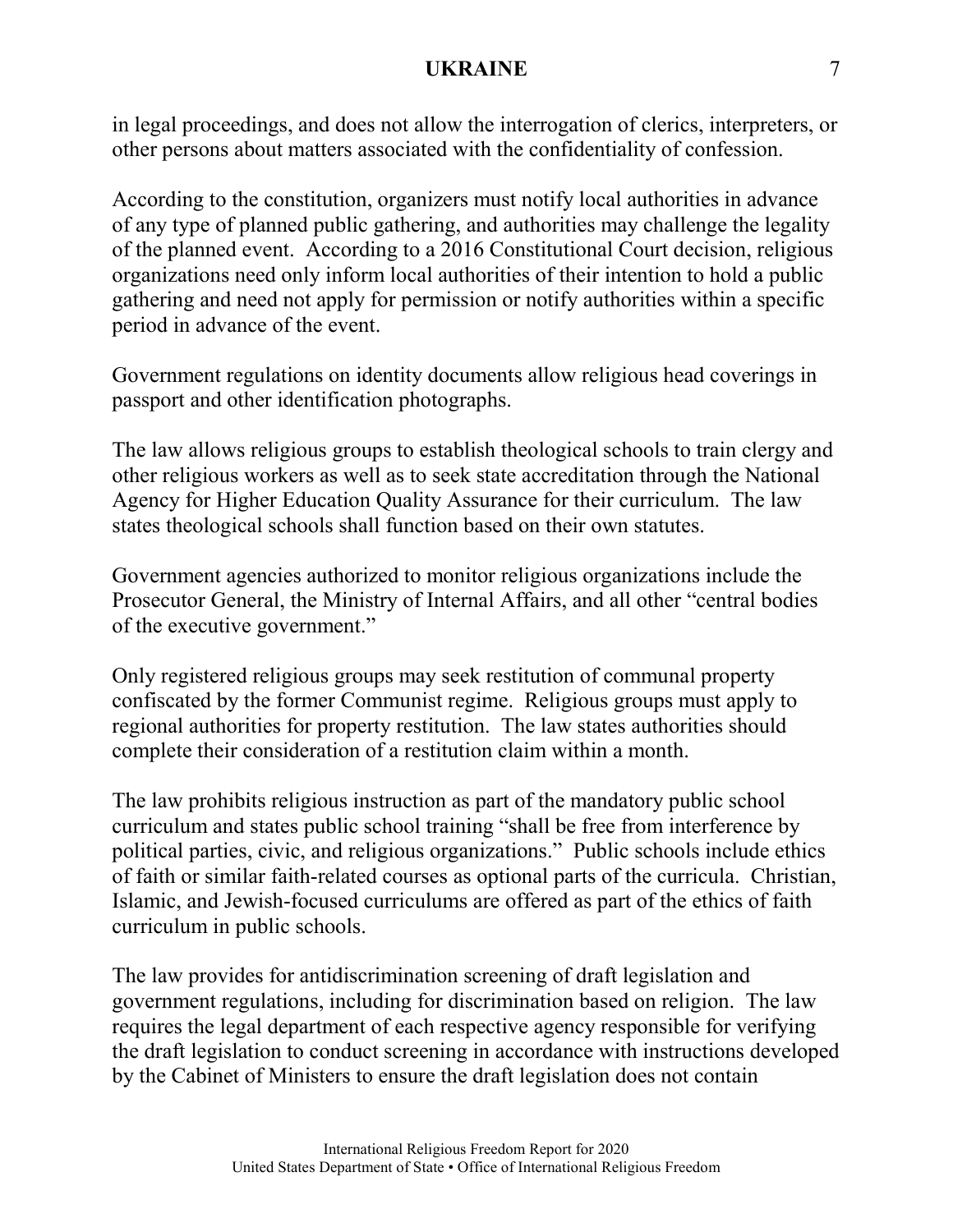discriminatory language and to require changes if it does. Religious groups may participate in screening draft legislation at the invitation of the respective agency.

The law allows alternative nonmilitary service for conscientious objectors. The law also allows government officials to deny a conscript's application for alternative service due to missing the application deadline. The law does not exempt the clergy from military mobilization.

The Office of the Parliamentary Commissioner for Human Rights ("Ombudsperson") is constitutionally required to release an annual report to parliament containing a section on religious freedom.

The law restricts the activities of foreign-based religious groups and defines the permissible activities of noncitizen clergy, preachers, teachers, and other representatives of foreign-based religious organizations. By law, foreign religious workers may "preach, administer religious ordinances, or practice other canonical activities," but they may do so only for the religious organization that invited them and with the approval of the government body that registered the statute of the organization. Missionary activity is included under permissible activities.

The country is a party to the International Covenant on Civil and Political Rights (ICCPR). Since 2015, the government has exercised the right of derogation from its obligations under the ICCPR with regard to the portions of the Donetsk and Luhansk Oblasts under the control of Russia-led forces, including the ICCPR provisions pertaining to religious freedom.

# **Government Practices**

On November 12 and December 17, the ECHR issued judgments concerning the ineffective investigation of hate crimes committed against Jehovah's Witnesses in Ukraine between 2009-2013 in the cases Zagubnya and Tabachkova v. Ukraine, Migoryanu and Others v. Ukraine, Kornilova v. Ukraine, and Tretiak v. Ukraine. The court held that there were violations of Article 3 (prohibition of torture), Article 9 (freedom of thought, conscience and religion), and Article 14 (prohibition of discrimination) taken in conjunction with Article 3 of the Convention for the Protection of Human Rights and Fundamental Freedoms, and it ordered the government to pay the victims 21,200 euros (\$26,000) in total compensation.

Jehovah's Witnesses called on the government to fully implement the four ECHR rulings to ensure effective investigation of the hate crimes committed against their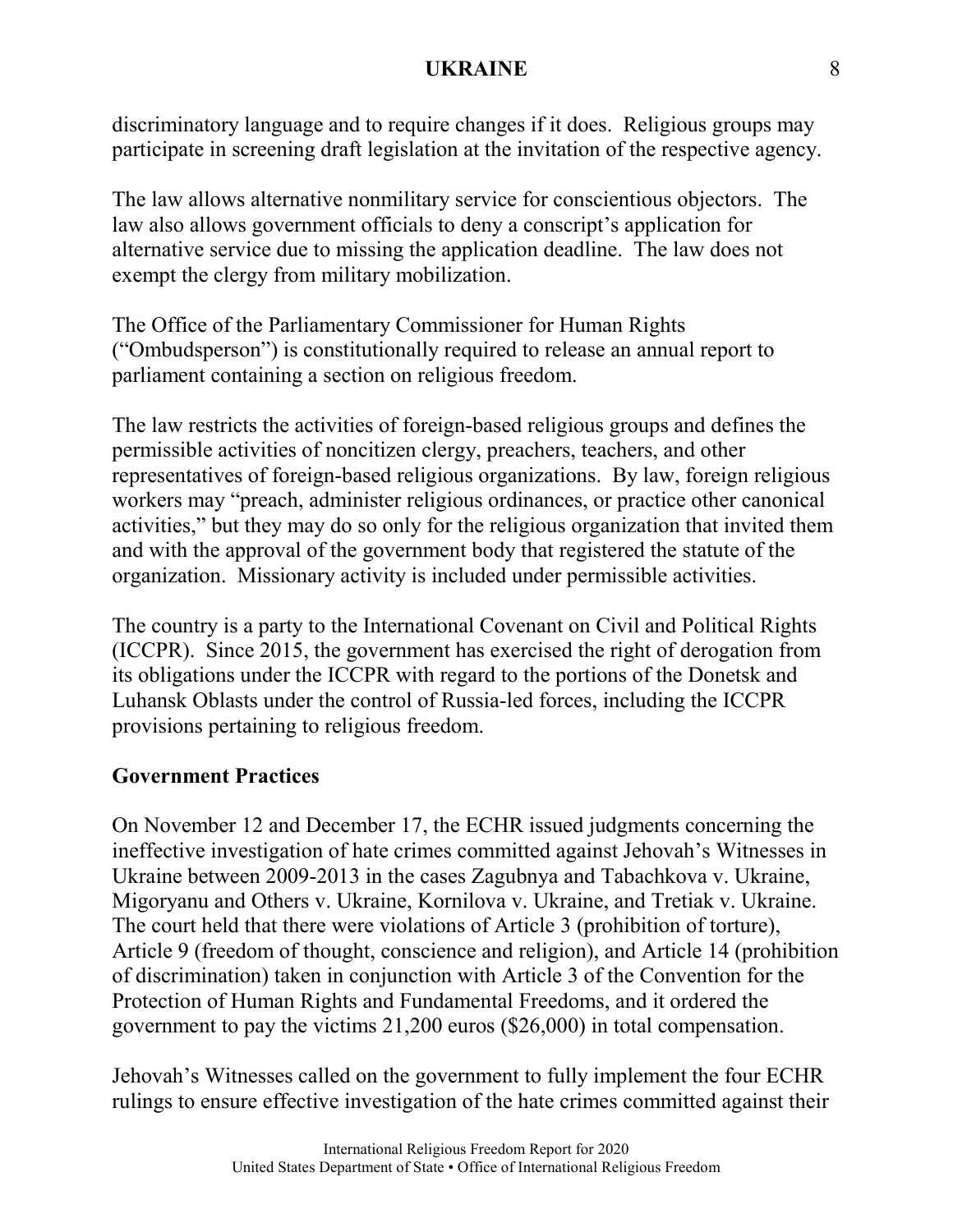group and their places of worship, and to prosecute the perpetrators of those religiously motivated attacks. They estimated that during 2016-19 there were 54 such attacks, but none of the attackers had been convicted of a religiously motivated offense. Jehovah's Witnesses also urged the government to address the "endemic" problem of ECHR judgments "falling beyond the scope of the individual cases."

According to Jehovah's Witnesses, on August 2, Oleh Rybak repeatedly struck 71 year-old Witness Monica Shushko on the neck and back, calling her a derogatory term for Jehovah' Witnesses, in Borodianka, Kyiv Oblast. Local police reportedly did not investigate the case, and Rybak remained unpunished.

According to Jehovah's Witnesses, on February 15, an individual in Kyiv threatened Nina Potapova with a gun, demanding that she stop her religious activity. Potapova filed a crime report but received no response from the police.

According to Jehovah's Witnesses, on February 7, Ruslan Panasenko pushed Olena Mazur and Danyila Ponomariova out of his house in Kramatorsk, Donetsk Oblast, after learning they were Jehovah's Witnesses. He also kicked each of the women in the thigh. Although Panasenko reportedly admitted in court that his actions were provoked by his lack of interest in the victims' preaching and that he wanted to "shoot" all Jehovah's Witnesses, the Kramatorsk City Court described his actions as motivated by "sudden personal hostility" to the victims. The court sentenced Panasenko to 200 hours of community service under charges of "minor bodily injury" and did not qualify the assault as a religiously motivated offense.

According to Jehovah's Witnesses, on January 26, a Poltava resident punched Olena and Valentyna Melandovych in the face when they tried to share their religious beliefs. The victims reportedly filed a crime report, but law-enforcement authorities did not detain or prosecute the attacker.

According to Jehovah's Witnesses, conscientious objection was not uniformly recognized. While courts and the Parliamentary Human Rights Ombudsperson protected the right of Jehovah's Witness conscientious objectors to perform alternative civilian service, some military enlistment officials "arbitrarily" detained young Witnesses to call them up for military duty or denied them the right to alternative service. At times, district and oblast state administration officials denied Witnesses access to alternative civilian service. Some Jehovah's Witnesses were reportedly detained for days facing criminal prosecution for "draft evasion," in some cases because they had missed the application deadline to apply for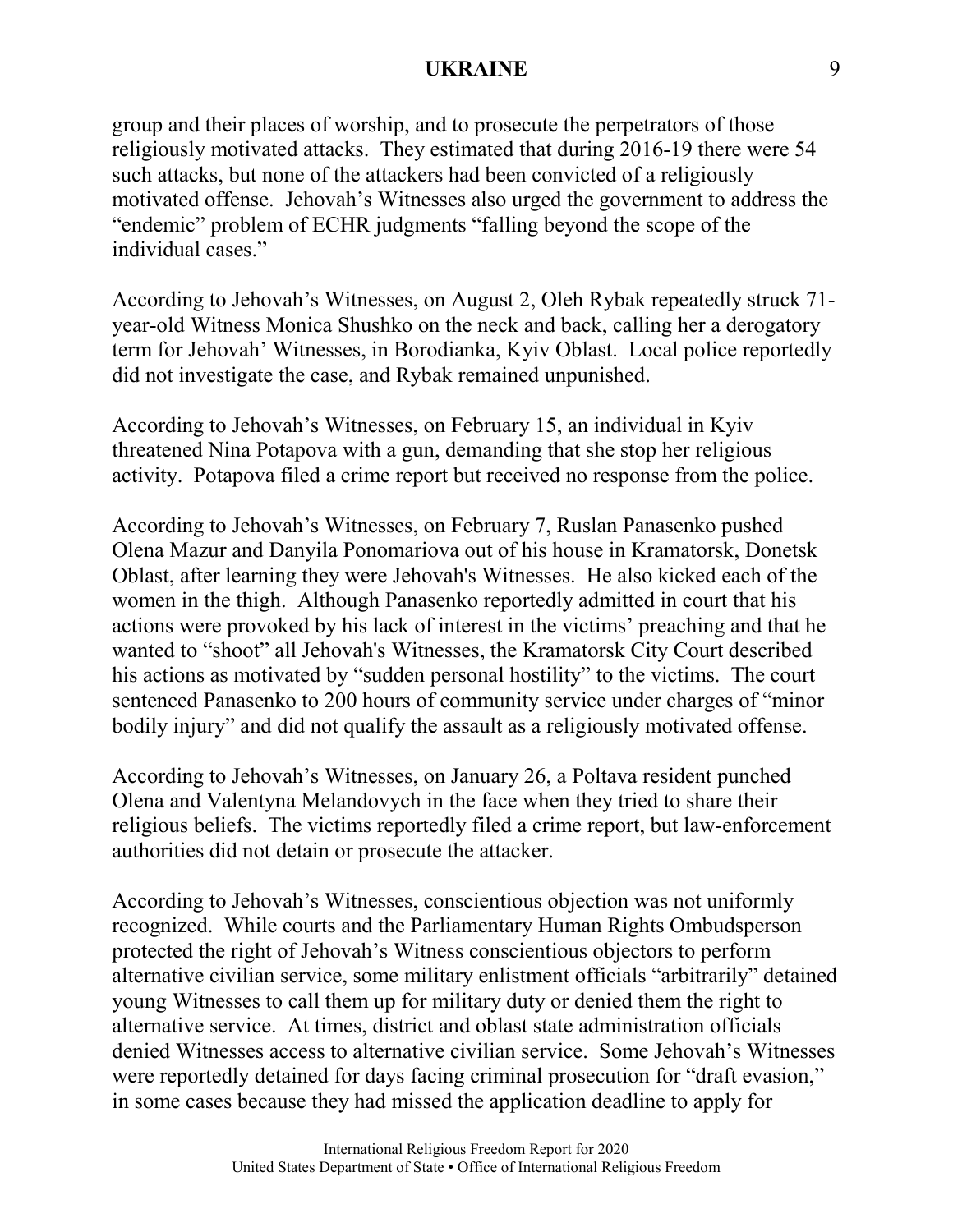alternative service as conscientious objectors. On April 23, the Ombudsperson's Office reportedly informed the oblast state administrations that the right to alternative service was "of absolute nature," and thus could not be limited by any deadlines. It criticized the practice of not providing alternative civilian service to a conscientious objector solely due to a missed application deadline.

According to Jehovah's Witnesses, during the year some local state administrations rejected applications for alternative civilian service, stating the applicants had missed the deadline for submission of their applications. The following conscientious objectors reportedly received such refusals: Tymofii Zdorovenko (Oleksandria; March), Pavlo Kuts (Avdiivka; June), Nazar Duda (Lviv; October), Ihor Romanov (Bratske; October), Oleksii Haran (Cherkasy; October), Mykyta Kamin (Kyiv; November), Dmytro Tyshkovets (Volodymyrets; November) and Davyd Terendii (Lviv; November).

According to Jehovah's Witnesses, on December 10, the Ternopil District Administrative Court ruled that Jehovah's Witness Ihor Zherebetskyi's conscription into military service was unjustified because he had applied for alternative service.

On November 17, military enlistment officers reportedly detained Jehovah's Witness Oles Tytokhod at his home, threatened him with prosecution for draft evasion, and escorted him to two local military registration enlistment offices. He was released after a 10-day detention.

On October 28, military enlistment officers reportedly escorted Jehovah's Witness Matvii Pikalov to the Lviv Regional Military Registration and Enlistment Office and detained him for three days without cause.

On October 21, military enlistment officers reportedly escorted Jehovah's Witness Ivan Nikitin to the Khmelnytsky Regional Military Registration and Enlistment Office, although he had been granted permission for alternative service. He was released after a nine-hour detention following his lawyer's intervention.

On October 6, military enlistment officers reportedly escorted Jehovah's Witness Nazar Duda to the Lviv Regional Military Registration and Enlistment Office, forging a statement on his behalf that he agreed to serve in the military. Duda was detained for three days, despite his statement that he was a conscientious objector. Duda was released after his relatives reported his detention to a prosecutor and his lawyer filed a complaint.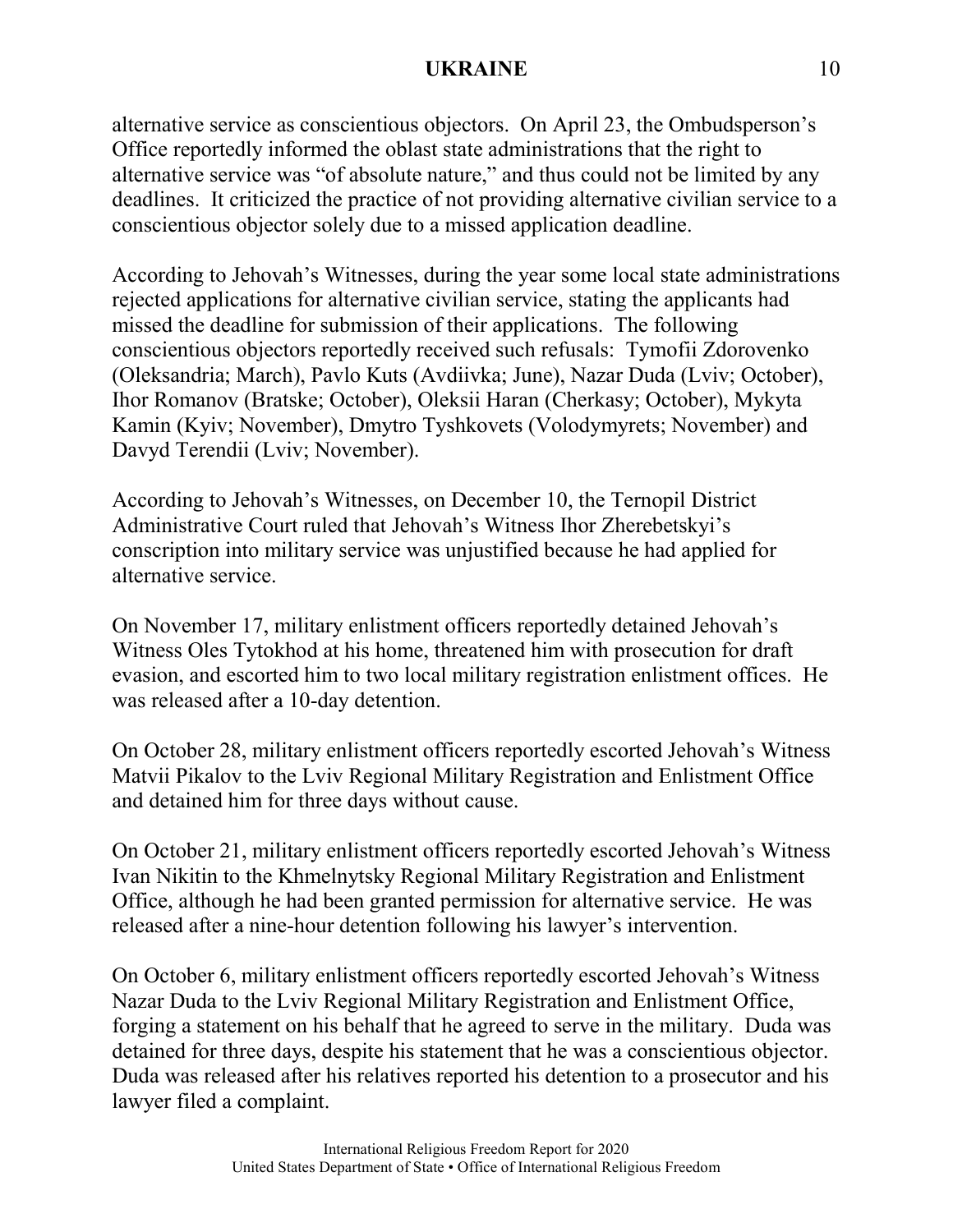On October 16, military enlistment officers reportedly tried to deliver a conscription notice to Jehovah's Witness Dmytro Tyshkovets, who had previously applied for alternative service. When Tyshkovets refused to receive the notice, stating that he was a conscientious objector, the officers accused him of draft evasion and referred the case to the police. Police opened an investigation, which continued through year's end.

According to Jehovah's Witnesses, on September 10, the Brody District State Administration rejected Vladyslav Prystupa's application for alternative civilian service, saying he was not baptized as a Jehovah's Witness. On February 13, the Yuzhnoukrainsk City Council refused Bohdan Boyko's application for alternative civilian service, stating he was not a baptized Jehovah's Witness. Authorities reportedly charged him with draft evasion and, on August 25, rejected Boyko's second application.

Following the election of President Zelenskyy in 2019, the government restructured the bodies governing religious affairs. On February 26, the administration appointed Olena Bogdan, a sociology professor, as head of the newly formed State Service for Ethnopolicy and Freedom of Conscience, an entity subordinate to the Ministry of Culture and Information Policy. Then-Culture Minister Volodymyr Borodyansky selected Bogdan, stating he "was looking for the most independent person," adding, "I was looking for an agnostic because the person must implement a well-balanced policy of the government in that area." Observers characterized this nomination as the administration's signaling it would adopt a more neutral stance on religious issues than had former President Poroshenko, who promoted the OCU. Bogdan's predecessor, Andriy Yurash, had led the Department for Nationalities and Religions. The Ministry of Culture and Information Policy said the State Service would pursue the implementation of policy developed by the ministry. In a February 19 interview with the Religious Information Service of Ukraine, Bogdan said the Service for Ethnopolicy and Freedom of Conscience would focus on the following priorities: monitoring, raising public awareness, promoting unity in diversity through dialogue, and streamlining and increasing transparency of registration of religious organizations.

In September, the Cabinet of Ministers created a new Department for Religions and Ethnic Minorities in its Secretariat, led by Yurash. This department served as a liaison between the Cabinet of Ministers and religious groups.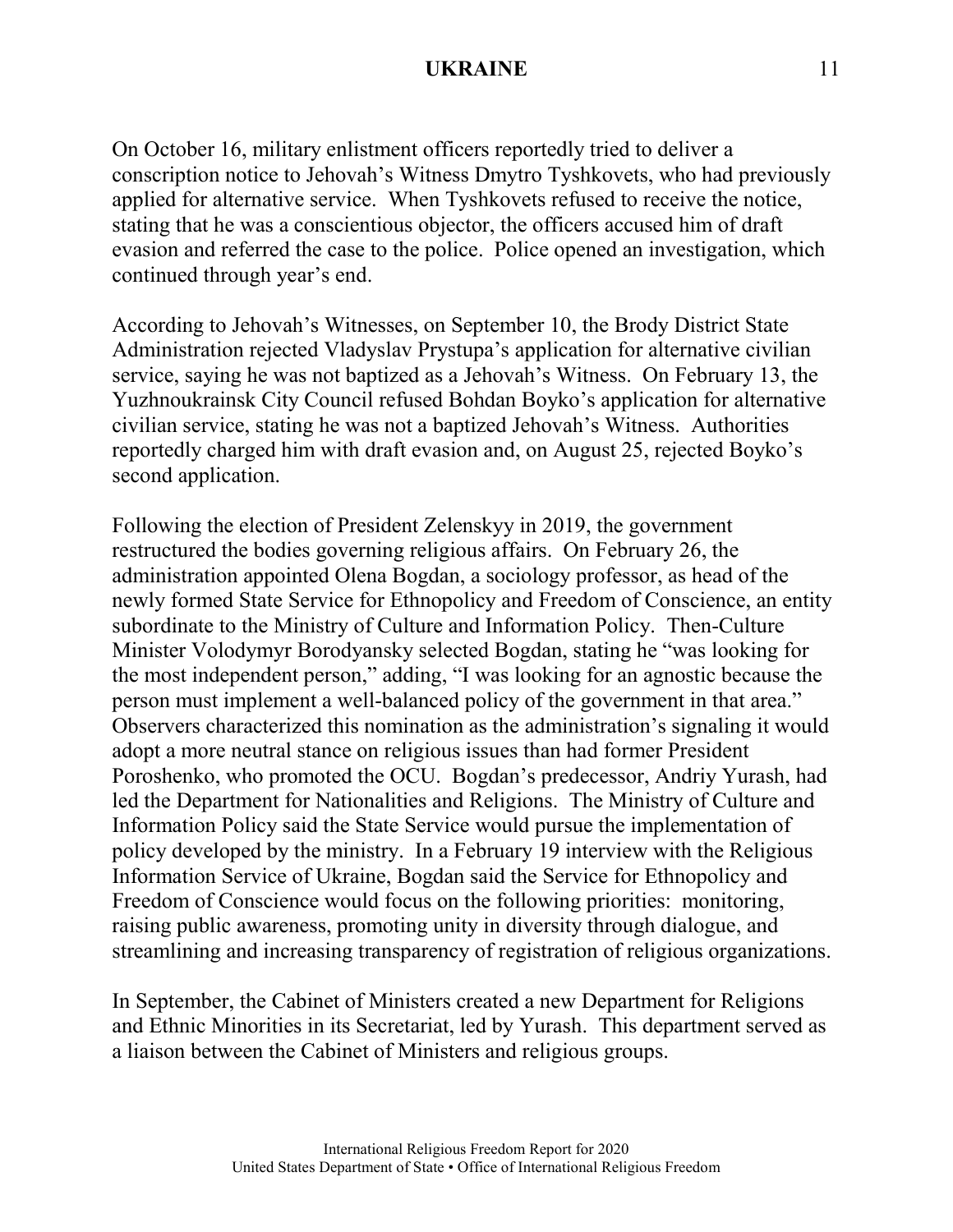According to the International Center for Law and Religious Studies, the government at times continued to struggle to manage tensions between the OCU and the UOC-MP, which competed for members and parishes. The *Orthodox Times*, self-characterized as an independent news and information portal, stated that Russia continued to use a disinformation campaign to fuel further conflict between the two churches. According to sources, the UOC-MP continued to question the legitimacy of the OCU and said the OCU was "stealing" its property. The OCU said the UOC-MP was legally challenging the reregistration of parishes from the UOC-MP to the OCU. The Moscow Patriarchate also created its own webpage, *In Defense of the Unity of the Russian Church*, dedicated to amplifying ROC criticism of the OCU and to favoring the UOC-MP. OCU officials criticized first deputy head of the Office of the President Serhiy Trofimov, who oversaw regional policy, as favoring the UOC-MP by "hampering" the reregistration of former UOC-MP parishes seeking to join the OCU. On November 4, President Zelenskyy reassigned Trofimov to the role of presidential advisor. In an April 10 interview with the online news site *Glavcom*, Trofimov stated the government had not ordered and would never seek to halt the reregistration of UOC-MP congregations joining the OCU. He said that in response to "many" UOC-MPreported instances of "unlawful" reregistration and "pressure," the Office of the President directed the oblast state administrations to ensure compliance with the law. Trofimov also condemned attempts by UOC-MP opponents to label the UOC-MP as the "Moscow Church."

On April 19, the Constitutional Court began to review a petition by a group of members of parliament questioning the constitutionality of the 2018 amendments to the law on freedom of conscience and religious organizations. The amendments required the UOC-MP, formally registered as the Ukrainian Orthodox Church (UOC), to rename itself to reflect its affiliation with the Moscow Patriarchate (Russian Orthodox Church). The lawsuit and a 2019 Supreme Court ruling in a separate suit by the UOC-MP Metropolitan Administration against the amendments that suspended the government's implementation of the amendments prevented the government from enforcing the name change requirement for 267 UOC-MP religious organizations. The organizations were a third party in the lawsuit filed by the UOC-MP Metropolitan Administration.

In an April 10 interview with *Glavcom*, Serhiy Trofimov described the renaming requirement as "pressure" on the UOC-MP. On November 24, head of the State Service for Ethnopolicy and Freedom of Conscience Bogdan told the Interfax-Ukraine news agency the State Service would comply with any Constitutional Court ruling on the renaming requirement.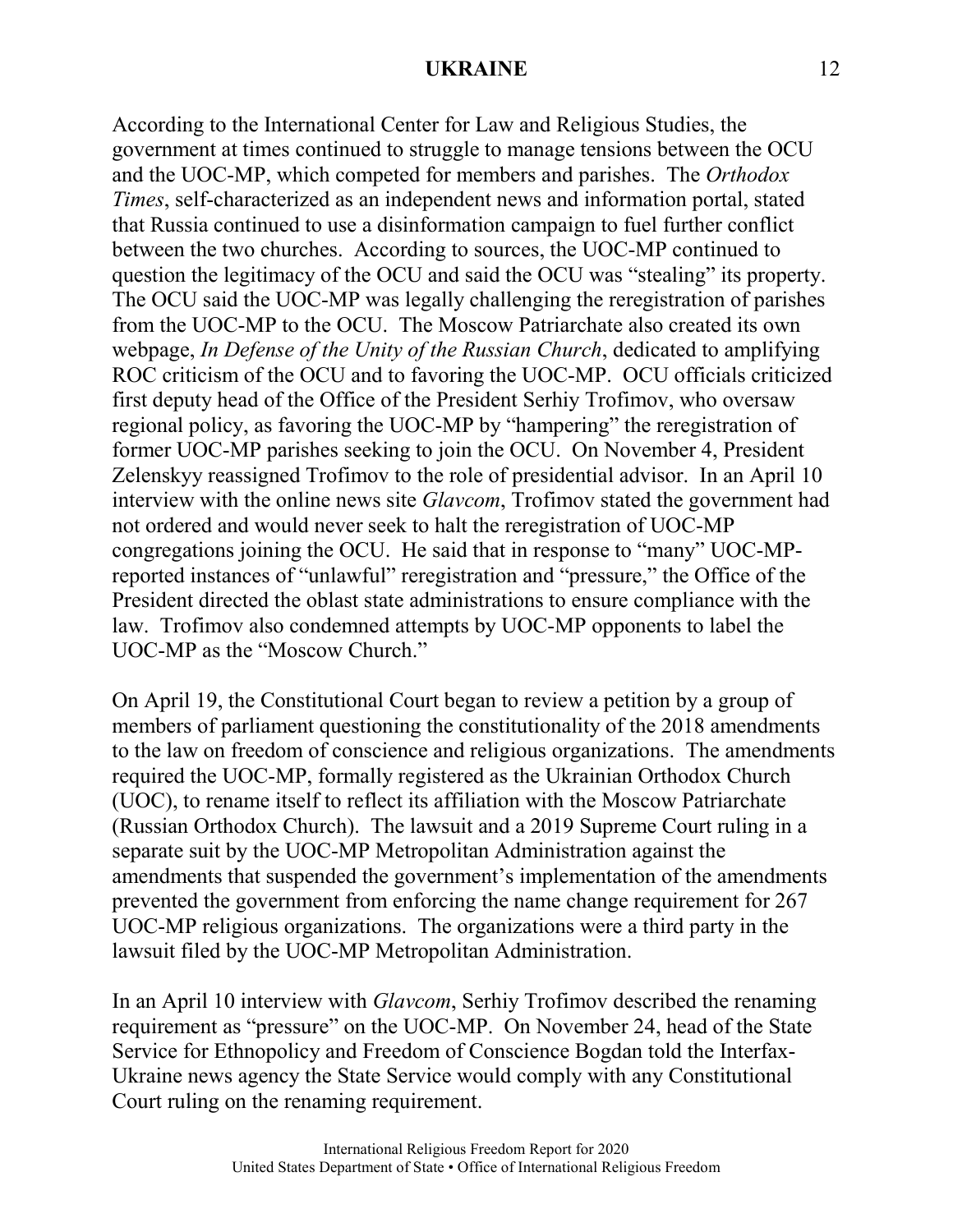Some Jewish community representatives and the Israeli Ambassador criticized decisions by some parliamentarians and government authorities to commemorate and honor 20th century Ukrainian figures and organizations who were also associated with anti-Semitism and the killing of thousands of Jews and Poles during World War II.

On September 4, the Lviv City Council transferred for permanent use by the UGCC a plot of land that included the St. George's Cathedral and the cathedral gardens. The UGCC thanked the Lviv authorities for their "courageous restoration of historical justice" in returning the main shrine of the Ukrainian Greek Catholics. On April 29, the Odesa City Council transferred to the RCC ownership of a plot of land in the city surrounding the Church's Assumption Cathedral.

On January 31, media reported the State Migration Service (SMS) and armed police officers profiled individuals in the vicinity of the mosque of the Islamic Cultural Center, one of Kyiv's largest mosques, during Friday prayers and checked the registration documents of those they identified as worshippers. The mosque belongs to the Spiritual Administration of Muslims of Ukraine (Umma). According to Said Ismagilov, Mufti of Umma, authorities detained 25 persons who did not have their passports with them. The SMS stated that during its inspection, it identified 15 foreigners who were violating the immigration law. It also said it "treats religious and ethnic minorities with respect." According to SMS officials, the identification inspection was part of its efforts to detect illegal migrants, and police were involved to protect SMS officers. Umma reported the SMS inspected documents of individuals arriving and departing the mosque courtyard. The SMS and police officers did not enter the mosque to conduct their inspection. On February 1, the Ministry of Culture, Youth and Sport posted a statement saying the timing and venue of the inspection raised both ethical and legal questions. The ministry assured the Muslim community of the government's support. It also called on the SMS to cooperate and said it was willing to facilitate SMS dialogue with religious organizations. On February 7, Muslim community representatives held a protest near the SMS offices. They said the "shameful" and "humiliating" inspection in front of a mosque on a Friday, a sacred day of worship, was an expression of a "biased and xenophobic attitude" toward Muslims.

According to the Kolomyya Jewish community, on February 11, Mykhailo Bank, chief of the Strategic Investigations Department of the Ivano-Frankivsk Oblast police, requested that the Orthodox Jewish community provide police with its members' names, addresses, and phone numbers, citing a need to counter "ethnic"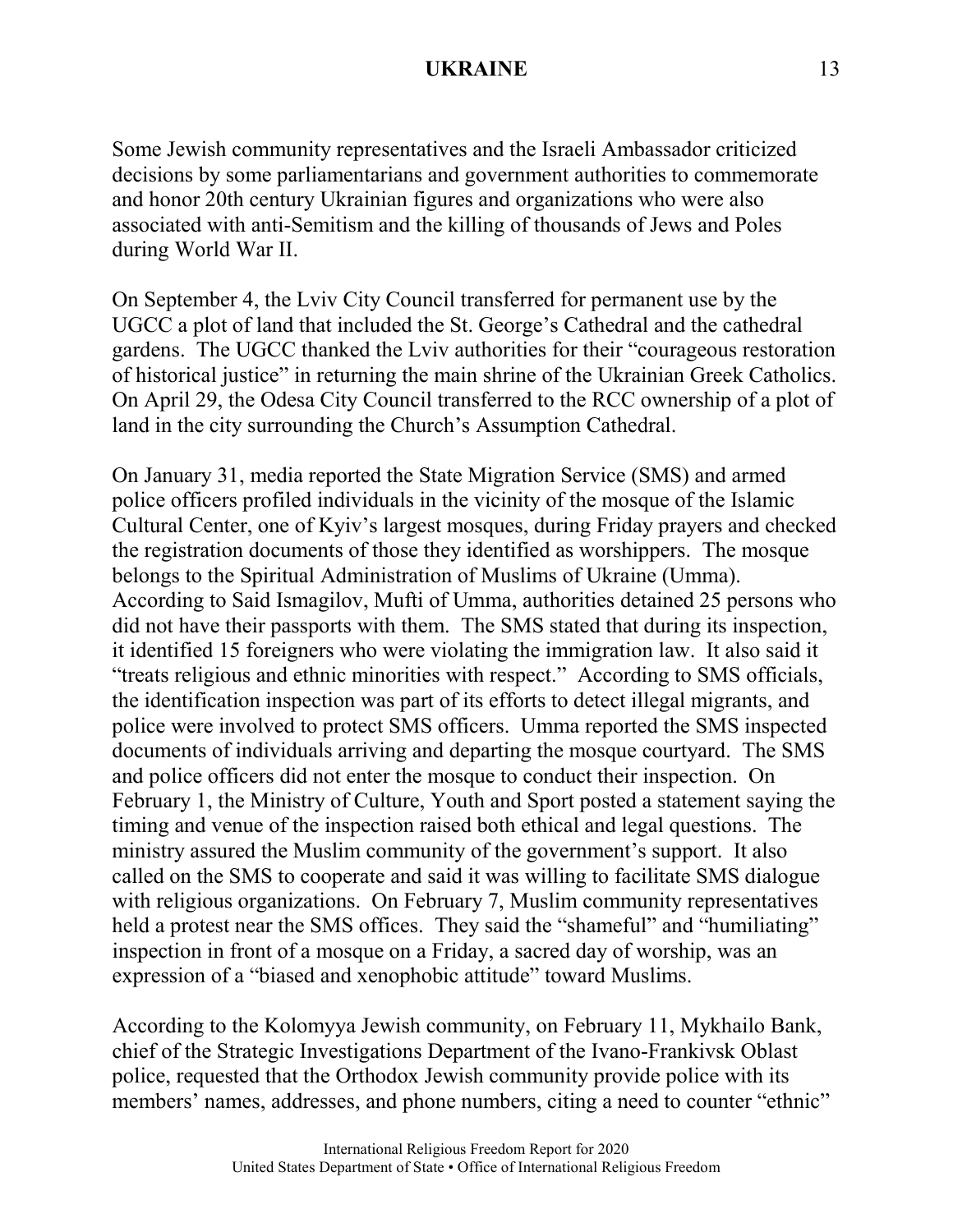and "transnational crime groups." The head of the city's Jewish community declined the request. According to United Jewish Community of Ukraine (UJCU), German and Azerbaijani ethnic groups received the same registration requests. The National Police chief launched an investigation and apologized to the Jewish community. Forty members of parliament sent a letter to the Prime Minister and Minister of Interior demanding Bank's resignation. On May 15, following an investigation of the matter, the Ministry of Internal Affairs dismissed Bank.

Oblast-level state administrations' religious affairs departments were unable to meet the one-year registration deadline for congregations under the amended 2019 registration law, partly due to a lengthy restructuring of the Ministry of Culture and Information Policy, including a transition from the Department for Religions and Nationalities to the State Service for Ethnopolicy and Freedom of Conscience. The law did not include a penalty for missing a reregistration deadline. According to the Institute of Religious Freedom, congregations reregistered their statutes according to the new law when they needed to amend their statutes.

According to media, on July 10, the Zolochiv Municipal Council, Lviv Oblast, announced local UOC-MP supporters would not be allowed to build a church in the town because "many" UOC-MP representatives had supported Russia's war against Ukraine. The council requested that parliament ban the UOC-MP nationwide and asked law enforcement agencies to halt what it described as "illegal" construction. On July 14, a gathering of local residents initiated by the municipal government adopted a resolution supporting the council's decision. In a Facebook post on July 13, Lviv Oblast State Administration chairman Maksym Kozytsky admitted that while the UOC-MP congregation had the right to unregistered worship in the home of a local UOC-MP priest, it was "immoral" to build a Moscow-affiliated church in Lviv Oblast. Members of this congregation reportedly had held religious services on private property because, they said, local government was hostile towards the UOC-MP congregation in Zolochiv. On July 13, Radio Svoboda quoted the chief of the Religions and Nationalities Department of the Oblast State Administration as saying that the owner of the property had the right to build a church on her land.

According to the UOC-MP, tensions in Zolochiv escalated on August 6 when several dozen representatives of the group National Corps damaged a fence surrounding the house of the local UOC-MP priest. The attackers sprayed the fence with graffiti criticizing the parish's affiliation with the ROC that read, "ROC out!" and "Blood is on your hands." On September 28, two unidentified persons threw paint on the walls of a trailer installed at the site and reportedly threatened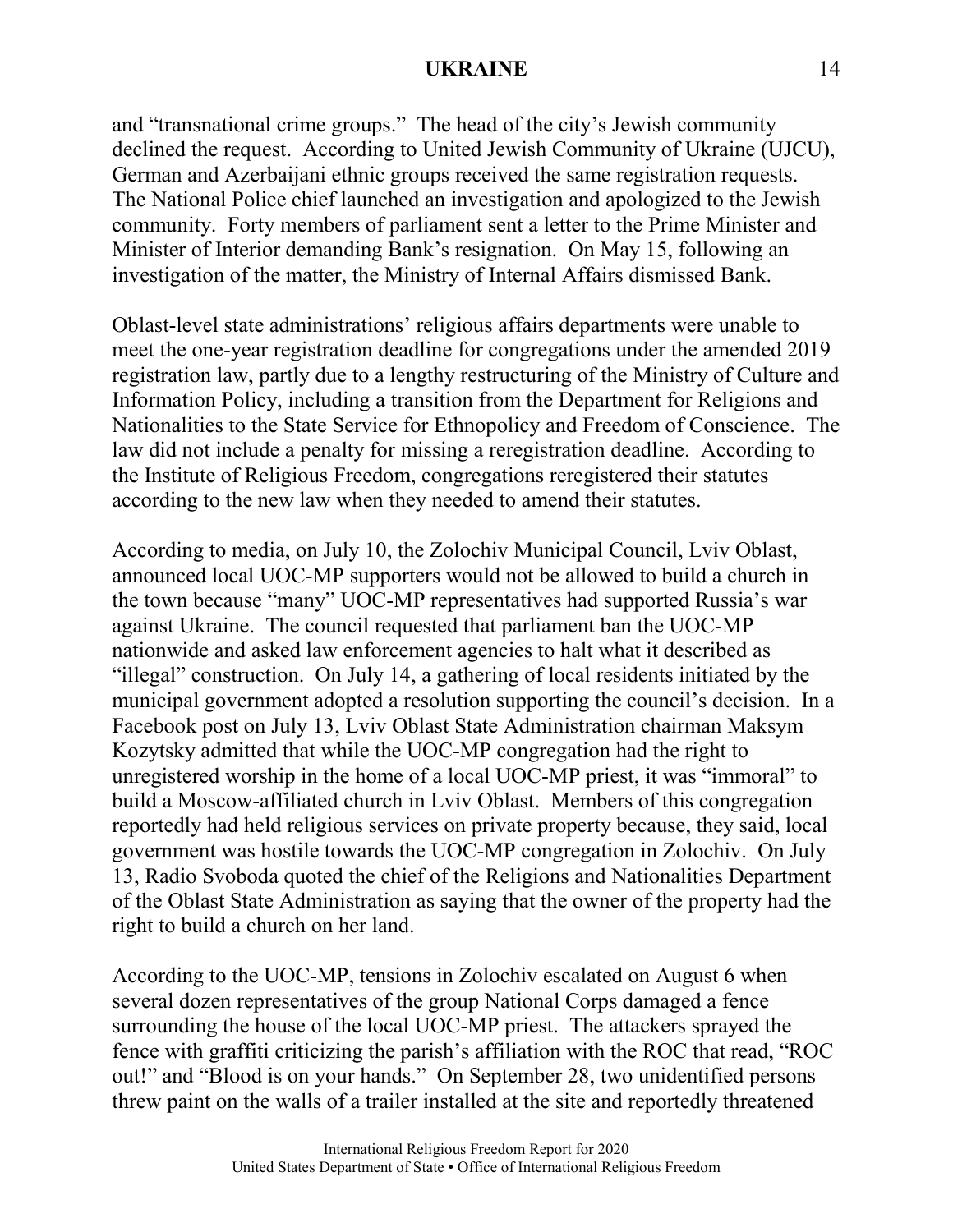the priest, stating he would "burn" if he did not leave the town. The Lviv branch of the National Corps posted video footage of the August 6 vandalism on its website, blaming the "church of occupiers" (UOC-MP) for conducting "unlawful and undeclared" religious services. The statement described the UOC-MP as a "hostile entity" that "has no place on Ukrainian soil." On August 15 and September 28, unidentified individuals spray-painted a store rented by a local UOC-MP member with the words, "Sponsor of the ROC." According to the media, in September, police opened a criminal investigation of a UOC-MP complaint that the Zolochiv mayor and several other local officials were inciting religious hatred.

In Zhydychyn village, Volyn Oblast, UOC-MP members built a makeshift church after part of the congregation voted to transfer the affiliation of a permanent parish church from UOC-MP to OCU. In 2019, UOC-MP parish priest Volodymyr Geleta reportedly fired shots during a dispute over the affiliation of the permanent building.

Law enforcement authorities again reported no progress in the investigation of allegations that the Kyiv Islamic Cultural Center of the Umma possessed materials promoting "violence, racial, interethnic, or religious hatred." The Security Service of Ukraine (SBU) and the Kyiv City procuracy searched the center in May 2018. A lawyer for Umma described the search as an attempt to undermine Umma's reputation and called the charges baseless.

On January 22, the Kyiv Sixth Appellate Court upheld a request by UOC-MP Bishop Gedeon (given name, Yuriy Kharon) to renew his Ukrainian citizenship. In March, the bishop returned to Ukraine. In 2019, the government barred the dual Ukraine-U.S. citizen's return to Ukraine from the United States by stripping him of Ukrainian citizenship. The SMS said the decision was based on the SBU recommendations and the fact that Gedeon had falsified information on his citizenship application, stating Gedeon said he had lost his passport when he had it in his possession. Gedeon described the ban as retaliation for criticizing the government's "pressure" on the UOC-MP during his meetings with members of the House of Representatives in Washington, D.C.

According to Jehovah's Witnesses, pursuant to a 2019 judgment by the ECHR, on July 29, the Kryvyi Rih City Council granted Jehovah's Witnesses a plot of land for construction of a Kingdom Hall. On November 11, the city council refused to allow Jehovah's Witnesses to design the Kingdom Hall, stating that such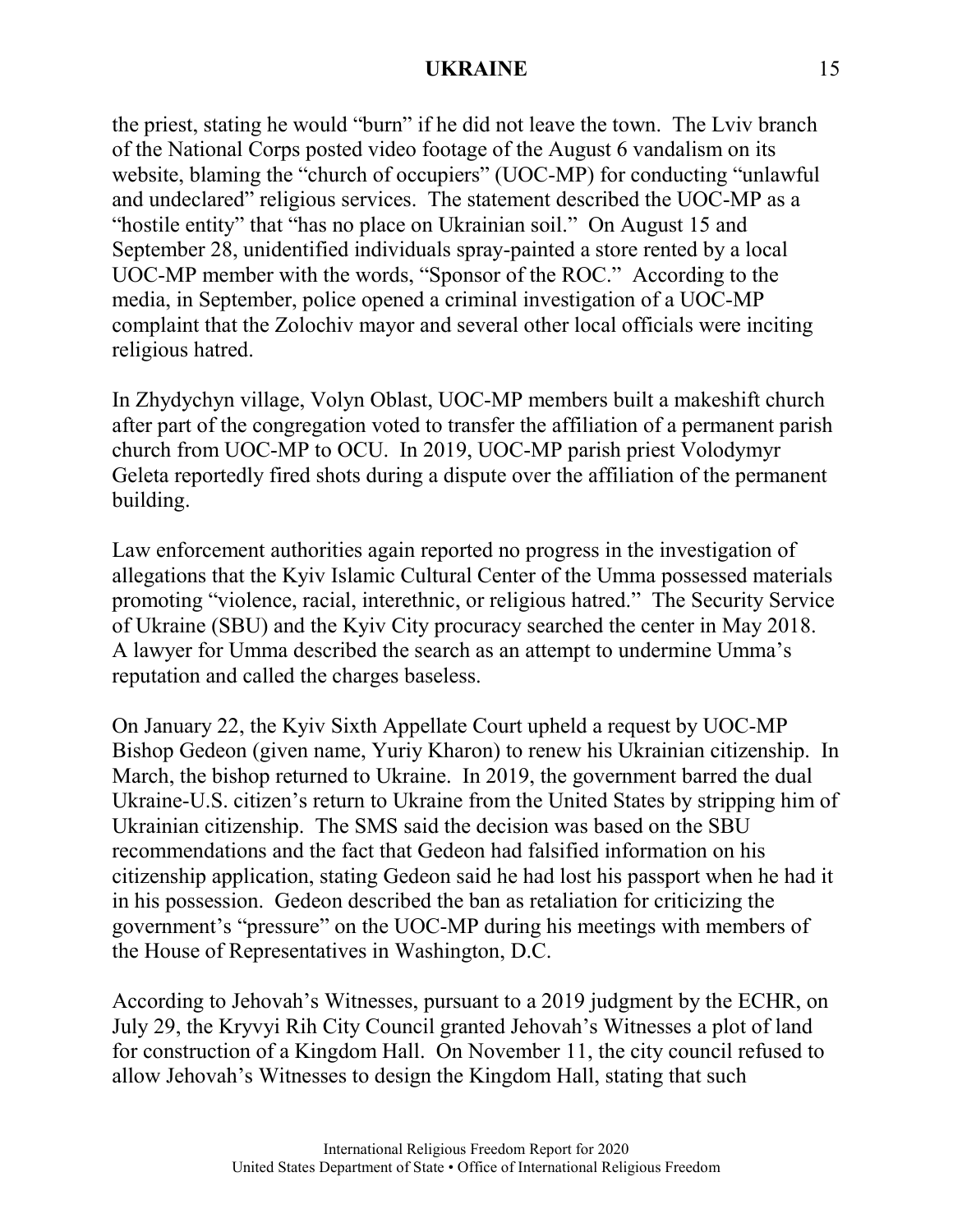permission would violate a zoning plan. Jehovah's Witnesses requested that the council adjust the plan. The request was under consideration at year's end.

During the year, the Church of Jesus Christ worked on plans to construct a temple in Kyiv. In 2019, the Supreme Court upheld an appeal by representatives of the Church filed against the Kyiv City Council for the council's refusal to reinstate a lease on land to build a house of worship. The city government subsequently respected the Supreme Court's decision, reinstating full rights to the land.

Small religious groups stated local authorities continued to discriminate with regard to allocating land for religious buildings in Sumy, Mykolayiv, and Ternopil Oblasts, and the city of Kyiv. Roman Catholics, OCU members, UGCC members, Jews, and Muslims continued to report cases of discrimination. UGCC representatives said local authorities in Bila Tserkva were still unwilling to allocate land for a UGCC church at year's end.

According to Radio Free Europe/Radio Liberty (RFE/RL), on August 28, in a move to contain the spread of COVID-19, the government closed the country's borders for the month of September and extended domestic quarantine regulations by two months. Some observers noted the border closure prevented thousands of Hasidic Jews from traveling to Uman, Cherkasy Oblast, to celebrate Rosh Hashanah on September 18-20 at the grave of Rabbi Nachman of Breslov. Uman mayor Oleksander Tsebriy made several disparaging remarks about the annual Hasidic pilgrimage. Observers said the escalation of negative rhetoric was likely a strategic decision of his reelection campaign, which he subsequently lost. In addition to his social media activities encouraging the cancellation of the pilgrimage because, he said, of the COVID-19 pandemic, Tsebriy camped outside President Zelenskyy's Kyiv office in August to demand he cancel the event. Tsebriy stated his own polling found that "94 percent of Uman's residents were against the traditional pilgrimage of Rosh Hashanah, although they have nothing against the pilgrims themselves." Some members of the Jewish community suggested that the mayor opposed the annual Hasidic pilgrimage in general and that his efforts to restrict the pilgrimage were not based on concerns of COVID-19 but rather hostility towards Jewish pilgrims.

Kyiv's Muslim community said the local government, which allocates land for cemeteries, had still not acted on the community's request in 2017 for additional free land in Kyiv for Islamic burials, which was their legal right. Muslim community leaders said they were running out of land for burials. Consequently,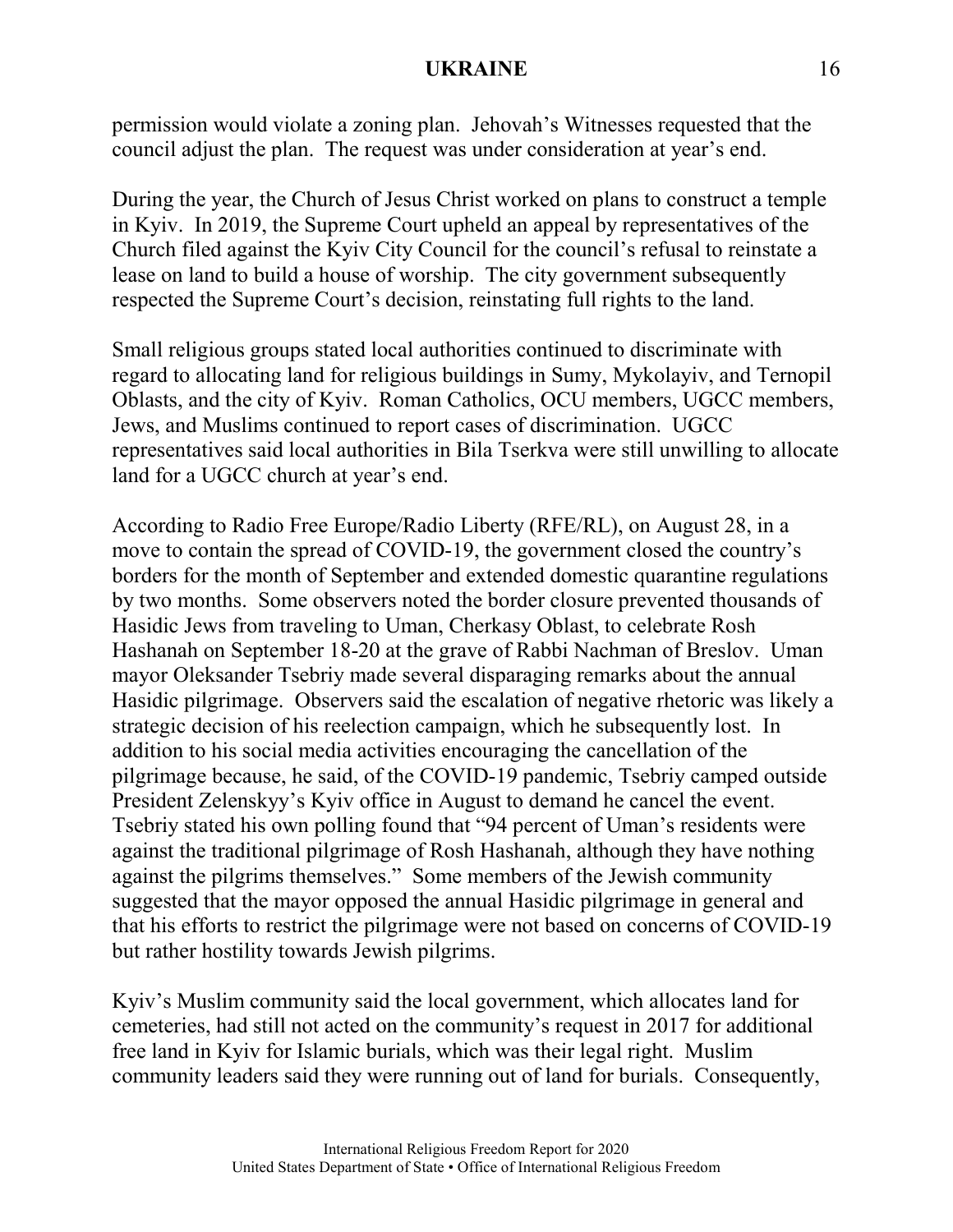some Muslim families living in Kyiv reportedly had to bury their relatives in other cities.

All major religious organizations continued to appeal to the government to establish a transparent legal process to address property restitution claims. According to observers, the government made little progress on unresolved restitution issues during the year. Representatives of some organizations said they experienced continued problems and delays reclaiming property seized by the former Communist regime. They said a review of claims often took far longer than the month prescribed by law. Christian, Jewish, and Muslim groups stated a number of factors continued to complicate the restitution process, including intercommunity competition for particular properties, current use of some properties by state institutions, the designation of some properties as historic landmarks, local governments disputing jurisdictional boundaries, and previous transfers of some properties to private ownership. Religious groups continued to report local officials taking sides in property restitution disputes, such as the case of the Lviv City government's continued denial of RCC requests for restitution of several properties turned over to the UGCC.

Muslim community leaders again expressed concern over the continued lack of resolution of restitution claims involving historic mosques in Mykolaiv, in the southern part of the country. The Soviet-era government had seized the property and it remained publicly owned at year's end.

The government continued to take no action in response to previous requests from religious communities to impose a moratorium on the privatization of religious buildings confiscated by the then-Soviet government, according to civil society activists and religious organizations.

Jewish community leaders continued to report illegal construction on the site of the old Jewish cemetery in Uman, where businesspersons had purchased old houses bordering the cemetery to demolish them and build hotels for Jewish pilgrims. According to news reports, developers had reportedly made deals with local government officials to obtain building permits. Local officials stated it was impossible to ban digging on privately-owned land and that Uman had been a densely populated residential area since Soviet times.

The Jewish community continued to express concern about the ongoing operation of the Krakivskyy Market on the grounds of an historical Jewish cemetery in Lviv. On August 26, the Ministry of Culture and Information Policy ordered a local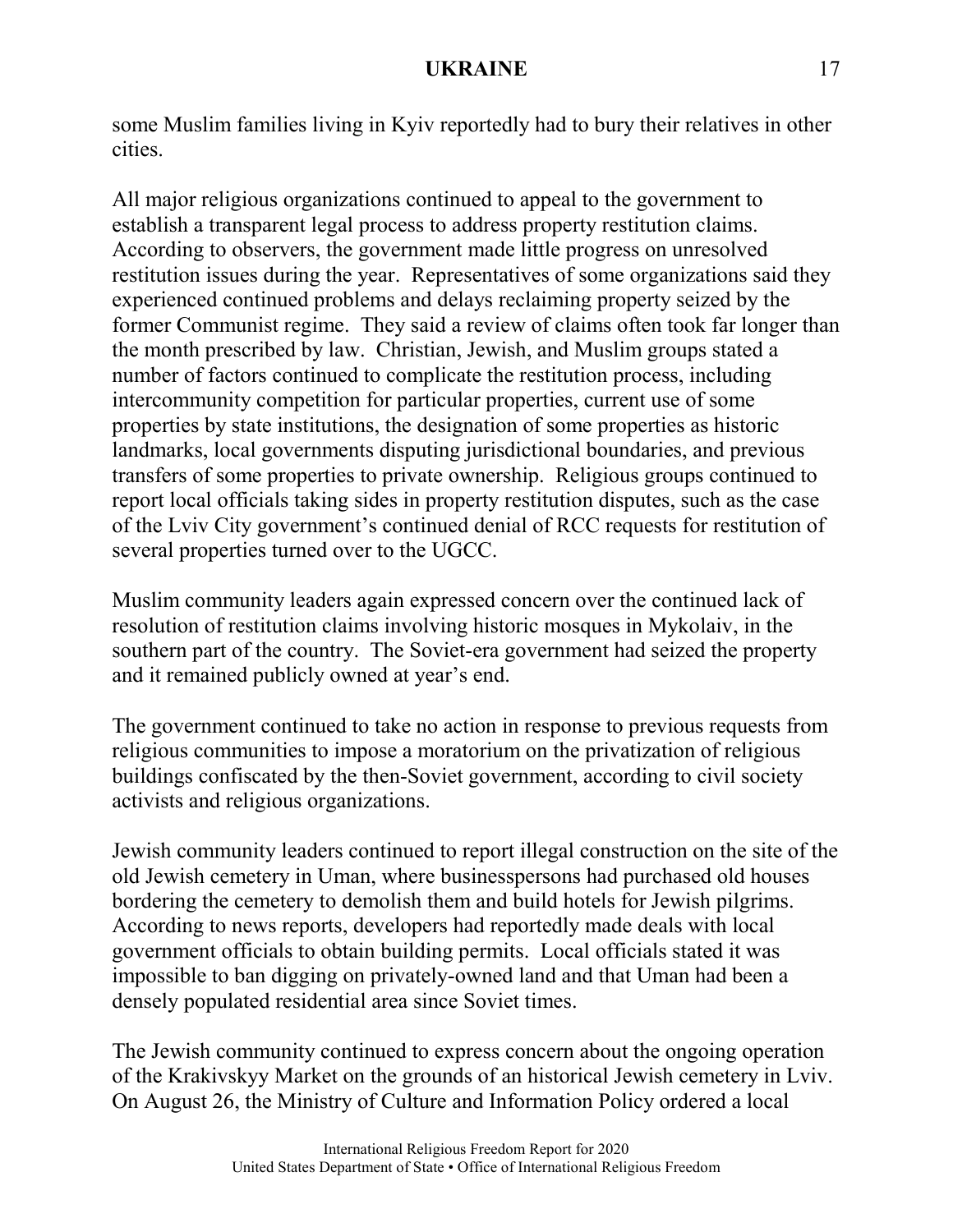developer to halt construction of a private clinic at the protected site. Despite the ministry's order, Lviv authorities did not halt the construction. According to some Lviv authorities, the construction was not on the Jewish cemetery part of the land. According to Jewish community representatives, they feared the Lviv government would sell more of the public land to private groups, which could lead to further concerns about protecting the cemetery. The Union of Councils for Jews in the Former Soviet Union (UCSJ) urged the government to halt permanently the construction of a multistory commercial building on the cemetery grounds, separate from the clinic, that had been ordered suspended in 2017.

The UCSJ and civic activists continued to express concern over the possible continuation of construction of a high-rise building at the site of the World War II Jewish ghetto during the Nazi occupation of Lviv. In 2016, a court suspended the project after human remains were reportedly found and removed from the site. In the past, the UCSJ had requested the remains be reburied on the site, but as of year's end, the remains had not been returned to the site. Lviv authorities denied the construction had unearthed any remains.

On November 16, the Lviv Appellate Court revoked the Lviv City Council's decision to provide land to a developer for the construction of an office building at the site of a synagogue destroyed at Syanska Street in Lviv during the Nazi occupation. In 2019, the developer had halted construction at the Lviv city government's order, following protests by heritage-protection activists. Jewish community representatives said they were cautiously optimistic the construction over the destroyed synagogue would not occur.

Jewish community leaders said they continued to experience difficulties with the Ternopil Municipal and District governments with regard to property restitution. The Ternopil District Council continued to reject requests from the local Jewish community to return a prayer house confiscated during the Soviet era.

Some Jewish leaders and human rights activists continued to state their concerns about what they considered impunity for hate crimes, including acts of anti-Semitism, and about the government's long delays in completing investigations of these crimes. According to the Kharkiv Human Rights Protection Group, the lack of proper punishment for hate crimes "has long been a major problem, exacerbated by Article 161 of the Criminal Code (on incitement to enmity, religious, racial and other discrimination, etc.), which is notoriously difficult to prove and therefore most often avoided by the police and prosecutors." Some Jewish leaders said law enforcement authorities often charged anti-Semitic actors, if apprehended, with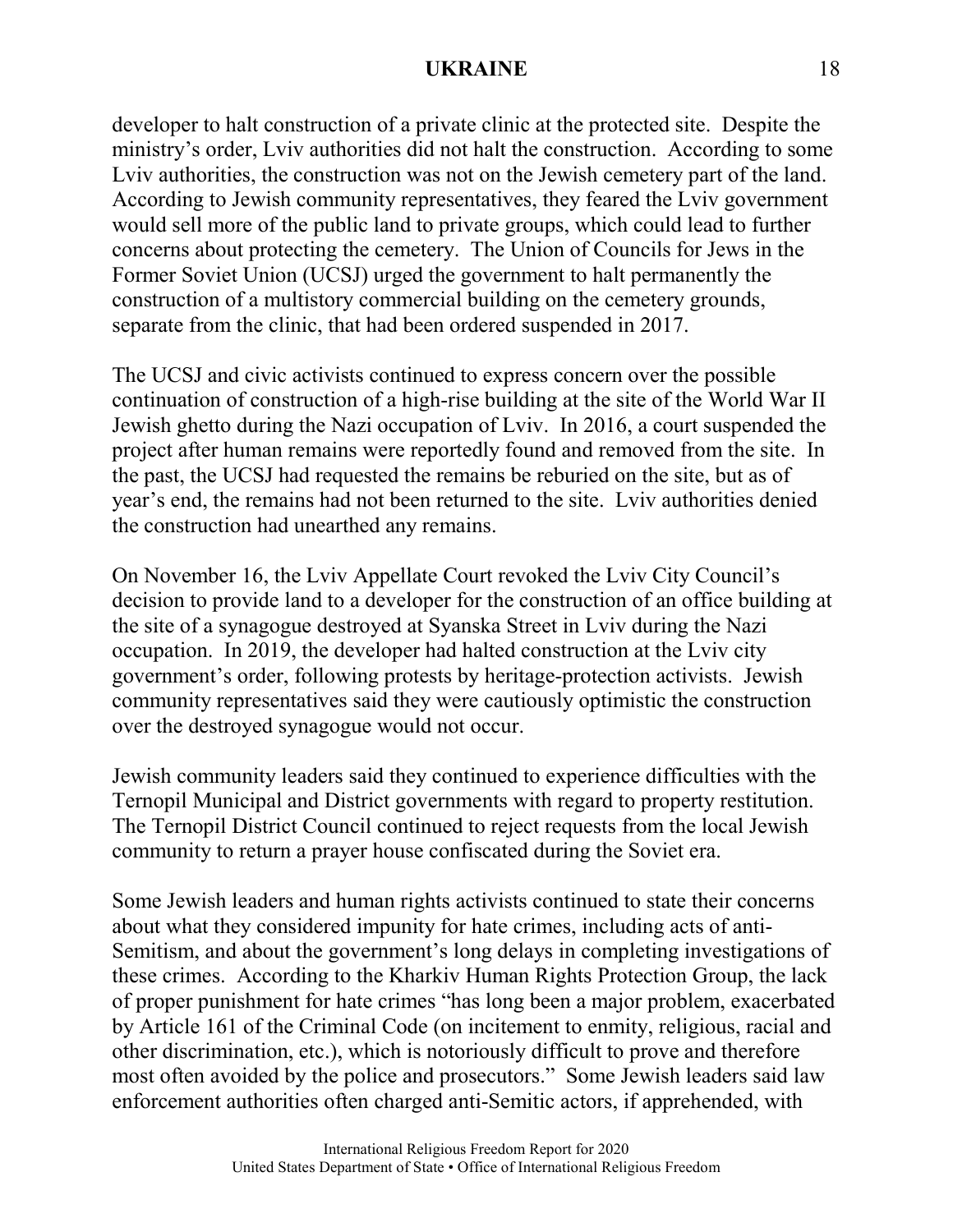hooliganism or vandalism instead of a hate crime in what they assessed as the country's attempt to downplay the level of anti-Semitism.

According to Jehovah's Witnesses, on August 30, September 12, 21, and 27, October 17, and December 12 and 27, unidentified individuals wrote the word "sect" on the fence surrounding a Kingdom Hall in Volodymyr-Volynskyi, Volyn Oblast. Police instituted criminal proceedings regarding only one of the seven incidents. The case remained pending at year's end.

According to Jehovah's Witnesses, on November 16, unidentified individuals set fire to a sign saying "Kingdom Hall of Jehovah's Witnesses" on the wall of the house of worship on Romen Rollan Street, in Kyiv. Police initially refused to open an investigation, but the investigative judge ordered them to do so. The case remained pending at year's end.

According to Jehovah's Witnesses, on March 20 and 25, unidentified individuals painted neo-Nazi symbols and the word "sect" on the walls of a Kingdom Hall in Skadovsk, Zaporizhya Oblast. Police refused to institute criminal proceedings, but the investigative judge ordered them to start an investigation. The case remained pending at year's end.

On July 29, President Zelenskyy met via video conference with the privately funded Babyn Yar Holocaust Memorial Center (BYHMC) Supervisory Board to discuss the construction of the future museum and memorial honoring Holocaust victims. During the meeting, Zelenskyy stressed the importance of commemorating the country's Holocaust victims and supported the BYHMC, stating, "It would be very good if this project were brought to life and we built history together with you." President Zelenskyy appointed Presidential chief of staff Andriy Yermak to lead a planning committee to implement the project, which called for a smaller government museum to open by the 80th anniversary of the Holocaust in 2021; the larger BYHMC memorial and museum were slated to open in 2025 or 2026. On September 29, the Ministry of Culture and Information Policy and the BYHMC signed a memorandum of cooperation. According to media, the BYHMC project drew controversy, including reports that BYHMC artistic director Ilya Khrzhanovsky may have been involved in child abuse in filming his multidisciplinary project, DAU. There were also media reports that the BYHMC's planned construction could disturb historical Jewish and Orthodox burial grounds at the site of the massacre.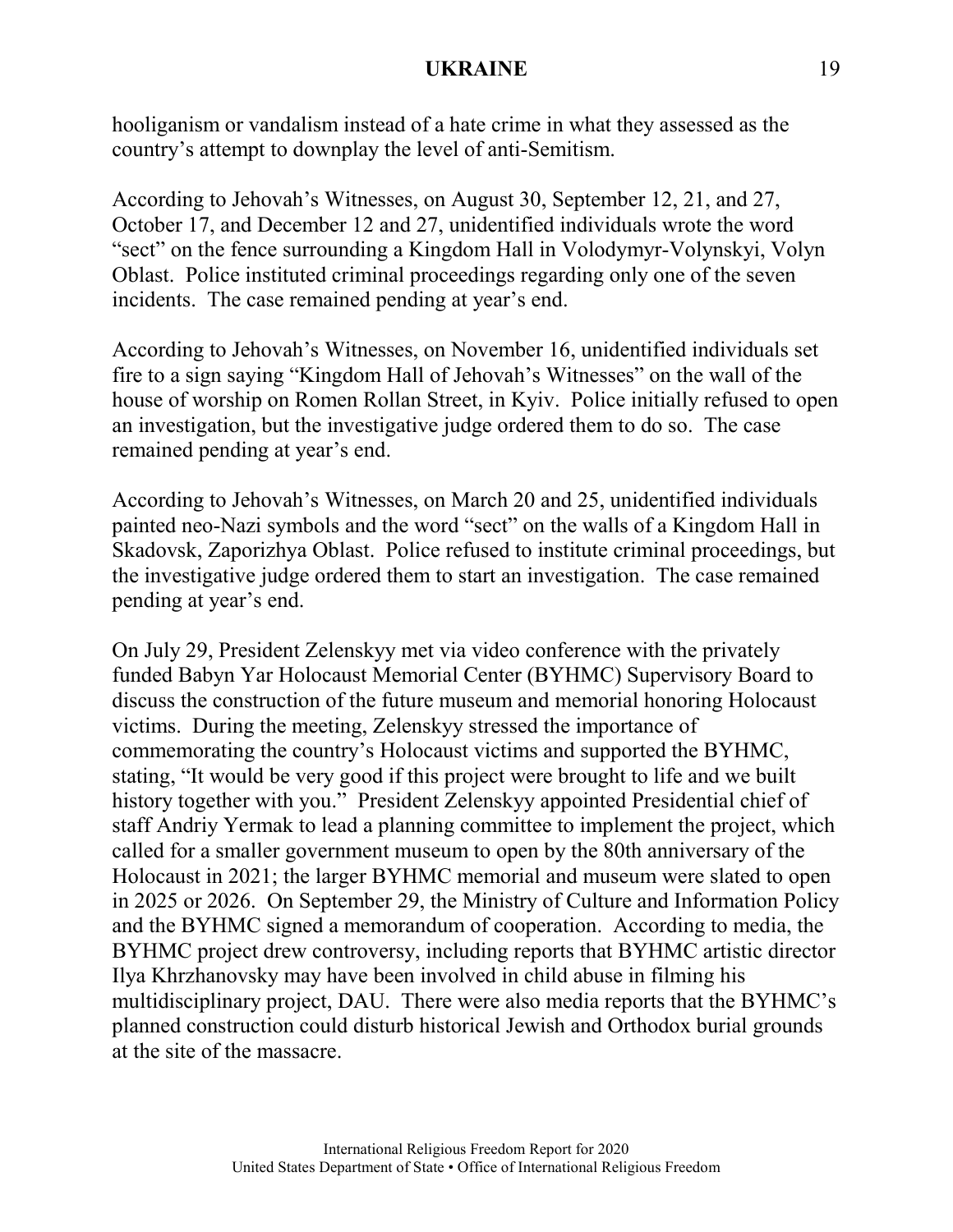On December 13-20, the Lviv Sholom Aleichem Jewish Culture Society, supported by the government's Ukrainian Cultural Foundation and the Lviv City Council, hosted the "Yiddish and Intercultural Dialogue Days" festival. A conference on historical heritage preservation was one of its main events.

In his address to the nation on January 22, the Day of Unity, President Zelenskyy called on all Ukrainians to respect persons of all ethnic minorities and religions, saying as a Ukrainian, he respected "the rights of representatives of all national minorities and all religions."

In a September 9 *Jerusalem Post* interview, President Zelenskyy said, "We strongly condemn anti-Semitic attacks of any kind. Anti-Semitism is a poison that has no place in Ukraine."

On October 22, the Lviv District Administrative Court overturned an SMS decision to deny refugee status to Elena Polushkina, who had sought refuge from religious persecution in Russia. The court ordered the SMS to grant Polushkina refugee status. The SMS appealed the ruling. On July 20, the Eighth Appellate Administrative Court in Lviv ordered the SMS to grant refugee status to Sevara Makhambayeva, who had sought refuge because of religious persecution in Uzbekistan.

# **Actions of Foreign Forces and Nonstate Actors**

During the year, the conflict in eastern Ukraine continued, with parts of Ukraine's Donetsk and Luhansk Oblasts under the control of Russia-installed authorities in the "Donetsk People's Republic" ("DPR") and "Luhansk People's Republic" ("LPR"). According to press reports, religious groups not approved by Russia continued to face restrictions, especially religious groups that were legal in Ukraine but illegal in Russia, such as Jehovah's Witnesses and the independent Muslim congregation Hizb ut-Tahir, whose members continued to face arrest, detention, and harassment. Similarly, the OCU, which competed for worshippers with the UOC-MP, continued to cite unfair treatment and persecution.

Sources reported that Russia-supported authorities in the "DPR" and "LPR" continued to detain and imprison Jehovah's Witnesses as well as leaders of other religious groups. According to Jehovah's Witnesses, the "LPR" continued to ban the group as an "extremist" organization, while the "Supreme Court" in the "DPR" upheld a similar ban. According to Protestant and Jehovah's Witnesses groups,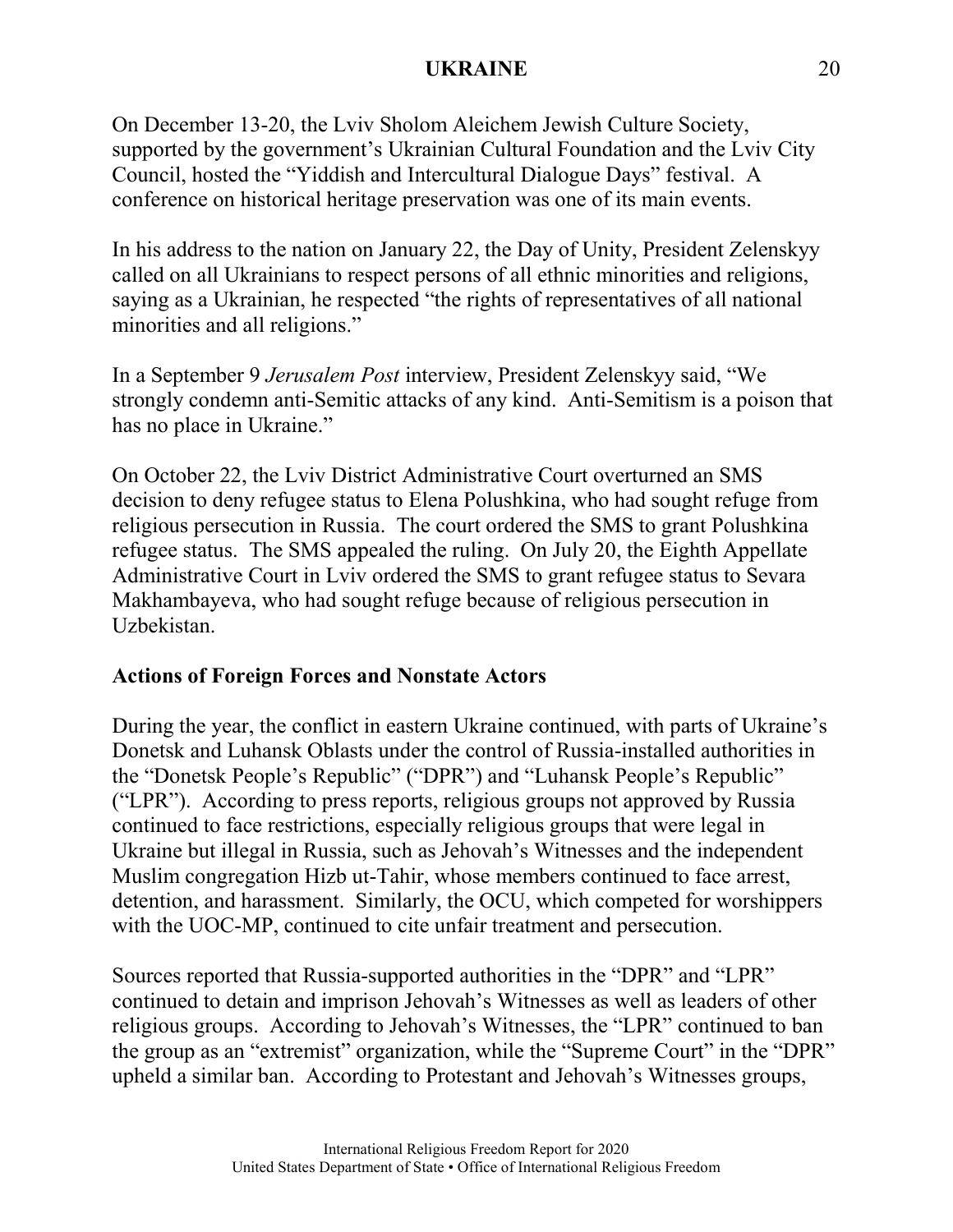many of their members fled these areas to escape oppressive conditions and to seek greater religious freedom in government-controlled territory.

According to the OHCHR, a majority of religious groups recognized under Ukrainian law continued to be unable to reregister because of stringent legal requirements under Russian legislation preventing or discouraging reregistration. Many religious groups continued to refuse to reregister because they did not recognize the Russia-installed authorities in the "DPR" and "LPR."

According to Jehovah's Witnesses, the group had limited access to information on the situation of Jehovah's Witnesses in the "DPR" and "LPR" during the year. They said that since 2014, "LPR" and "DPR" proxy authorities had seized 14 Kingdom Halls in Russia-controlled parts of Luhansk and Donetsk Oblasts. Jehovah's Witnesses did not know if any of these 14 Kingdom Halls or any additional halls were confiscated during the year.

# **"LPR"**

"LPR" authorities continued to deny the reregistration applications of Baptist, Pentecostal, and Seventh-day Adventists groups, in accordance with a 2018 law by "LPR" authorities that required religious communities, with the exception of the UOC-MP, who were recognized "within the framework of the canonical territory of the Moscow Patriarchate," to reregister with the "authorities," and citing a 2015 decree that banned mass events while the area was under martial law. According to Forum 18, an international religious freedom NGO, in December 2019, "LPR Minister" Dmitry Sidorov said there were195 religious organizations registered by "LPR" authorities. Of these 195 organizations, 188 belonged to the UOC-MP, four were Muslim, and there was one each of Old Believers, Jews, and Roman Catholics. According to Forum 18, Inna Sheryayeva, the head of the Religious Organizations and Spirituality Department of the Culture, Sport and Youth "Ministry" in Luhansk, declined to disclose whether more religious communities had their registration approved since December 2019. Similarly, officials of the registration department of the Justice "Ministry," the entity tasked with registering religious communities, declined to disclose which communities had been allowed to register and which had been refused.

Religious leaders continued to say their registration denials represented a complete ban on their religious activities, since without reregistration, religious groups were not able to hold services, even in believers' homes. According to "LPR" authorities, to be eligible for registration, a "local religious organization" must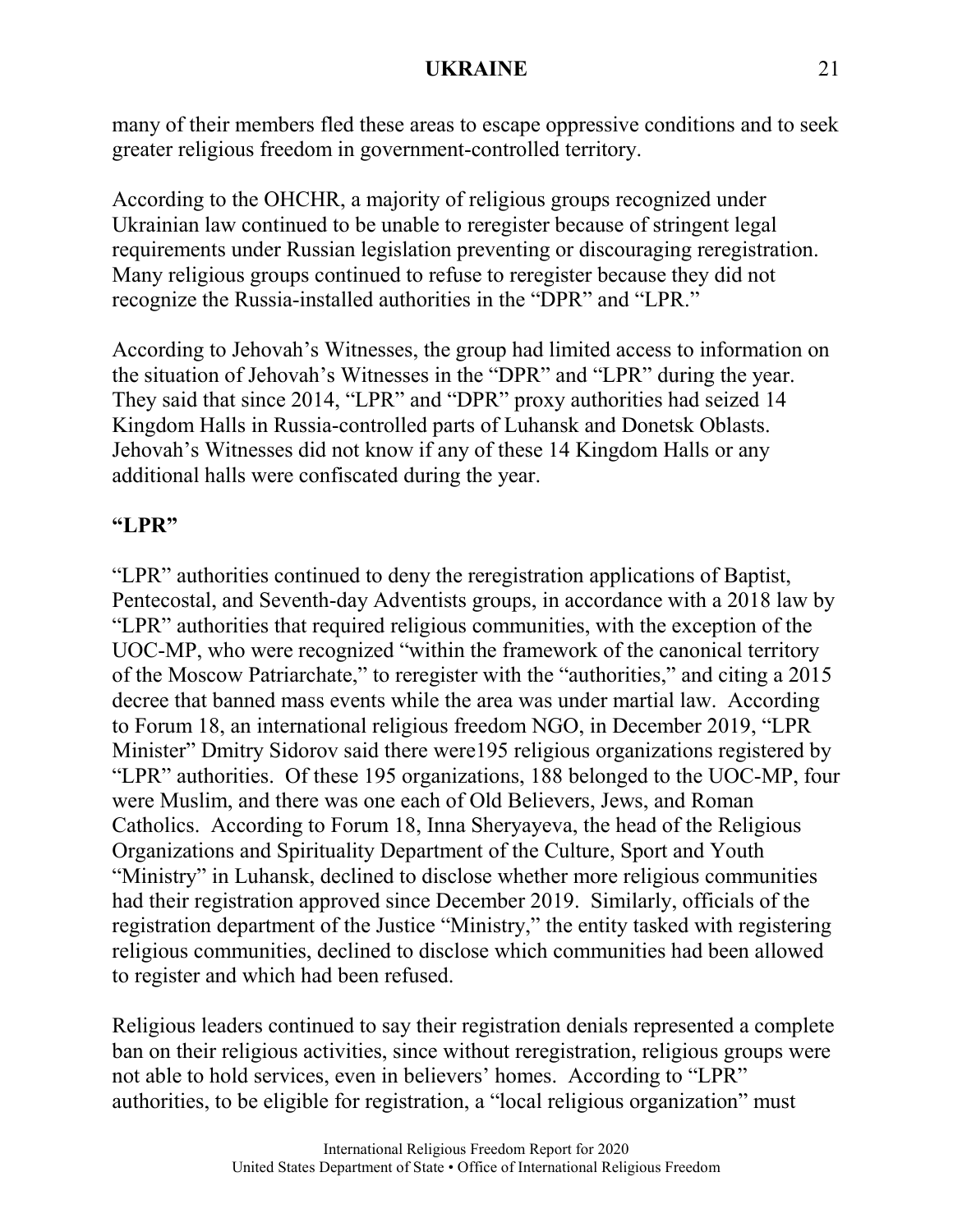have at least 30 adult members, while a "centralized religious organization" must be composed of at least five such local organizations. These requirements effectively disqualified some smaller religious associations. The law also required Christian Orthodox congregations to register as part of a "diocese recognized by the Orthodox Churches around the world within the canonical territory of the Moscow Patriarchate," thereby forcing several remaining OCU parishes to conduct any activities underground.

According to Forum 18, at the end of 2019 and continuing during the year, local "LPR" authorities cut off water, electricity, and gas supplies to unregistered places of worship, citing their inability as unofficial organizations to have utility contracts.

According to Forum 18, "LPR" authorities continued to threaten Baptist Union pastors to stop meeting for worship or risk punishment. "State Security" officers of the "LPR" continued to threaten Baptist pastor Volodymyr Rytikov with charges of extremism for continuing to lead worship services without "official" permission. On January 28, Forum 18 reported that "LPR" State Security Ministry representatives took Rytikov from his home and instructed his wife "not to tell anyone." They brought him to the ministry branch office and questioned him about his intention to continue conducting unregistered services and distribute "extremist" literature, including the Gospel of John. "Prosecutors" also continued their investigation of OCU priest Anatoliy Nazarenko on similar extremism charges through year's end.

"LPR" authorities continued to ban many religious leaders from outside their territory from reaching their congregations, according to Forum 18.

# **"DPR"**

The "DPR's" worship and religious associations' law continued to ban all religious organizations that did not meet a March 1, 2019 registration deadline and to require previously registered religious groups to reregister. The law gives the "Ministry of Culture" powers to monitor the registration of religious associations in the region and to abolish such groups on various grounds. Any newly created religious association not seeking legal entity status must submit written notification to "DPR" authorities detailing its function, location, administration, and the names and home addresses of its members. The "authorities" have 10 days either to put the group on the register of religious groups or to cancel its legal status. The "authorities" have a month to examine the application documents of a religious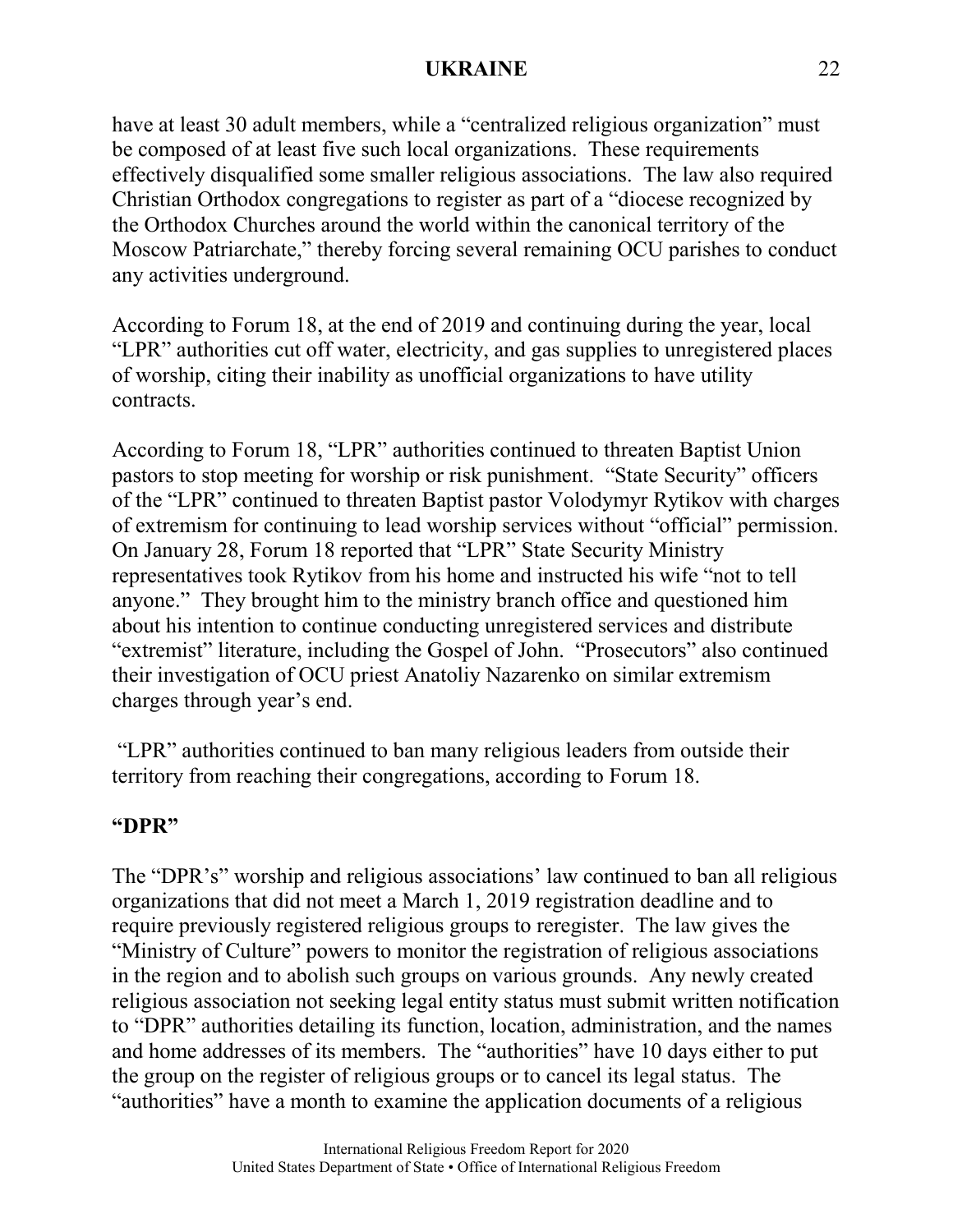association seeking legal status. In either case, they may conduct a "state religious expert evaluation" of the documents, which could take up to six months, or deny a registration request on several grounds, including that application materials lack required information or that the group was previously banned. All religious organizations and religious groups must notify "authorities" annually of their continued viability. The "law" allows the UOC-MP to undergo a simplified "legalization" procedure without reregistration and "state religious expert evaluation."

According to Forum 18, "DPR" authorities denied registration to almost all religious communities, apart from the UOC-MP.

According to religious organizations and civil society activists, "DPR" authorities continued to harass Protestant congregations attempting to host public religious events, even if such groups possessed a "DPR" registration. "DPR" authorities charged that the United States might be funding such events, and they publicly labeled congregations "American agents." Protestant leaders and religious experts attributed such activities by the Russia-led "DPR" (and "LPR" ) to attempts to undermine a strong prewar presence of Protestants in the region.

According to Forum 18, on January 19, "security forces" raided an unidentified Protestant community during worship, took church leaders to the police station for interrogation, and released them after two hours.

"DPR" "Human Rights Ombudsperson" Darya Morozova told Forum 18 on February 10 that she was unaware of any raids on religious organizations and that there had been no written appeals to her office.

"DPR" authorities continued to use seized places of worship for their own purposes. According to Forum 18, the "authorities" used a former Donetsk Church of Jesus Christ building as a registry office and the former Makeyevka New Life Baptist Church as a Red Guard district registry office.

According to media reports, all but one mosque remained closed in the "DPR."

# **Section III. Status of Societal Respect for Religious Freedom**

The NMRMG reported an increase in anti-Semitic violence, with four such suspected cases reported during the year. Prior to these incidents, the last recorded anti-Semitic violence against individuals occurred in 2016. During the year, the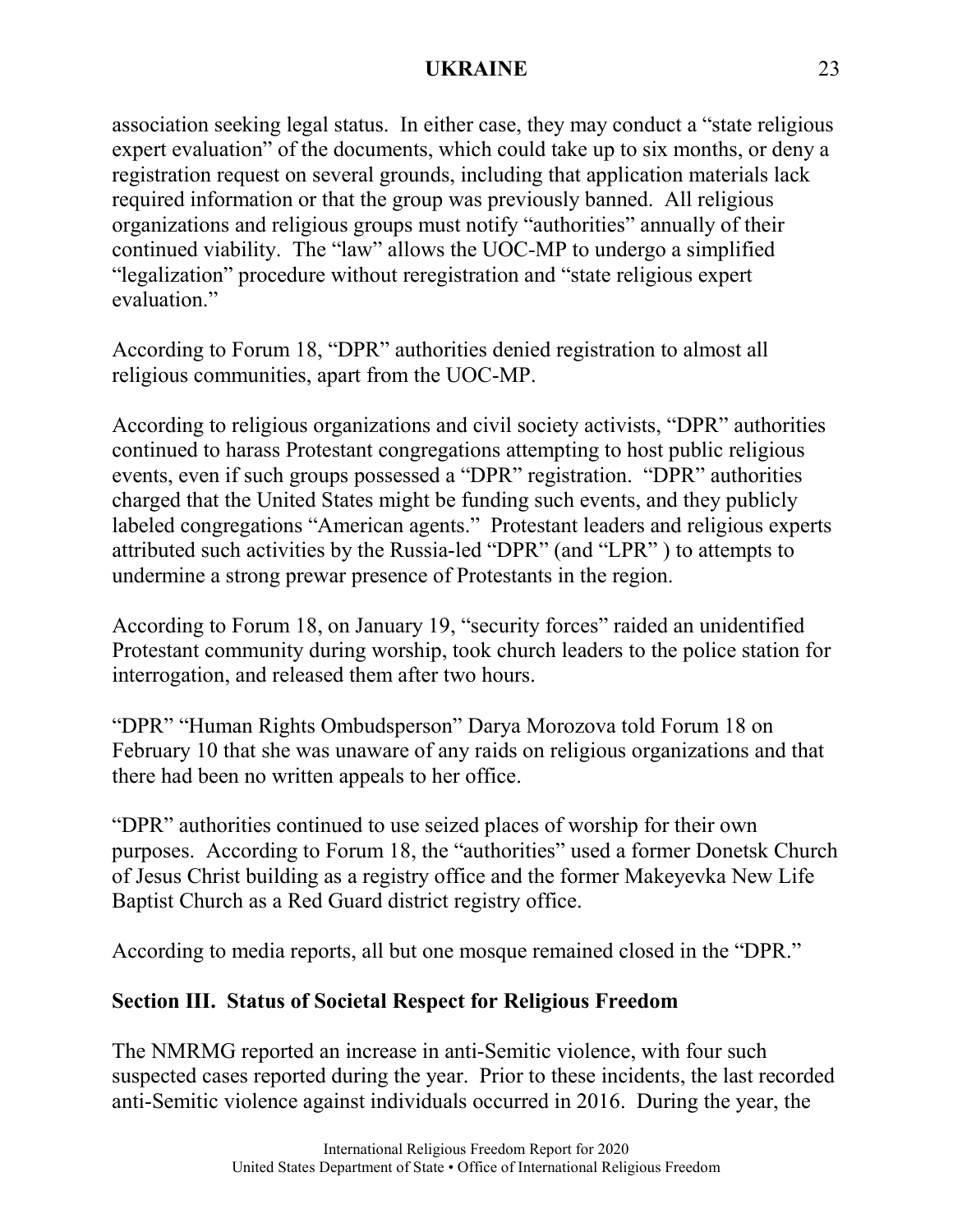NMRMG recorded eight cases of anti-Semitic vandalism, including the attempted arson of a synagogue in Kherson and the toppling of a menorah in Kyiv, compared with 14 incidents in 2019. According to the NMRMG, COVID-19 related measures encouraging citizens to stay home likely contributed to both the decrease in anti-Semitic vandalism and the increase in violent attacks. Two of the four violent attacks occurred in Uman, where tensions erupted between Uman residents and Hasidic Jews who were making a pilgrimage to the grave of Rabbi Nachman of Breslov during a nationwide COVID-19 lockdown.

The UJCU reported 49 cases of anti-Semitism during the year, compared with 56 cases in 2019. The difference in the count of anti-Semitic acts between the NMRMG and the UJCU was due to variations in methodologies: NMRMG said it counted vandalism only on Jewish property, such as synagogues, cemeteries, or memorials, while the UJCU included a wider range of incidents, such as a Jewish student's dormitory being vandalized with swastikas as well as verbal disputes involving anti-Jewish epithets.

According to media reports, on February 25, an inebriated individual broke into a synagogue in Vinnytsia and assaulted a congregant after shouting about "beating up the [epithet]." According to a Facebook post by Eduard Dolinsky, the director of Ukraine's Jewish Committee, police said the man, a resident of the nearby town of Yampil, "attacked Igor Braverman, a well-known journalist and a member of the community, tried to strangle him, twisting his hands. . .spat upon the portrait of the Hafetz Haim, and crushed it." (The Hafetz Haim was an influential rabbi who died in 1933.) According to Dolinsky, police detained the alleged attacker but did not take him into custody. An ambulance took Braverman to a hospital; he did not suffer serious injuries, according to Dolinsky. The watchdog group Monitoring Antisemitism Worldwide said the Ministry of Internal Affairs was handling the case as a hate crime. According to the local rabbi, upon his release, the man apologized to Jewish community leaders.

In January, media reported conflicting accounts of a physical altercation between Hasidic Jews and residents of Uman, in Cherkasy Oblast. According to some media reports, four Hasidim were hospitalized after a mob beat them in a "pogromstyle attack." However, the Rabbi Nachman International Charitable Foundation, which owns the Tomb of Rabbi Nachman in Uman, stated that the conflict was exclusively domestic in nature and did not relate to interethnic hatred issues, anti-Semitism, or biased attitudes of Uman residents towards Hasidic pilgrims. According to the national police, no one sought medical help or submitted official statements to them. On January 11, city officials hosted a meeting between "local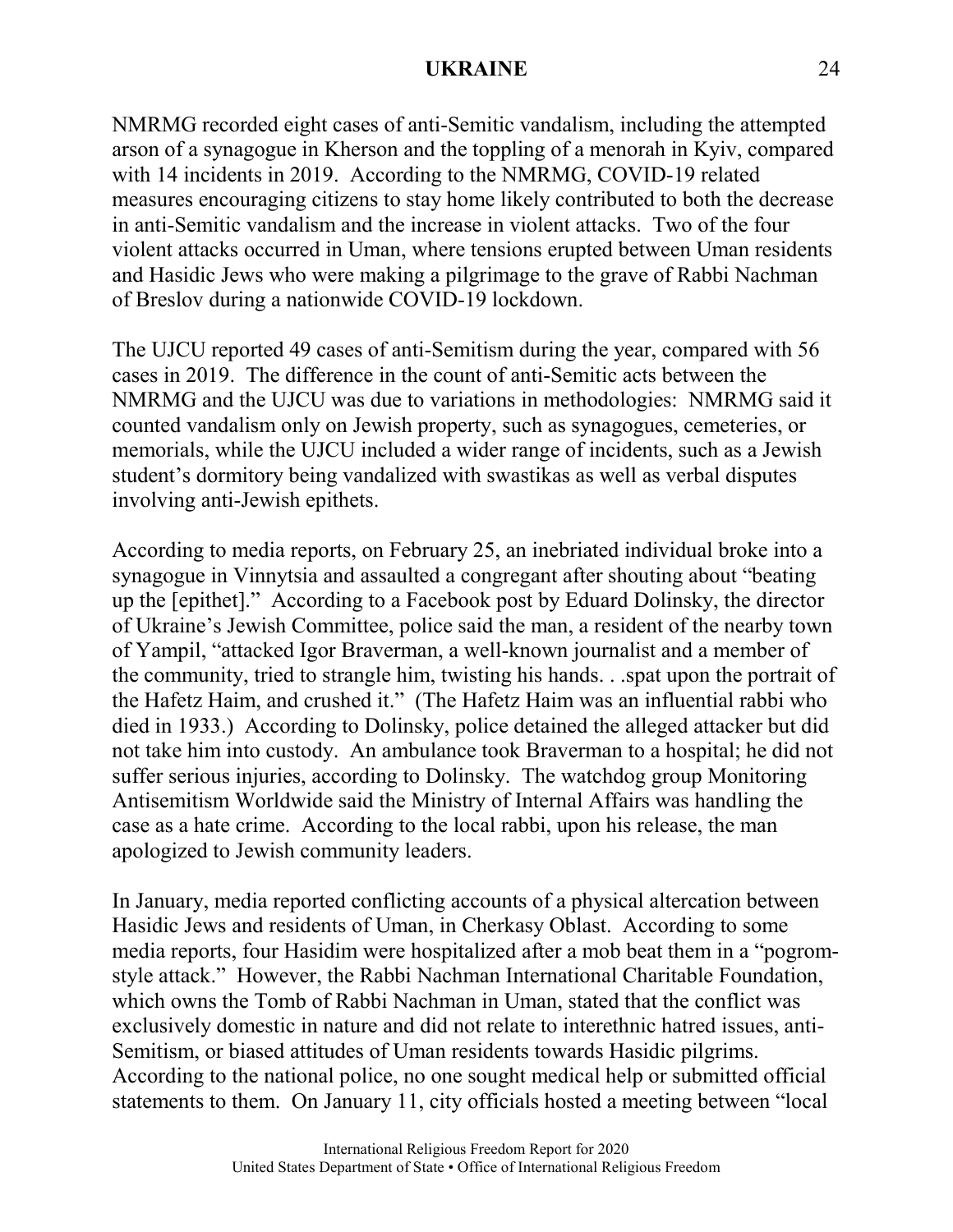activists" and representatives of Hasidic pilgrims. On January 12, the mayor of Uman, police, and SBU officials also had a meeting with Jewish representatives and agreed that police guards would help protect the pilgrimage site, that the local government and Jewish community would work together to install more security cameras around the entire pilgrimage area, and that all sides would maintain regular contact to prevent future such incidents. The city government said that the incident had "no ethnic or religious basis whatsoever." Then-Deputy Prime Minister for European and Euro-Atlantic Integration Dmytro Kuleba instructed his social media followers to "always treat the 'shocking' emotional headlines with triple caution."

There were two violent anti-Semitic attacks in Uman, in Cherkasy Oblast, during the Hasidic pilgrimage to the grave of Rabbi Nachman. The annual pilgrimage to Uman attracted approximately 3,000 Hasidic Jews, compared with more than 30,000 in 2019. According to Michael Tkatch, the head of the UJCU, on August 31, an individual approached an Orthodox Jewish man in a supermarket in Uman, hit him in the face and caused him to bleed, and then fled the scene with a friend. Police identified the offenders and opened a criminal case. According to media, on October 18, two teenage Hasidic Israeli citizens were attacked behind the grave of Rabbi Nachman. One, a 15-year-old, was stabbed, and the other victim managed to run away. Foreign Minister Dmytro Kuleba condemned the attack on the teenagers. The attacker, a man in his early twenties, was identified and charged with hooliganism, punishable by three to seven years' imprisonment. On November 12, the Cherkasy Oblast Prosecutor's Office announced that the Uman City and District Court had convicted the attacker of hooliganism and ordered him to pay a fine of 17,000 hryvnas (\$600), but he was not sentenced to prison

According to media, on July 28, a man armed with an axe tried to enter a synagogue in Mariupol. A security guard sustained a broken arm while successfully fending off the attacker. Law enforcement authorities identified the attacker and a Mariupol court sanctioned his arrest, but he fled to Russia. In August, Russian authorities detained him and put him in a pretrial detention center in Rostov-on-Don. On the Mariupol Jewish Community Facebook page, Mariupol Chief Rabbi Menachem Mendel Cohen expressed his gratitude to law enforcement agencies for their "hard work" in apprehending the perpetrator.

On May 10, the SBU and police reported the detention of two suspects who, on April 20, threw a Molotov cocktail at a synagogue in Kherson, causing minor damage to the building. According to the SBU, the perpetrators, who supported Nazi ideology, carried out the attack to mark Hitler's birthday. During a visit to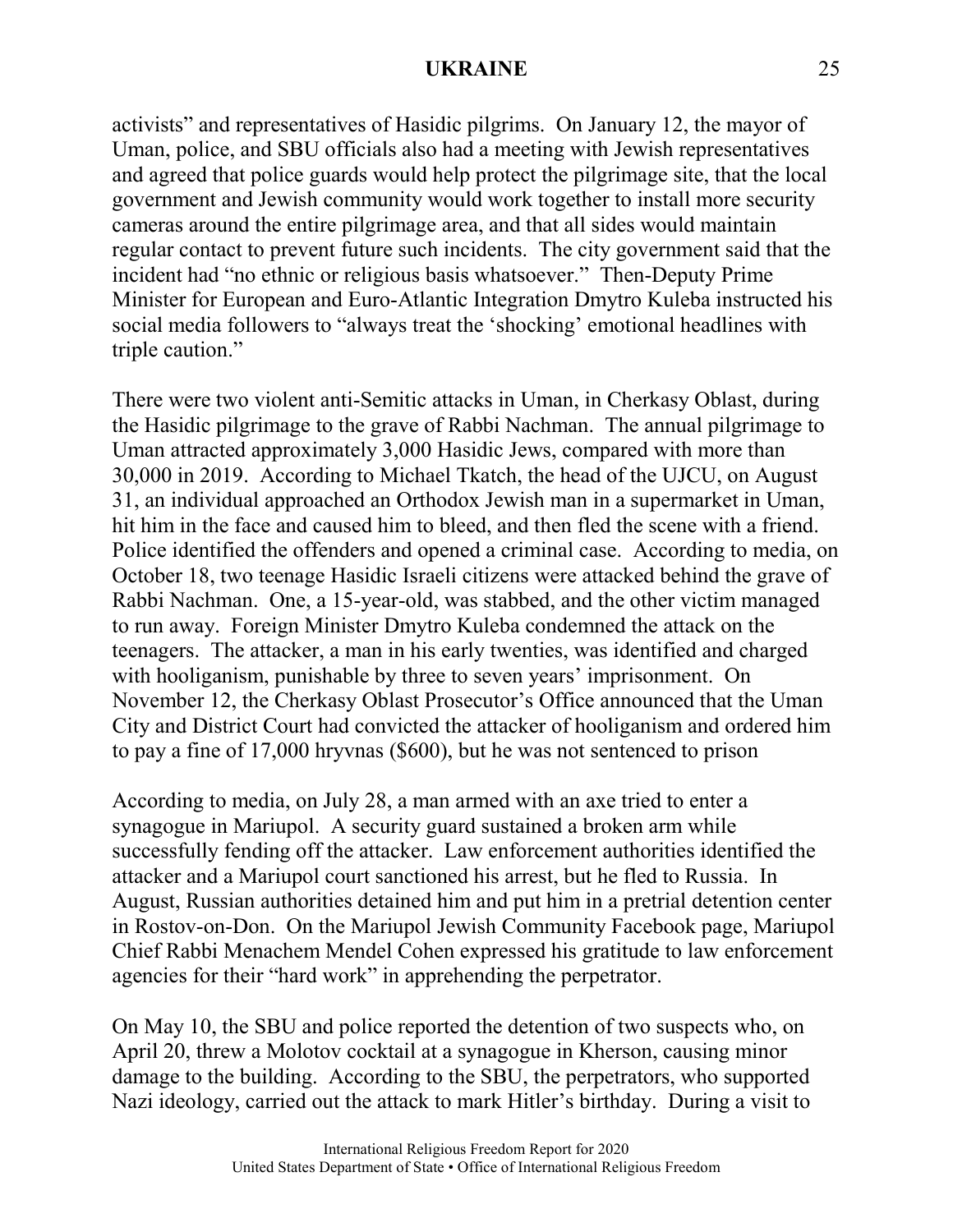the synagogue on June 27, President Zelenskyy and the Chief Rabbi of Kherson, Yossef Itshak Wolff, personally thanked chiefs of regional police and SBU departments for detaining the two suspects. The President said the government would protect all citizens regardless of their nationality or religion. Police took the suspects into custody and charged them with arson. Their expected court date was February 2021.

According to the UJCU, on October 14, two unidentified individuals raised a large banner in front of President Zelenskyy's office reading "Jewish President Zelenskyy" and condemning the country's "occupation and robbery" by "the Dnipro Jewish clan of Vova Zelenskyy." Michael Tkach, UJCU executive director, said the banner was an act of incitement and called on authorities to punish those responsible for it. Police opened an investigation, which continued through year's end.

According to the *Jewish Telegraph Agency*, on December 10, a man filmed himself toppling a Hanukkah menorah in Kyiv while shouting "To Ukrainians the power, Jews to the graves." Local media identified him as Andrey Rachkov, who posted a video of his actions on Facebook with the caption, "How to treat foreigners who are engaged in usurpation of power, occupation of territories, genocide." A police investigation was ongoing at year's end.

According to media, in January, a monument to the victims of the Holocaust was found defaced in Kryvyi Rih, located in the central part of the country. The suspect pled guilty to dishonoring the memorial and was sentenced to three years in prison and one year of probation.

Media reported in January the posting by a department head and economics professor at Lviv Polytechnic University of photographs of President Zelenskyy and former Prime Minister, Volodymyr Groysman, who are both Jewish, in Israel. The professor stated they were serving Israel rather than Ukraine, saying, "Their dominance in Ukraine is a problem created mainly by Ukrainians themselves." Dolinsky, of the Ukrainian Jewish Committee, posted on Facebook that the text was "like a page out of the 'Protocols of the Elders of Zion,'" referencing an anti-Semitic diatribe purportedly produced by the Russian secret police in the early 20th century.

In March, law enforcement agencies brought a case to court alleging an individual had painted swastikas and anti-Semitic slurs on a Holocaust memorial in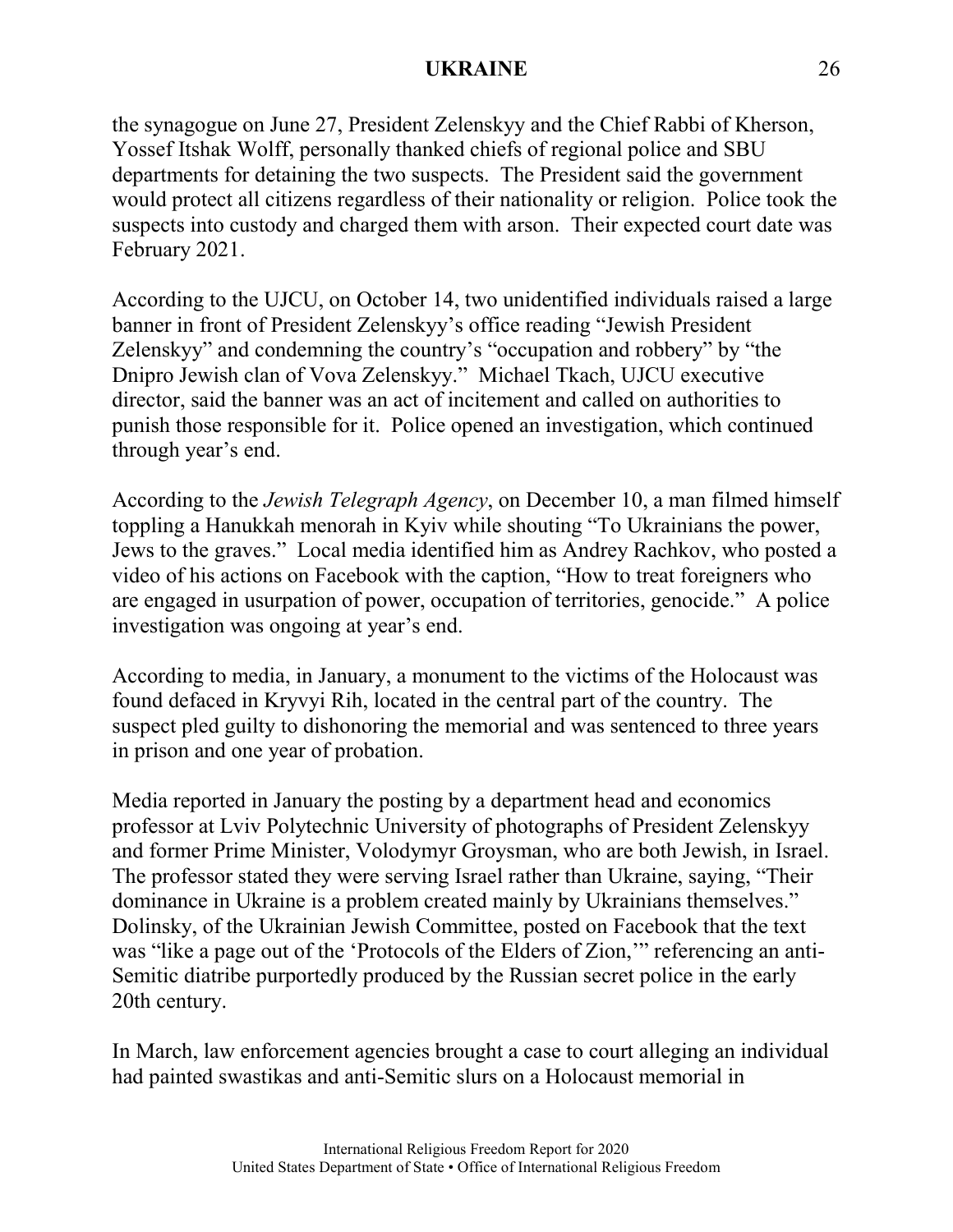Holovanivsk, Kirovohrad Oblast, in September 2019. The suspect was charged with incitement of ethnic and religious hatred and desecration of a burial site.

In February, the Pew Research Center published findings on attitudes towards democratic principles, such as regular elections, free speech, and free civil society, as well as religious freedom, in 34 countries, based on interviews it conducted in its *Spring 2019 Global Attitudes Survey*. According to the findings, 59 percent of Ukrainian respondents considered religious freedom to be "very important," ranking it among the highest of their priorities for democratic principles among the nine tested.

The ROC, including the UOC-MP, continued to describe the OCU as a "schismatic" group, despite its recognition by the Ecumenical Patriarchate of Constantinople, the Church of Greece, the Patriarchate of Alexandria and All Africa, and the Church of Cyprus. The ROC continued to urge other Orthodox churches not to recognize the OCU. UOC-MP and OCU representatives continued to contest some parish registrations as not reflecting the true will of its congregation.

On September 4, OCU Primate Metropolitan Epiphaniy stated that after the change of government, the UOC-MP, "often with support of certain officials," began to actively oppose the process of congregations transitioning from the UOC-MP to the OCU. He stated that the UOC-MP had filed lawsuits to challenge "almost every" such transition. He said in most cases courts "acted fairly," but former members of UOC-MP congregations seeking to join the OCU had "fears," which some observers believed referred to the expected lawsuits. The Metropolitan called on the government to help protect congregations wishing to join the OCU. The UOC-MP rejected the charge of government support.

On December 15, the website Suspilne.media quoted OCU Metropolitan Epiphaniy as saying five UOC-MP congregations joined the OCU during the year. The Religious Information Service of Ukraine estimated that as of February, 541 (4.5 percent) of 12,122 UOC-MP congregations had joined the OCU since its creation in 2018. Most of those parishes were in the western and central oblasts. UOC-MP representatives, however, often contested parish reregistrations, stating some local government officials allowed individuals unaffiliated with the UOC-MP to vote in meetings to change the affiliation of local parishes to the OCU. UOC-MP representatives again said such officials also helped OCU supporters take possession of disputed UOC-MP church buildings before the change of affiliation was officially registered. OCU representatives accused the UOC-MP of contesting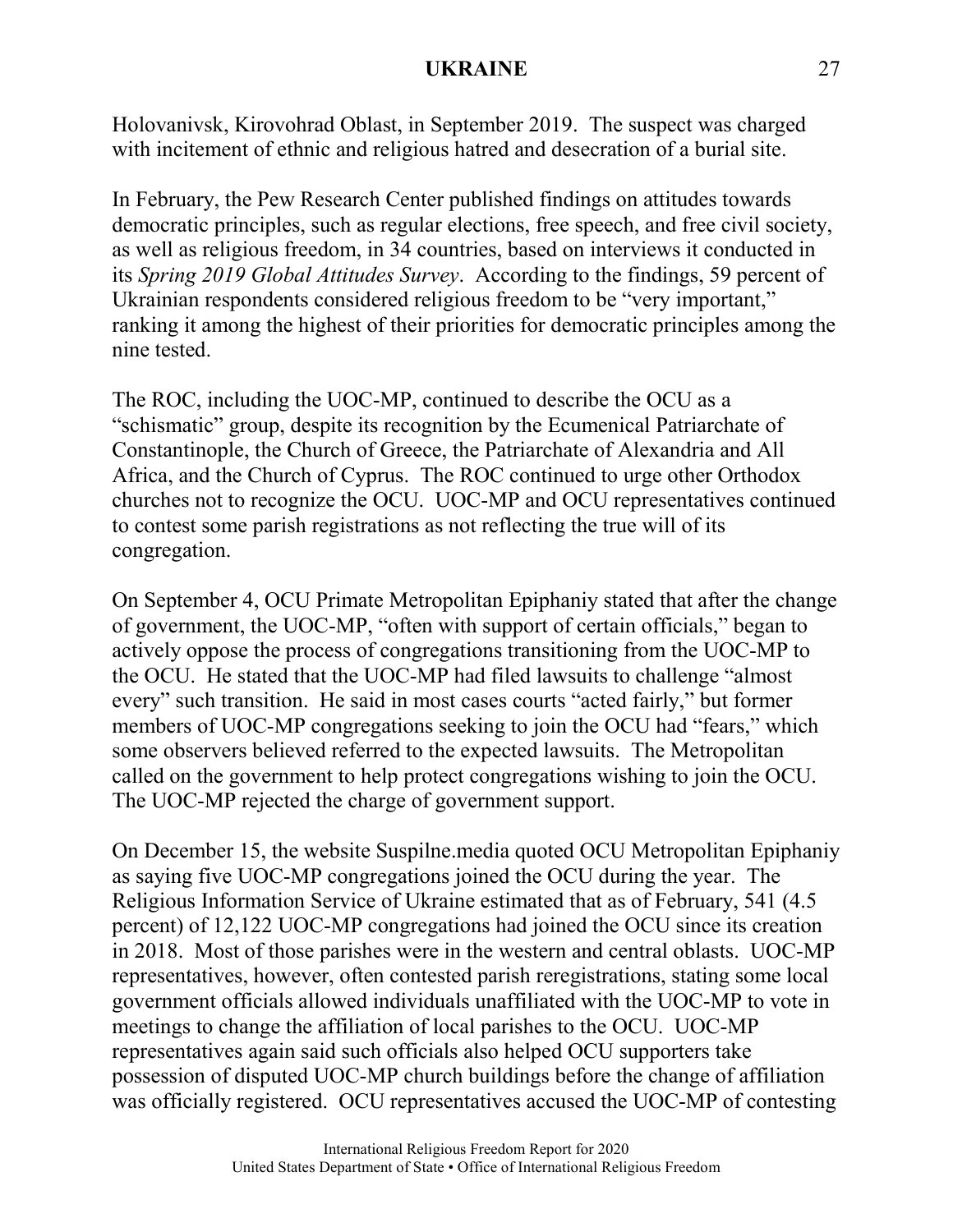legitimate changes of parish affiliation, including through numerous lawsuits. They said these suits were part of the UOC-MP's strategy to discourage OCU followers from joining the new Church. According to the government and the OCU, the UOC-MP often falsely described eligible voters at such congregation meetings as "unaffiliated" with the parish, saying they rarely or never participated in religious services. These lawsuits remained unresolved through year's end.

According to the UOC-MP, some local authorities continued to transfer parish affiliations from the UOC-MP to the OCU against the will of parishioners. Media reports indicated that some UOC-MP priests refused to follow the will of parishioners to change affiliation. Social media posts by Right Sector, commonly characterized as a violent radical group, stated that at the request of the OCU, it continued to visit Orthodox churches disputed between the UOC-MP and OCU to "facilitate" changes in affiliation. In an interview on church reregistration, OCU Metropolitan Epiphaniy stated, "We want them to continue to be peaceful, calm, and voluntary. . .We do not need confrontation."

According to the Chernivtsi regional police, on May 4, officers intervened to stop a violent church-ownership dispute between UOC-MP and OCU members in Zadubrivka Village. On the day the priest leading a local UOC-MP congregation died of COVID-19, OCU supporters armed with sticks and pepper spray tried to break the door lock and seize the church guarded by several UOC-MP parishioners, according to UOC-MP sources. The sources also stated that attackers beat several UOC-MP members and sprayed noxious gas at them. Two UOC-MP parishioners sustained injuries and received medical assistance at a local hospital. Before approaching the church, the OCU supporters, led by an OCU priest, cut off electricity to the neighborhood and felled a tree across a village street to hamper the arrival of police vehicles and UOC-MP supporters at the scene. Police opened an investigation but made no arrests or charges by year's end. OCU parishioners stated that UOC-MP members had been using force to prevent them from entering the church, despite a 2019 local government decision to transfer ownership of the church to a local OCU parish. The majority of village residents had voted for the transfer, according to the OCU. On May 5, chairman of the Chernivtsi Oblast State Administration Serhiy Osachuk issued a statement calling on the two sides to resolve their differences peacefully and to comply with a future court verdict on their dispute. There was no verdict by year's end.

The All Ukrainian Council of Churches and Religious Organizations (AUCCRO), as well as the All-Ukrainian Council of Religious Associations (AUCRA), continued to meet regularly to discuss issues affecting the country, such as the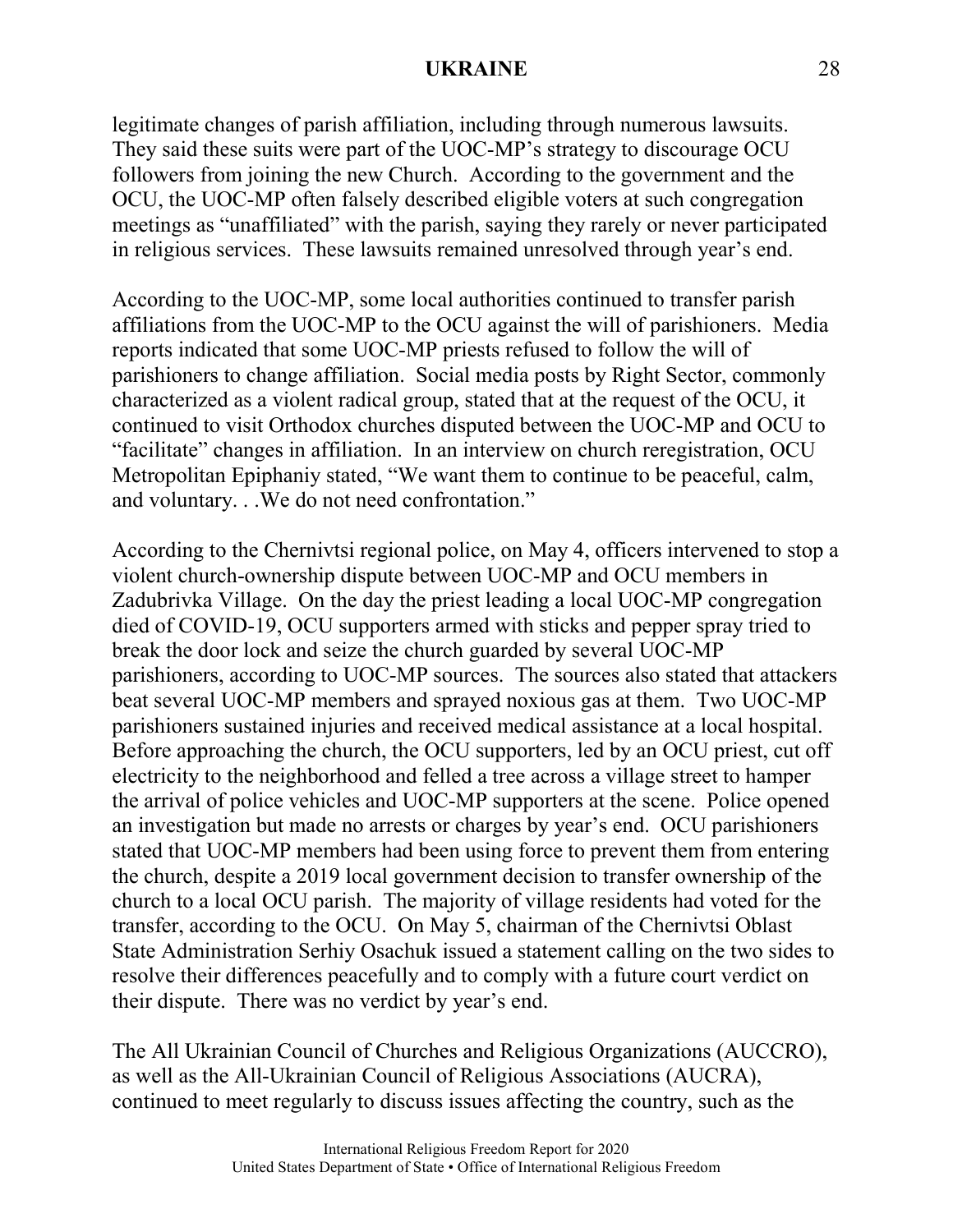COVID-19 pandemic, the religious situation in the temporarily occupied territories, and peacemaking. AUCCRO is an interfaith organization representing more than 90 percent of all religious groups in Ukraine, including the Orthodox Church of Ukraine, Ukrainian Orthodox Church-Moscow Patriarchate, Ukrainian Greek Catholic Church, Roman Catholic Church, All-Ukraine Baptist Union, Ukrainian Church of Evangelical Pentecostal Christians, Ukrainian Union Conference, Seventh-day Adventist Church, Ukrainian Christian Evangelical Church, Ukrainian Lutheran Church, Ukrainian Evangelical Church, Armenian Apostolic Church, Ukrainian Diocese, Union of Jewish Religious Organizations of Ukraine, Spiritual Administration of Muslims of Ukraine, German Evangelical Lutheran Church of Ukraine, Ukrainian Bible Society, and Trans-Carpathian Reformed Church. The council rotates its chairmanship.

On September 8-9, the Jewish Confederation of Ukraine sponsored the second annual Kyiv Jewish Forum to highlight the global fight against anti-Semitism. The conference featured speeches from prominent Jewish leaders from around the world, including President Zelenskyy; Benny Gantz, Alternate Prime Minister of Israel; the U.S. Special Envoy to Monitor and Combat Anti-Semitism; Rabbi Lord Jonathan Sacks of the United Kingdom; and Natan Sharansky, human rights activist. Panel discussions included the state of anti-Semitism in Ukraine, the legacy of Babyn Yar, and Jewish leadership in the fight against COVID-19.

# **Section IV. U.S. Government Policy and Engagement**

Embassy officials, including the Charge d'Affaires, and other U.S. government officials continued to meet with officials of the Office of the President, Ministries of Culture, Interior, Justice, and Foreign Affairs, members of parliament, political parties, and local officials to engage on issues of religious freedom. They continued to discuss the importance of fair and transparent treatment of religious groups following the establishment of the OCU, the preservation of religious heritage sites, support for religious minorities, and combating increasing manifestations of anti-Semitism. In meetings with government officials at both the national and local levels, the Charge d'Affaires called for unequivocal condemnation and swift prosecution of anti-Semitic acts. The Charge d'Affaires also urged government officials to increase their efforts to ensure the preservation of historic religious sites and called for the government to protect the right of all religious groups to freely practice their religions according to their beliefs.

In January, the Secretary of State visited Kyiv and met with OCU Metropolitan Epiphaniy. After the meeting, the Secretary tweeted that he was "impressed by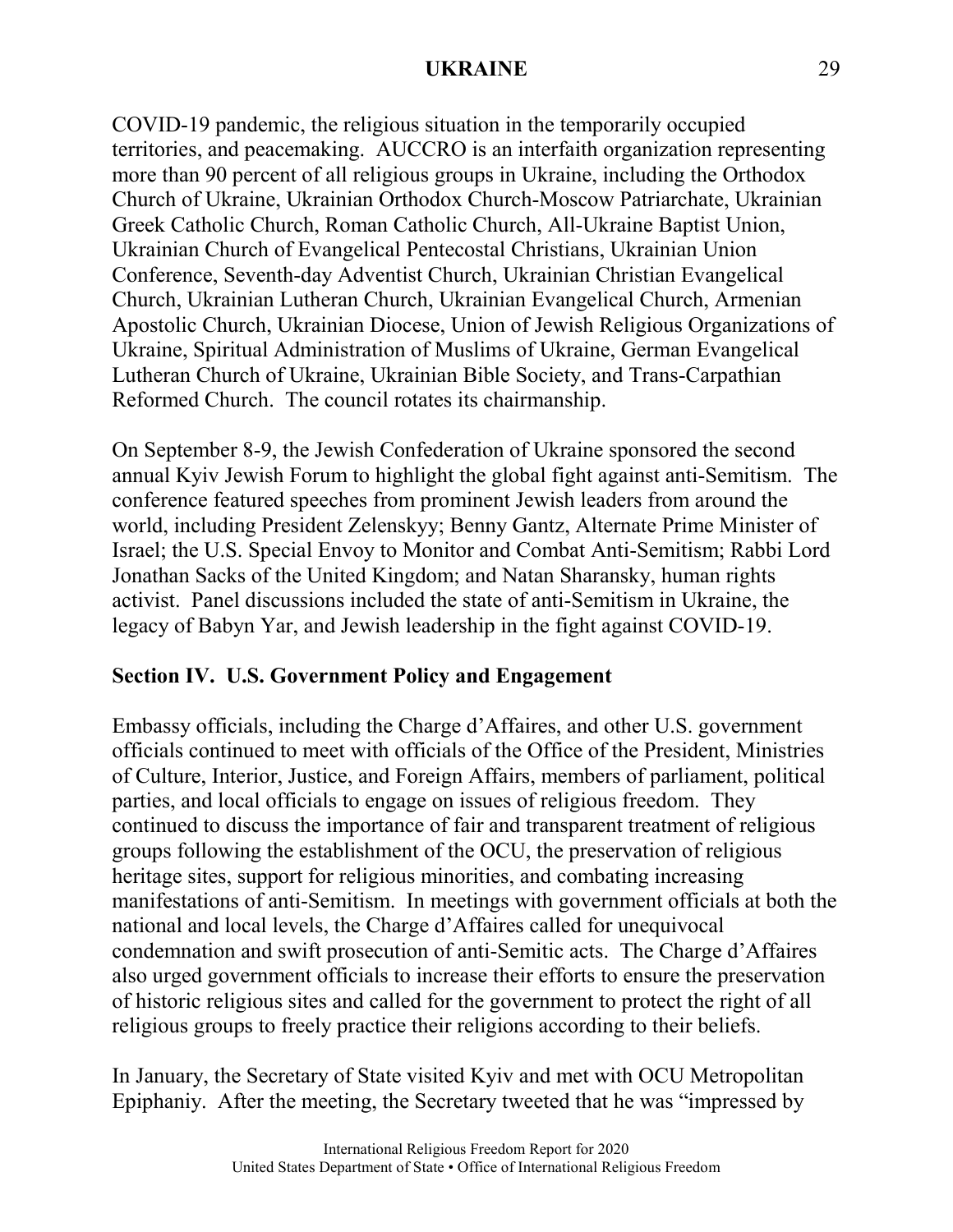[Metropolitan Epiphaniy's] efforts to ensure the independent Orthodox Church of Ukraine is open to all believers. The U.S. will always champion the right of all people to worship freely."

The embassy continued to engage with leaders of the AUCCRO, which represents most religious groups in the country, to discuss the status of religious freedom in the country and religious persecution in the Russia-occupied territories. The meetings were an occasion for Protestant, Jewish, Muslim, Catholic, and Orthodox leaders to express their concerns about the state of religious freedom in the country and the status of religion in the temporarily occupied territories of eastern Ukraine and Crimea, and to hear views on how the United States could further help to promote religious freedom.

The embassy continued to engage with Jewish religious leaders and organizations to discuss issues of anti-Semitism and to promote Holocaust memorial efforts. In January, the Charge d'Affaires spoke to an audience of Holocaust survivors, family members, and other members of the diplomatic community at the official Ukrainian Holocaust memorial event "Six Million Hearts." In her speech, she reiterated U.S. government support for Jewish Ukrainians in their fight for equality, tolerance, and acceptance within society, and she committed to always protect the most vulnerable members of religious communities from violence and hatred. Embassy officials also participated in the annual commemorations of the 1941 Babyn Yar massacre to honor the victims and to emphasize the importance of preserving the memory of that tragedy.

The embassy continued to meet with representatives from the Jewish community and assist in its efforts to preserve the country's Jewish heritage. One of the most prominent cases was the continued construction of a private clinic on the grounds of an ancient Jewish cemetery in Lviv. The Charge d'Affaires wrote letters to both the Lviv mayor and the Ministry of Culture expressing her concern about the construction.

Although embassy officials had no access to Russia-controlled or occupied territories in eastern Ukraine and Crimea, the embassy continued its outreach to religious representatives from these areas and on several occasions publicly condemned Russia's continued measures to impede the exercise of religious freedom there. Embassy officials met with Crimean Tatars, both internally displaced persons and those who had come to mainland Ukraine, including lawyers, family members of political prisoners, and representatives of the Crimean Tatar community residing in Kherson and Kyiv Oblasts. Embassy officials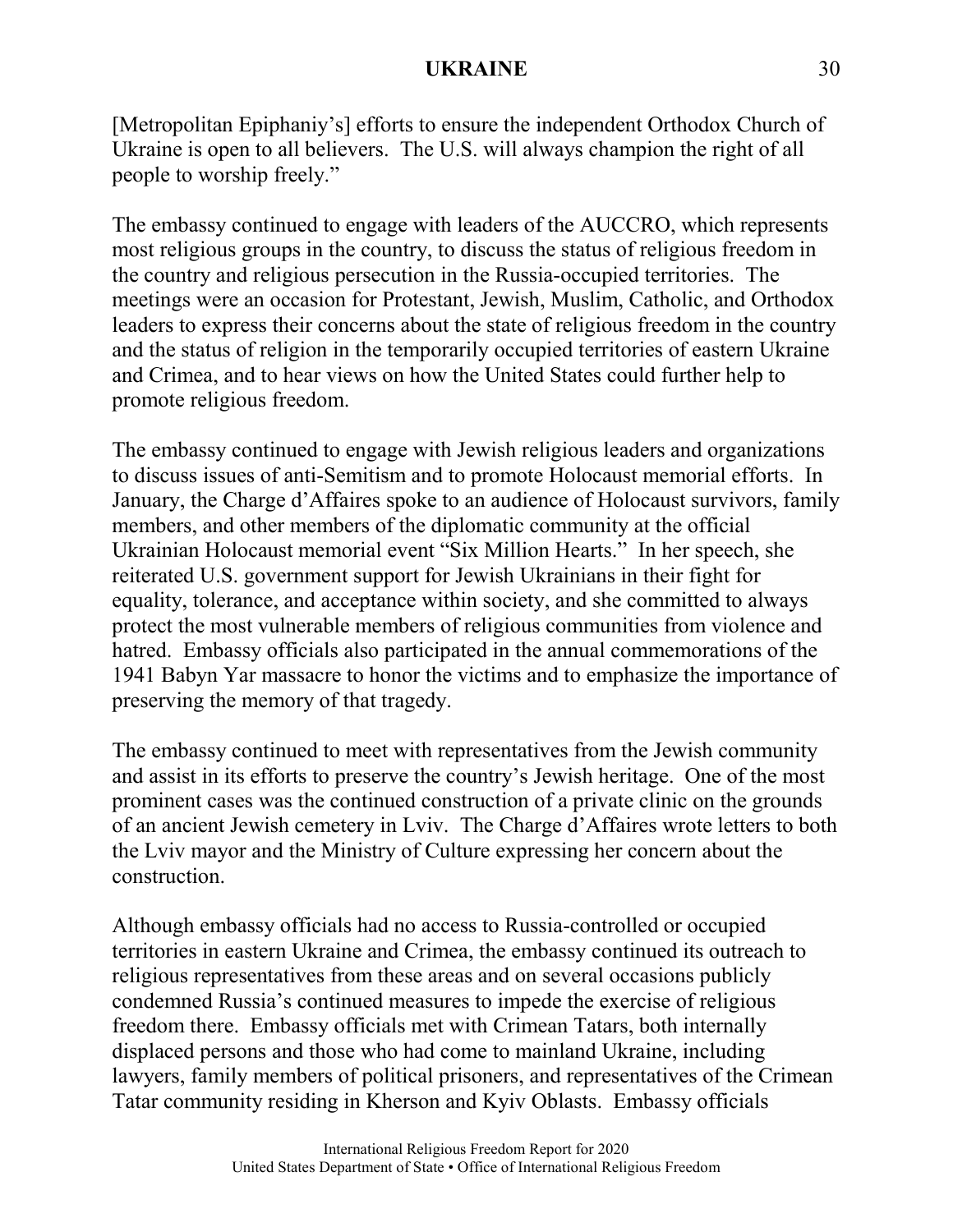continued to denounce the persecution of Crimean Tatars and Jehovah's Witnesses as well as the continued harassment of officials of the OCU seeking to operate in Crimea and eastern Ukraine.

The Charge d'Affaires and other embassy officials participated in Hanukkah and other Jewish holiday events and Holocaust commemorations, during which they emphasized the importance of religious dialogue and equality and encouraged efforts to combat anti-Semitism and preserve cultural heritage.

The embassy continued to use social media to reiterate U.S. government support for religious freedom, including the rights of religious minorities. The embassy regularly supported religious freedom through social media responses to anti-Semitic incidents across the country and to the systematic mistreatment of religious minorities in Crimea and the Russia-controlled regions in eastern Ukraine with a regular reminder of "#CrimeaisUkraine."

### **CRIMEA**

# **Executive Summary**

In February 2014, armed forces of the Russian Federation seized and occupied Crimea. In March 2014, Russia claimed that Crimea had become part of the Russian Federation. The UN General Assembly's Resolution 68/262 of March 27, 2014, entitled "Territorial Integrity of Ukraine," and Resolution 75/192 of December 28, 2020, entitled "Situation of Human Rights in the Autonomous Republic of Crimea and the City of Sevastopol (Ukraine)," declared continued international recognition of Crimea as part of Ukraine. The U.S. government recognizes Crimea is part of Ukraine; it does not and will not recognize the purported annexation of Crimea. Russian occupation authorities continue to impose the laws of the Russian Federation in the territory of Crimea.

According to the Kharkiv Human Rights Protection Group, one of the country's oldest human rights groups, following Russia's occupation of Crimea, many religious communities were essentially driven out of the peninsula through registration requirements under newly imposed Russian laws. Only the Ukrainian Orthodox Church-Moscow Patriarchate (UOC-MP) was exempt from these registration requirements. The Russian government reported there were 907 religious communities registered in Crimea, including in Sevastopol, compared with 891 in 2019, representing a drop of more than 1,000 since the occupation began in 2014, the last year for which Ukrainian government figures were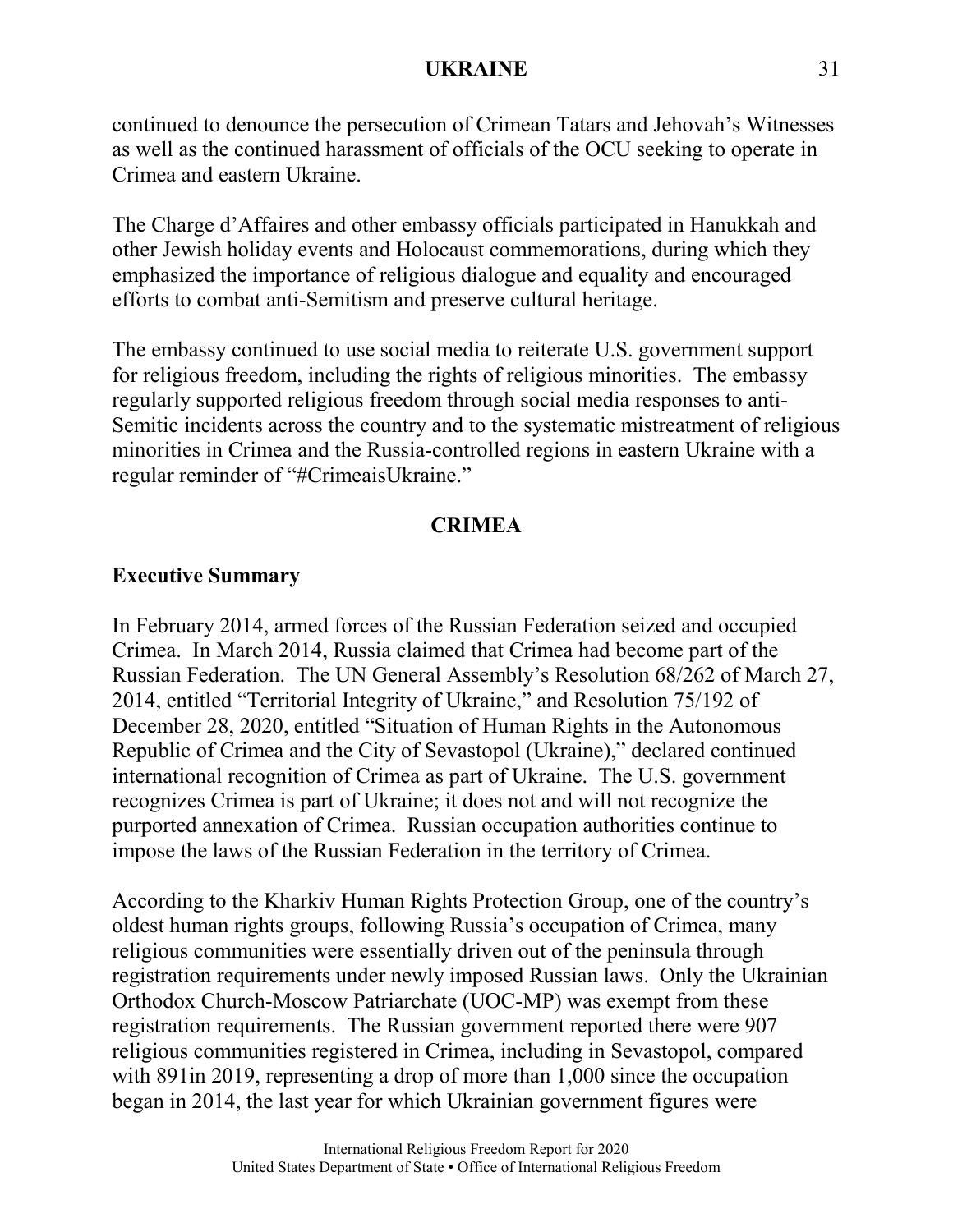available. Religious activists, human rights groups, and media reports said Russian authorities in occupied Crimea continued to persecute and intimidate minority religious congregations, including Muslim Crimean Tatars, Jehovah's Witnesses, and Orthodox Church of Ukraine (OCU) members and clergy. At year's end, two Jehovah's Witnesses were serving prison sentences for their faith. According to the NGO Crimea SOS, as of October, 69 Crimean residents remained in prison in connection with their alleged involvement with the Muslim political organization Hizb ut-Tahrir, which is banned in Russia but legal in Ukraine. Russian occupation authorities continued to subject Muslim Crimean Tatars to imprisonment and detention, especially if authorities suspected the individuals of involvement in Hizb ut-Tahrir. In September, Russia's Southern Area Military Court sentenced seven Crimean Muslim Tatar prisoners arrested in 2017 and 2018 to a maximum-security penal colony. All were initially arrested for their suspected involvement with Hizb ut-Tahrir in Bakhchisarai. According to the international religious freedom NGO Forum 18, Russia continued to prosecute individuals for some types of worship, including imams leading prayers in their own mosques, as "illegal missionary activity." Ukrainian Greek Catholic Church (UGCC) leaders said they continued to have difficulty staffing their parishes because of the policies of occupation authorities and that they continued to be required to operate under the umbrella of the Roman Catholic Church (RCC). Crimean Tatars reported police continued to be slow to investigate attacks on Islamic religious properties or refused to investigate them at all. The OCU reported continued seizures of its churches. According to the OCU, Russian occupation authorities continued to pressure the OCU Crimean diocese in an effort to force it to leave Crimea. Religious and human rights groups continued to report Russian media efforts to create suspicion and fear among certain religious groups, especially targeting Crimean Tatar Muslims, whom media repeatedly accused of having links to Islamist groups designated by Russia as terrorist groups, such as Hizb ut-Tahrir. Russian media also portrayed Jehovah's Witnesses as "extremists."

According to the *Krym Realii* news website, on the eve of the 76th anniversary of the Soviet authorities' forced deportation of the Crimean Tatar people from Crimea, unidentified vandals destroyed several tombstones in an Islamic cemetery in Vladyslavivka Village, Nyzhnyohirsk Region. Local police reportedly refused to investigate the incident, attributing it to a family dispute. In April, on the eve of Ramadan, unidentified vandals threw rotten eggs at a mosque in Cheremyzivka Village.

The U.S. government condemned the continued intimidation of Christian and Muslim religious groups by Russian occupation authorities in Crimea and called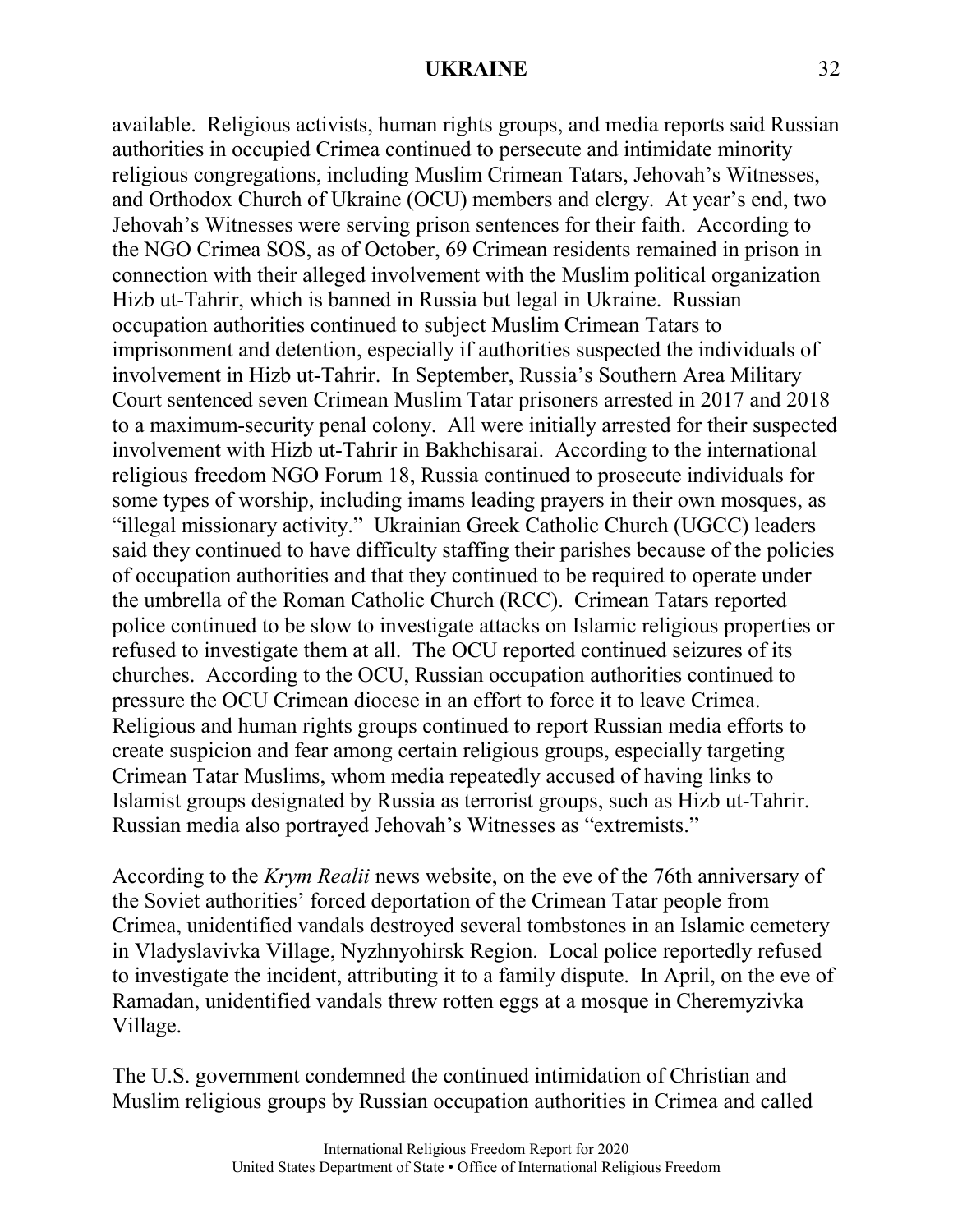international attention to religious abuses committed by Russian forces through public statements by the Secretary of State and other senior officials as well as messaging on social media. In a February press statement, the Secretary stated, "Russian occupation authorities continue their assault on human rights and fundamental freedoms. Russian occupation authorities severely limit religious freedom, target religious believers with bogus terrorism charges, and seized the Orthodox Church of Ukraine cathedral in Simferopol. The United States calls on Russia to free all Ukrainians it has wrongfully imprisoned in retaliation for their peaceful dissent and to end Russian abuses of fundamental freedoms in Crimea." U.S. government officials remained unable to visit the peninsula following its occupation by the Russian Federation. Embassy officials, however, continued to meet in other parts of Ukraine with Crimean Muslim, Orthodox, and Protestant leaders to discuss their concerns over actions taken against their congregations by the occupation authorities and to demonstrate continued U.S. support for their right to practice their religious beliefs.

# **Section I. Religious Demography**

The Crimean Peninsula consists of the Autonomous Republic of Crimea (ARC) and the city of Sevastopol. According to State Statistics Service of Ukraine 2014 estimates (the most recent), the total population of the peninsula is 2,353,000. There are no recent independent surveys with data on the religious affiliation of the population, but media outlets estimate the number of Crimean Tatars, who are overwhelmingly Muslim, is 300,000, or 13 percent of the population.

According to information provided by the Ukrainian Ministry of Culture in 2014 (the most recent year available), the UOC-MP remains the largest Christian denomination. Smaller Christian denominations include the OCU, the RCC, UGCC, and Jehovah's Witnesses, along with Protestant groups, including Baptists, Seventh-day Adventists, and Lutherans. Adherents of the UOC-MP, Protestants, and Muslims are the largest religious groups in Sevastopol.

There are several Jewish congregations, mostly in Sevastopol and Simferopol. Jewish groups estimate between 10,000 and 15,000 Jewish residents lived in Crimea before the 2014 Russian occupation; no updates have been available since the occupation began. The 2001 census, the most recent, records 671 Karaites.

# **Section II. Status of Government Respect for Religious Freedom**

# **Legal Framework**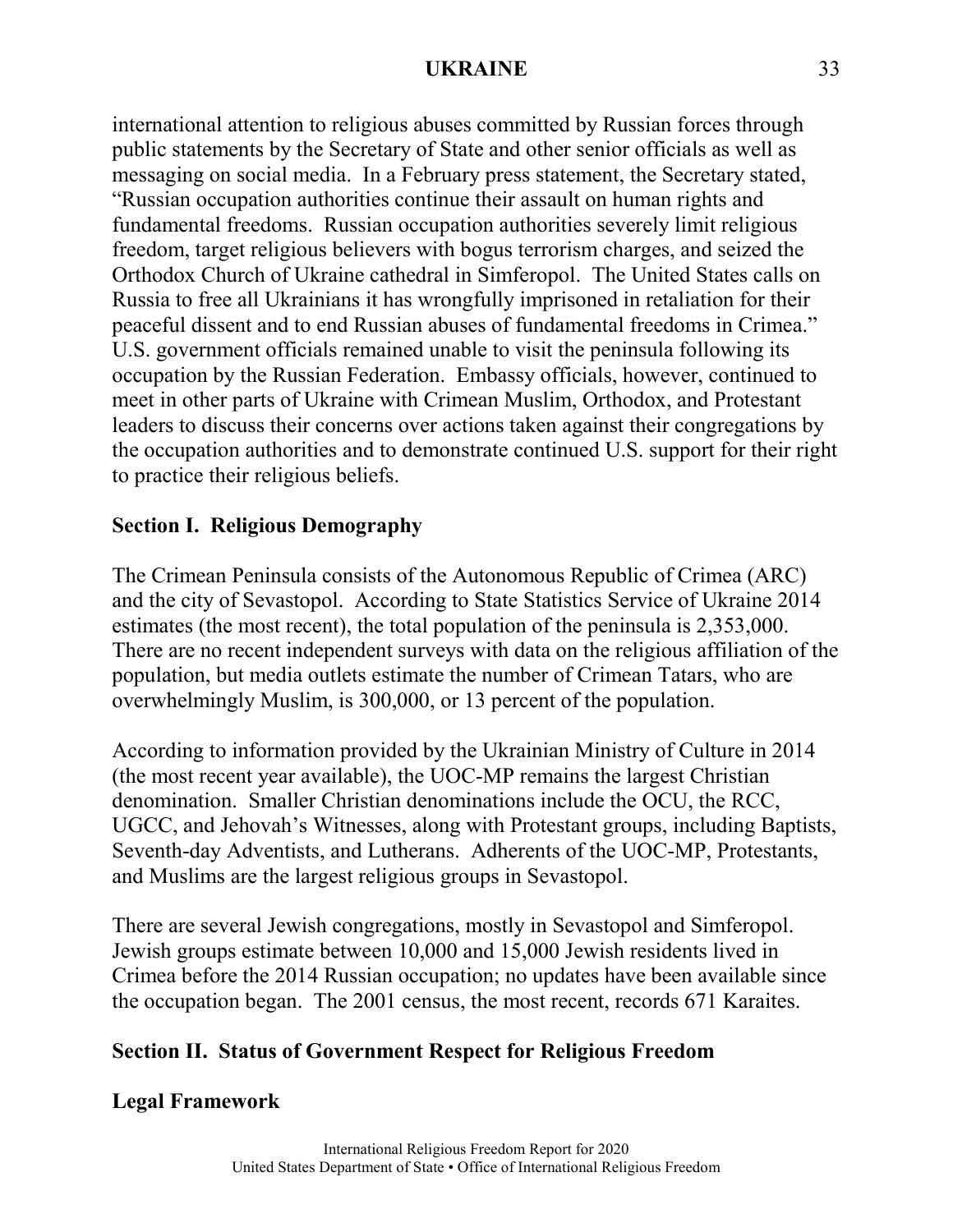Pursuant to international recognition of the continued inclusion of the ARC within Ukraine's international borders, Crimea continues to be officially subject to the constitution and laws of Ukraine. In the aftermath of Russia's occupation, however, Russian occupation authorities continue their implementation of the laws of the Russian Federation in the territory. The Muslim group Hizb ut-Tahrir is considered a terrorist organization under the law of the Russian Federation, but not under Ukrainian law. According to Jehovah's Witnesses, Russian occupation authorities continued to ban Jehovah's Witnesses in Crimea under a 2017 ruling by the Supreme Court of the Russian Federation.

According to occupation authorities, fines for individuals conducting illegal missionary activity range from 5,000 to 50,000 rubles (\$67 to \$670); the fine for legal entities is 100,000 to one million rubles (\$1,300 to \$13,400).

# **Government Practices**

In December, the UN General Assembly adopted a resolution urging Russia to end its "temporary occupation" of Crimea. In his February speech at the UN General Assembly plenary meeting, then-Foreign Affairs Minister of Ukraine Vadym Prystaiko told the UN delegates of the continued large-scale abuses of human rights and fundamental freedoms by Russian occupiers, spotlighting discrimination against Ukrainians of various ethnic and religious minority groups, including Crimean Tatars, Muslims, and members of the Orthodox Church of Ukraine.

According to the Ukrainian human rights organization Crimean Human Rights Group (CHRG), which has offices in Kyiv, 109 individuals were unlawfully incarcerated or imprisoned due to politically or religiously motivated persecution in Crimea during the year, compared with 89 in 2019.

Human rights groups said occupation authorities continued to impede the rights of Crimean Tatars following the 2016 designation of the Mejlis, recognized under Ukrainian law as the democratically elected representative council of Crimean Tatars, as an "extremist organization." Detentions and forced psychiatric examinations of Crimean Tatar Muslim prisoners continued throughout the year. According to Crimea SOS, as of October, 69 Crimean residents remained in prison in connection with their alleged involvement with Hizb ut-Tahrir. Occupation authorities placed three additional Crimean residents under supervision and two more under house arrest. Russian authorities often accused Muslims of involvement with Hizb ut-Tahrir. In June, OHCHR reported Russian occupation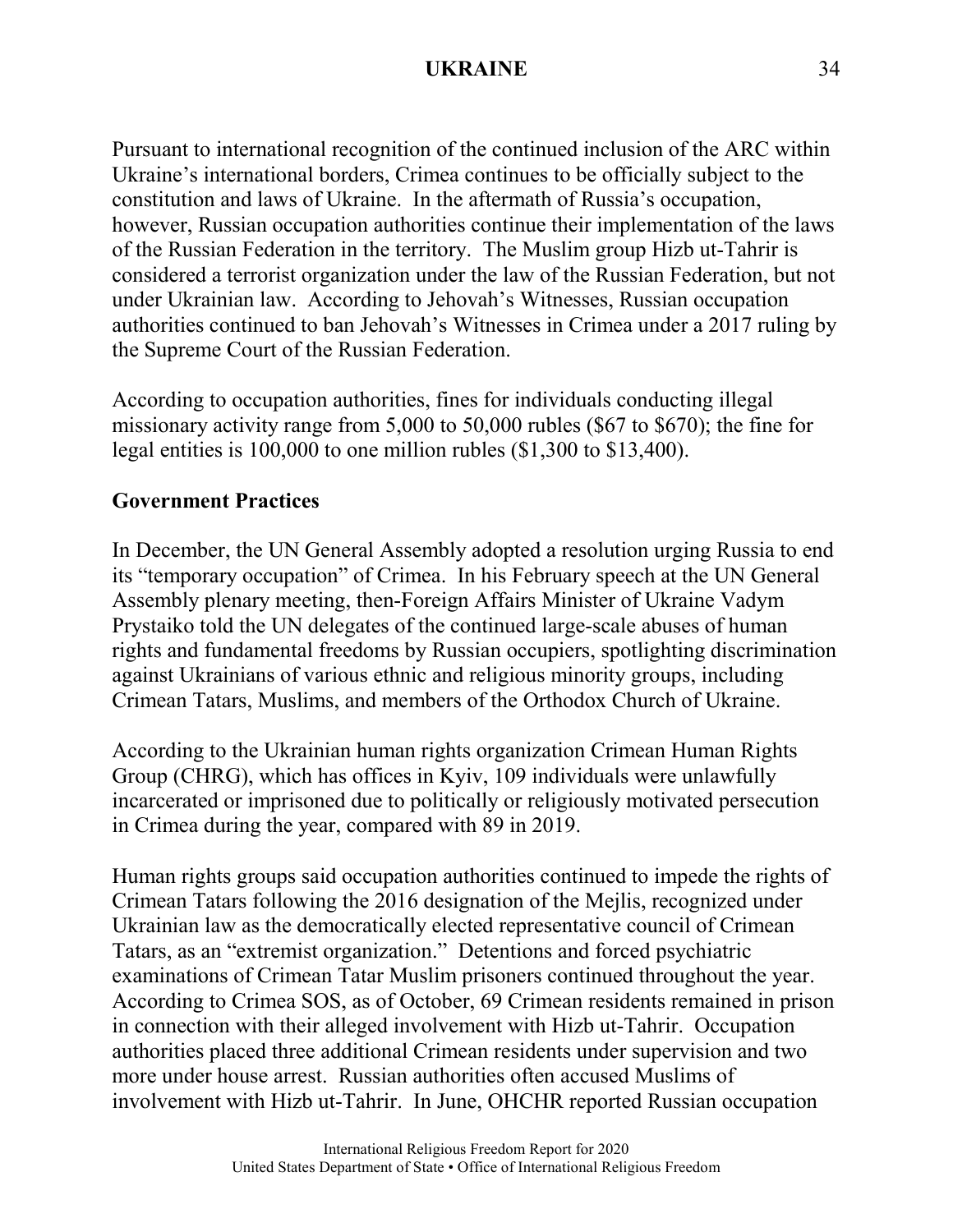authorities had detained 63 citizens of Ukraine for alleged involvement in Hizb ut-Tahrir activities, 20 of whom had been convicted, including seven individuals who were sentenced in 2019 to prison terms ranging from seven to 19 years.

On September 21, Russian occupation authorities released Tatar blogger Nariman Memedeminov after he had served nearly one year of his sentence. Occupation authorities had detained Memedeminov on terrorist charges in 2018, citing his involvement with Hizb ut-Tahrir. Russia's North Caucasus Military Court in Rostov-on-Don had sentenced him to two and a half years in prison in October 2019. Human rights activists linked the original verdict to his reporting on the human rights situation in Crimea.

In September, Russia's Southern Area Military Court sentenced seven Crimean Muslim Tatar prisoners arrested in 2017 and 2018 to a maximum-security penal colony. Marlen Asanov received 19 years, Memet Belialov 18 years, Timur Ibragimov 17 years, Seyran Saliyev 16 years, Server Mustafayev 14 years, and Server Zakiryayev and Edem Smailov both 13 years. The judge found Ernes Ametov not guilty and released him. All were initially arrested for their suspected involvement with Hizb ut-Tahrir in Bakhchisarai.

According to the CHRG, in December, the "Supreme Court of the Republic of Crimea" extended into January 2021 the detention of Imam Bilyal Adilov, Erfan Osmanov, Seyran Murtaza, Server Gaziyev, Mejit Abdurakhmanov, Tofik Abdulgaziyev, Rustem Seitkhalilov, Akim Bekirov, Farkhat Bazarov, Seitveli Seitabdiyev, Shaban Umerov, Riza Izetov, Jemil Gafarov, Alim Karimov, Yashar Muyedinov, Izet Abdulayev, Asan Yanikov, Enver Ametov, Raim Aivazov, and Ruslan Suleimanov. Their cases were under judges' consideration at year's end. The group was arrested in March 2019 when armed representatives of the Russian Federal Security Service (FSB), Russian National Guard, and police searched 30 Crimean Tatar homes in Simferopol, Volodymyrivka, Strohanivka, Kamyanka, Bile, Akropolis, and Alkavan, detaining 23 individuals for their alleged links to Hizb ut-Tahrir. During the searches, law enforcement representatives reportedly planted and "found" Hizb ut-Tahrir materials. The detainees' lawyers were not allowed to be present during the searches.

On December 8, the "Supreme Court of the Republic of Crimea" extended the detention period to January 14, 2021 for Krymska Solidarnist (Crimean Solidarity) activist Remzi Bekirov. On December 10, the "Supreme Court of the Republic of Crimea" extended the detention period to January 14, 2021 for his fellow activists Osman Arifmemetov and Vladlen Abdulkadyrov. The Kyivsky District Court in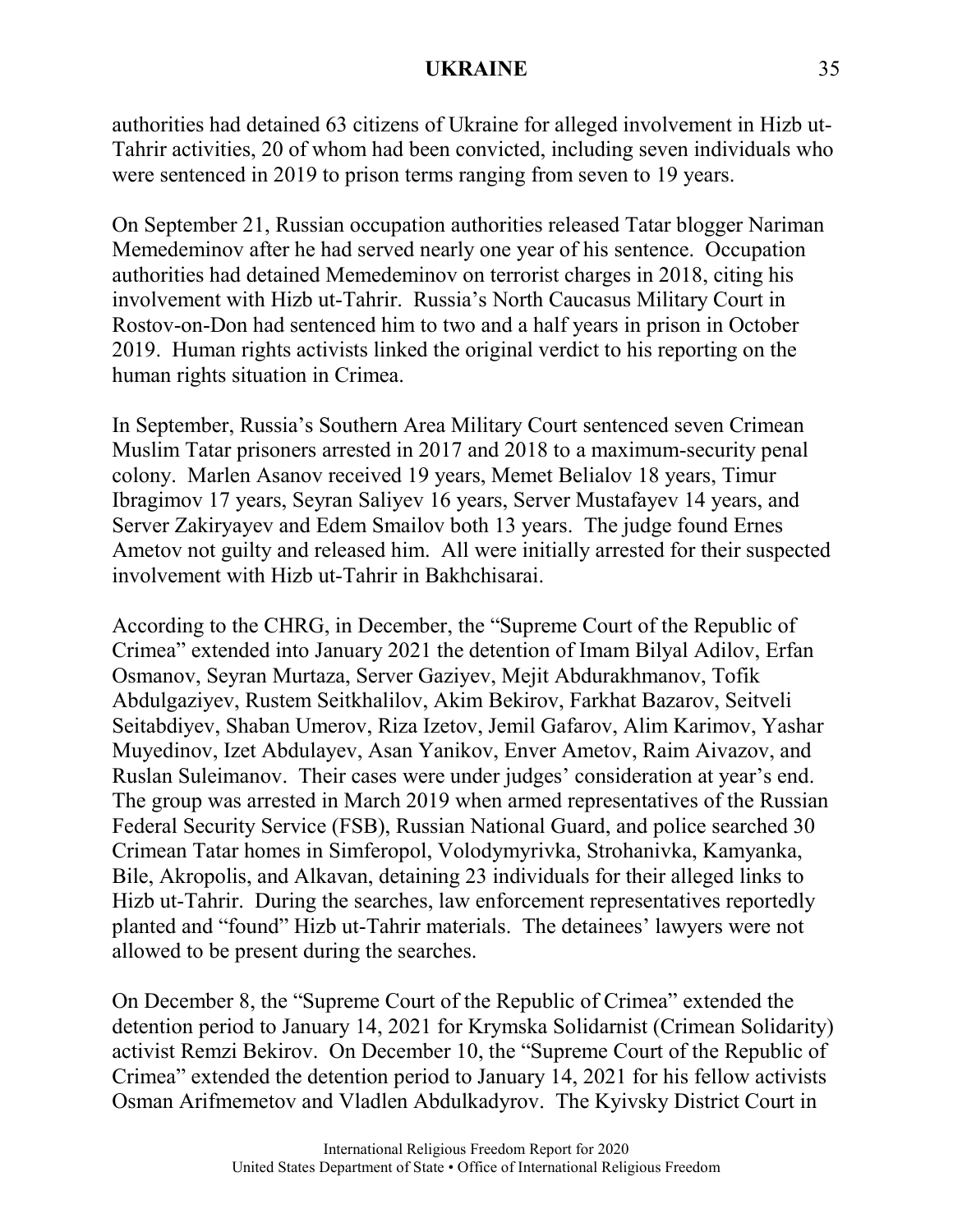Simferopol had ordered the arrest of all three men in 2019 on charges related to "terrorism" for their suspected involvement in Hizb ut-Tahrir following searches of their homes. Law enforcement officers reportedly beat Abdulkadyrov while he was in detention.

According to the Jehovah's Witnesses, Russian occupation authorities continued to ban Jehovah's Witnesses in Crimea under a 2017 ruling by the Supreme Court of the Russian Federation. According to the OHCHR, all 22 congregations of Jehovah's Witnesses registered in Crimea had lost their right to operate since the Russian Supreme Court's 2017 ban on the religious group. As a result, Jehovah's Witnesses who practice their faith risked retaliation by law enforcement. According to Forum 18, in 2019, a Russian court charged Jehovah's Witnesses Sergei Filatov and Artyom Gerasimov with organizing an "extremist" organization following a raid by Russia's FSB on eight homes of Jehovah's Witnesses in Alupka and Yalta. The Russian FSB had arrested Filatov, a former head of the Jehovah's Witnesses community in Dzhankoy, in 2018. On March 5, the Yalta City Court initially fined Gerasimov 400,00 rubles (\$5400); the Dzhankoy District Court sentenced Filatov to six years imprisonment on extremism-related charges. On May 26, Filatov lost his appeal. On June 4, the "Supreme Court of the Republic of Crimea" revoked Gerasimov's fine and sentenced him to six years in prison, matching Filatov's sentence. Forum 18 stated authorities transferred Filatov and Gerasimov to a prison in Russia during the summer and, as of September 30, had not allowed them to receive letters.

Forum 18 reported authorities transferred Muslim prisoner of conscience Renat Suleimanov to Russia in January and did not allow him to receive letters written in his native Tatar language.

According to the Kharkiv Human Rights Protection Group, on May 26, armed FSB, Russian National Guard, and masked riot police raided four homes of Jehovah's Witnesses in Kerch, arresting Artem Shabliy. Reportedly, Shabliy was accused of having "drawn others into the activities of an extremist organization" by discussing the Bible with them.

According to the Kharkiv Human Rights Protection Group, on October 1, armed searches on nine Jehovah's Witness homes in Sevastopol led to the arrests of four men: Yevhen Zhukov, Volodymyr Maladyka, Volodymyr Sakada, and Ihor Schmidt. All four remained imprisoned at year's end. According to Forum 18, in November, Svetlana Sakada, the wife of one of the four detained, said her husband was not guilty of extremism-related charges. Forum 18 reported the four faced up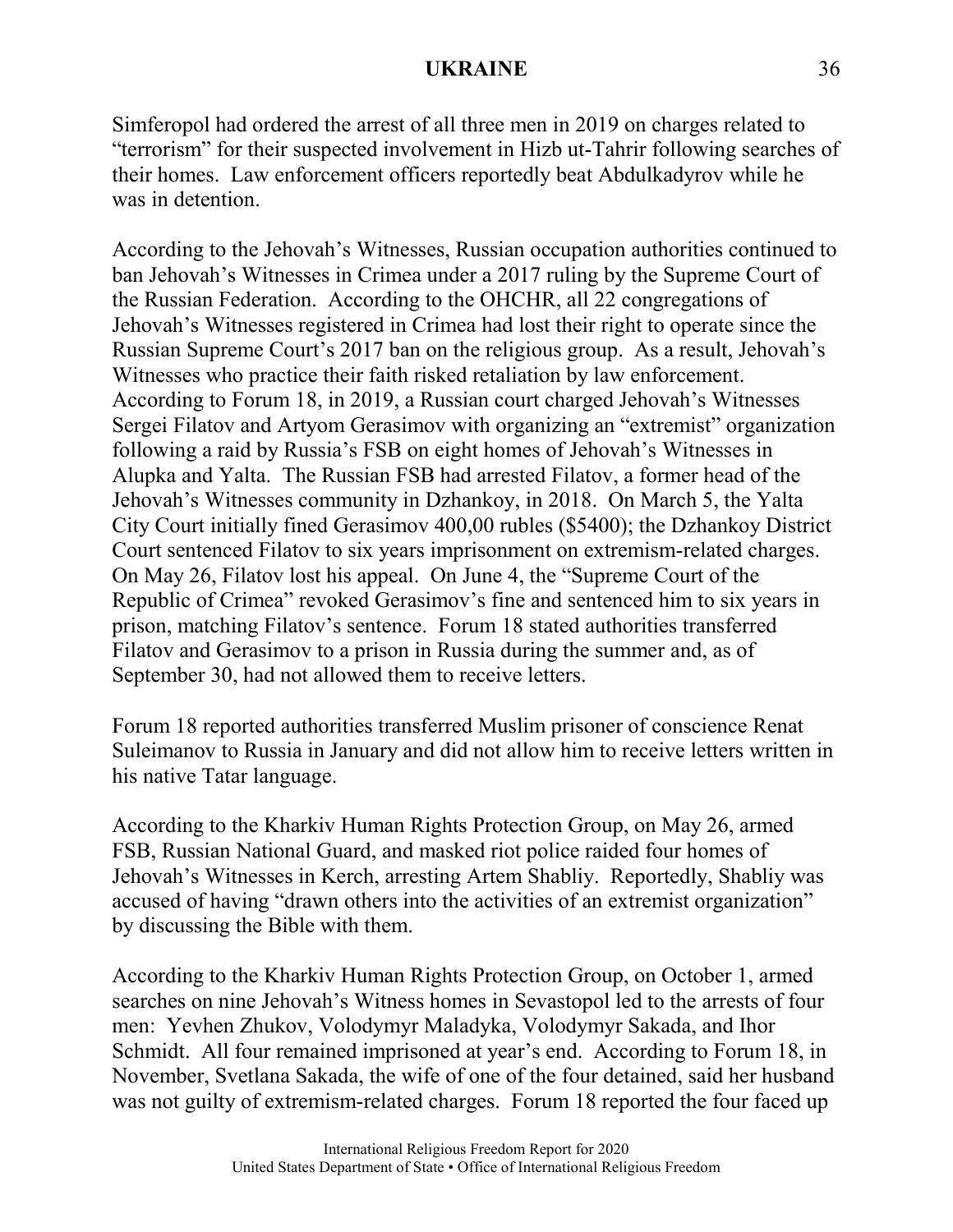to 10 years in prison if convicted on "extremism"-related charges, and that another Jehovah's Witness, Viktor Stashevsky, was on trial on the same charges.

OHCHR reports consistently found that a pattern of criminalization of affiliation with or sympathy toward Muslim groups banned in the Russian Federation that continued to disproportionately affect Crimean Tatars. According to the report, these cases raised concerns about the right to a fair trial, as the detainees' hearings often banned cameras, media, and family members from the courtroom. OHCHR reported that Russian courts in Crimea cited the "need to ensure the safety of the participants in the proceedings," but that the defendants' lawyers and family members said Russian occupation authorities excluded the public from court hearings to limit public awareness of trials, restrict public scrutiny, and exert additional pressure on the defendants.

On April 1, "prosecutors" reportedly charged Imam Yusuf Ashirov with conducting "illegal missionary activity" for leading Friday prayers at the Yukhary-Jami Mosque in Alushta. Ashirov denied the charges, explaining to the "deputy prosecutor" that he preached only to other mosque members and that he had "no desire to break the law." Ashirov stated he suspected the charges against him stemmed from authorities' attempts to transfer the mosque to the "state." Similarly, in March, a court in Simferopol reportedly fined Imam Rasim Dervishev for "illegal missionary activity" for leading services. Devishev's lawyer stated, "It is absurd to require anyone to ask permission to conduct religious rituals," and he argued that Dervishev had not spoken to anyone outside the mosque about his religious belief. Dervishev paid a fine of between 5,000 and 30,000 rubles (\$67 and \$400). Reportedly, in April, Imam Dilyaver Khalilov faced similar charges for leading services at a mosque in Zavetnoye. Occupation authorities withdrew charges against Khalilov after the COVID-19 pandemic struck. In August, authorities seized Khalilov's mosque, stating it was not registered as a mosque but rather as a sports complex. The Muslim community had repaired the dilapidated building and registered it as a mosque with the Ukrainian authorities in 2000.

According to the CHRG, in September, occupation authorities charged members of four churches (Catholic, Baptist, and two evangelical) with "illegal missionary activity."

Forum 18 reported that occupation authorities brought 20 cases against individuals and religious communities for failing to use the full legal name of a registered religious community on websites or meeting places, compared with 11 such cases the previous year. Sixteen of the cases involved fines of 30,000 rubles (\$400, one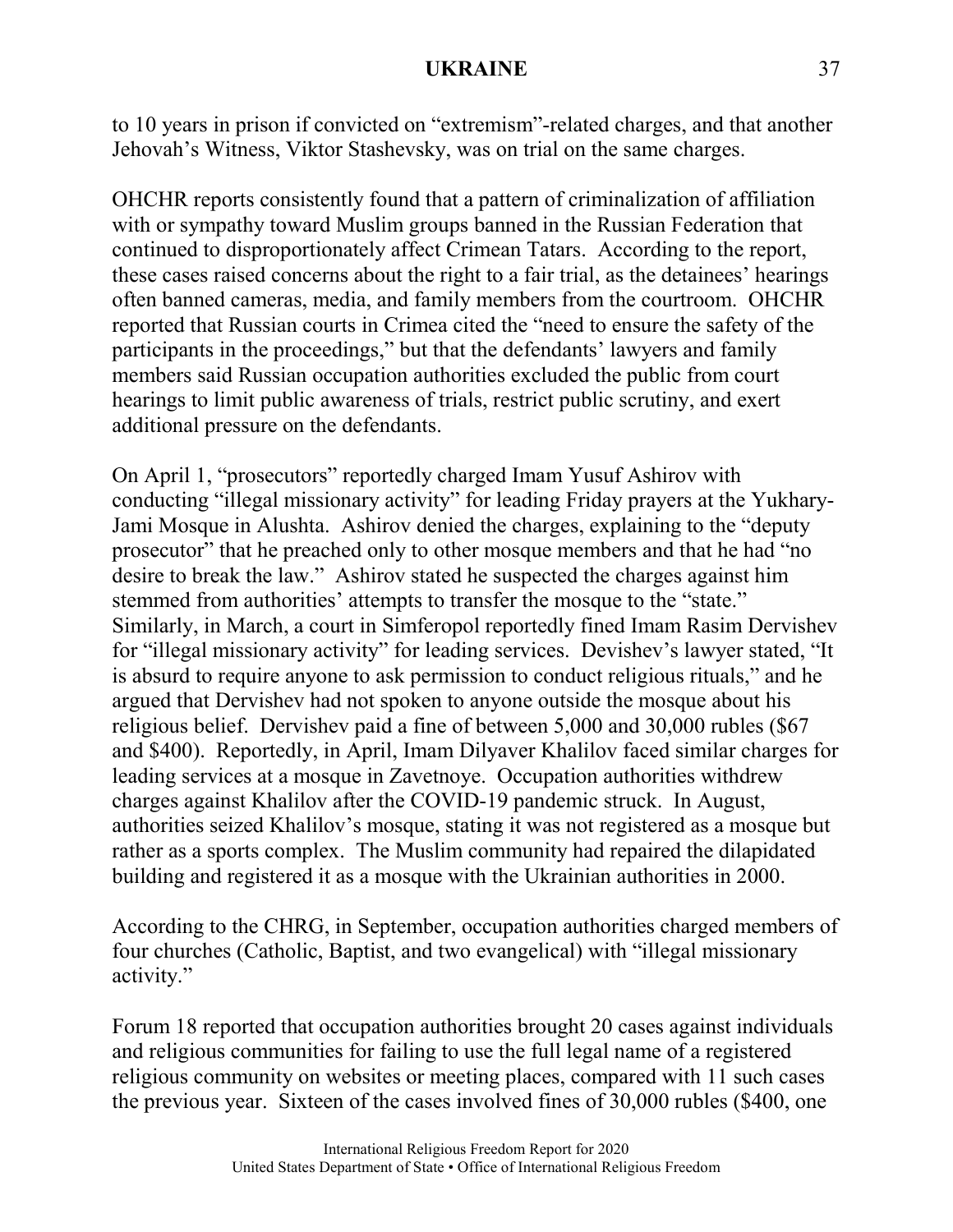month's average local wage), while three defendants received a warning. The remaining case was under review at year's end. On November 20, a member of one of the fined religious communities told Forum 18, "The prosecutor told us we would get a warning, but when the case came to court, it was a different prosecutor, who demanded that we be fined. We didn't expect this turn of events."

According to Krymska Solidarnist and Forum 18, local authorities continued a ban on the Tablighi Jamaat Muslim missionary movement in Crimea under a 2009 ruling by the Supreme Court of the Russian Federation. The movement is legal in Ukraine. A Russian labor camp relocated Tablighi Jamaat Muslim Renat Suleimanov from the camp's punishment cell to its "strict section." The camp administration stated he was being punished for a conflict with another prisoner, but Suleimanov's lawyer stated the accusation was fabricated as an excuse to punish his client. In January 2019, a Simferopol court had jailed Suleimanov for four years on "extremism"-related charges for meeting openly in mosques with three friends to discuss their faith.

The Ministry of Justice of Russia said 907 religious organizations were registered in Crimea, including 108 in Sevastopol, as of year's end, compared with 891 and 105, respectively, in 2019. The number of religious organizations had dropped by more than 1,000 since the occupation began in 2014, the last year for which Ukrainian government figures were available. Registered religious organizations included the two largest – the Christian Orthodox UOC-MP and the Spiritual Administration of Muslims of Crimea – as well as various Protestant, Jewish, Roman Catholic, and Greek Catholic communities, among other religious groups.

Human rights groups reported Russian occupation authorities continued to require imams at Crimean Tatar mosques to inform them each time they transferred from one mosque to another.

The RCC reported it continued to operate in the territory as a pastoral district directly under the authority of the Vatican. Polish and Ukrainian RCC priests were permitted to stay in the territory for only 90 days at a time and required to leave Crimea for 90 days before returning.

UGCC leaders said they continued to have difficulty staffing their parishes because of the policies of occupation authorities and continued to have to operate as a part of the pastoral district of the RCC.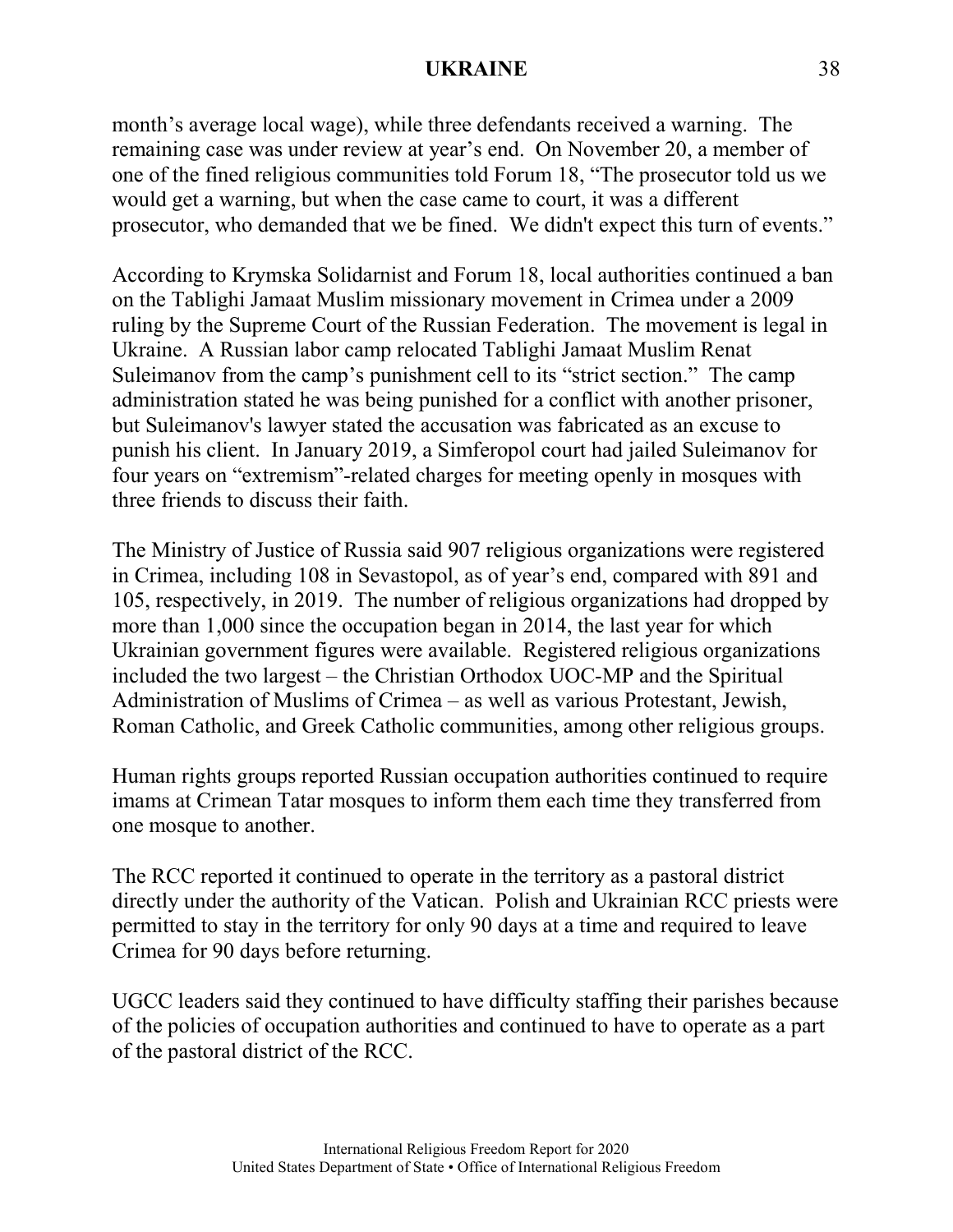According to the OCU, Russian occupation authorities continued to place pressure on the OCU Crimean diocese in an effort to force it to leave Crimea. Only six of the 15 churches, identifying as OCU but required to reregister after the Ukrainian Orthodox Church-Kyiv Patriarchate (UOC-KP) joined the unified OCU, were functioning in 2019-2020, compared with five in 2018 and eight in 2017. At year's end, three of those were "on the verge of closure." According to RFE/RL, Halya Coynash of the Kharkiv Human Rights Protection Group stated the OCU was one of the few remaining symbols in Crimea of "Ukrainian identity," making it a target for the local Russia-installed leaders. Describing Russia's treatment of believers in Crimea, OCU Metropolitan Epiphaniy told RFE/RL, "This is reminiscent of the Stalin era of the U.S.S.R., when churches were destroyed."

In March, Ukraine's Cabinet of Ministers placed the Saints Volodymyr and Olha Cathedral, the only OCU church building in Simferopol and the location of the OCU diocesan administration, under state ownership in an attempt to draw international organizations' support to help defend it from the occupiers. On July 23, Russian occupation authorities ordered Archbishop Klyment, elevated to Metropolitan on August 9, to demolish the Church of the Exaltation of the Holy Cross in Yevpatoriya or face criminal prosecution. Klyment's appeal of the order continued through year's end.

According to Freedom House, the Russian FSB encouraged residents to inform on individuals who expressed opposition to the purported annexation, including support for Crimean Tatars, condemnation of the designation of Jehovah's Witnesses and Hizb ut-Tahrir as extremist groups, or the oppression of the OCU.

Religious and human rights groups continued to report Russian media efforts to create suspicion and fear of certain religious groups, especially targeting Crimean Tatar Muslims, whom media repeatedly accused of having links to Islamist groups that were designated by Russia as terrorist groups, such as Hizb ut-Tahrir. Russian media also portrayed Jehovah's Witnesses as "extremists."

# **Section III. Status of Societal Respect for Religious Freedom**

According to *Krym Realii*, on the eve of the 76th anniversary of the Soviet authorities' forced deportation of the Crimean Tatar people from Crimea, unidentified vandals destroyed several tombstones in an Islamic cemetery in Vladyslavivka Village, Nyzhnyohirsk Region. Local police reportedly refused to investigate the incident, attributing it to a family dispute. According to the